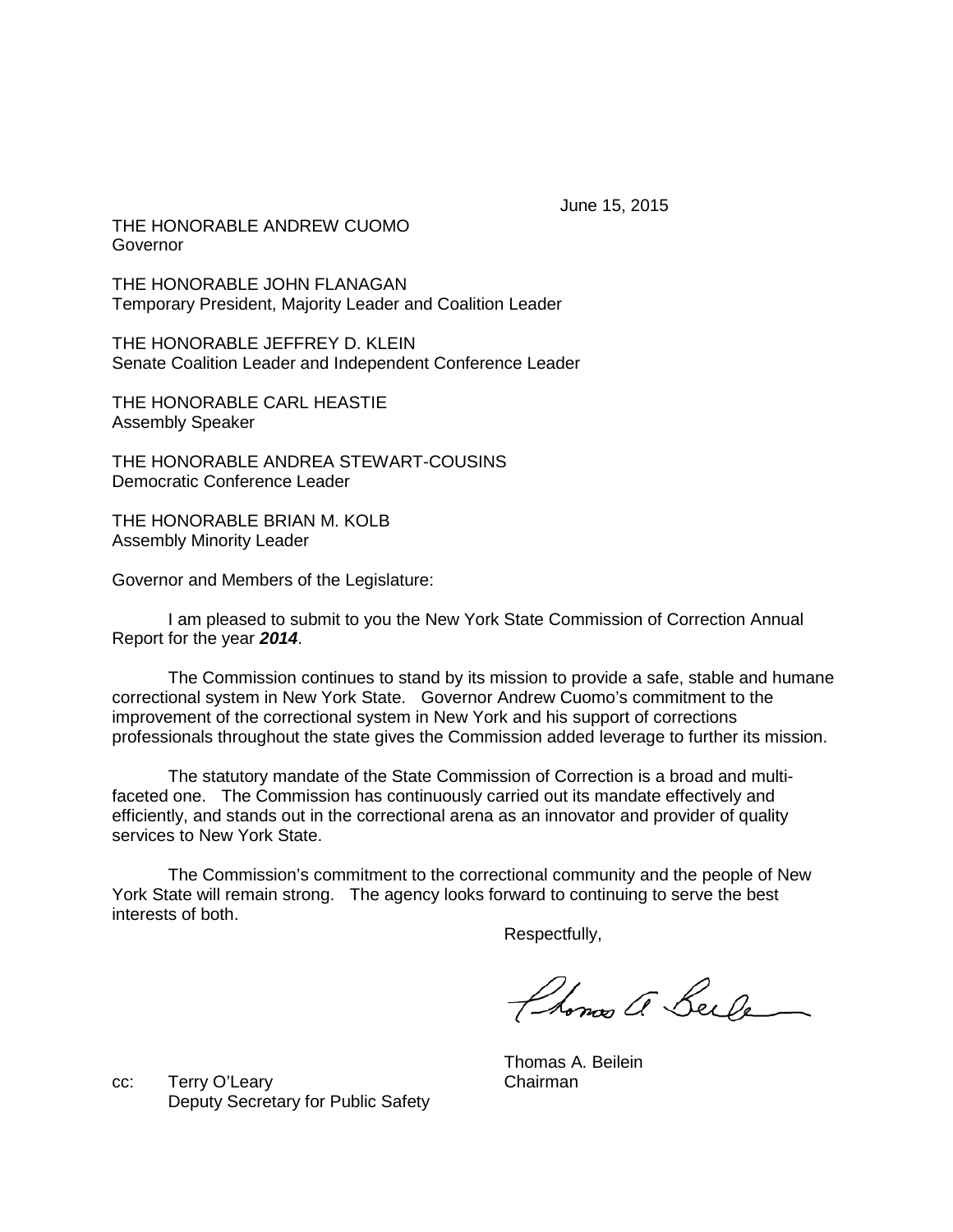# **HISTORY**

The State Commission of Correction is the current-day embodiment of the New York State Commission of Prisons, which was established in July of 1895. The Commission of Prisons was meant to function as an autonomous body for the sole purpose of monitoring all detention and correctional facilities within the State.

While the State Commission of Correction essentially functioned in its original capacity for almost eighty years, in the 1970's, the Commission underwent a series of administrative and legal changes that significantly affected its mission in the correctional field.

As the State Commission of Correction's autonomy and mission were expanded and made more credible, the Governor and Legislature also restructured the agency's administration. A full-time, three member Commission was established, appointed by the Governor with the advice and consent of the Senate. The Citizen's Policy and Complaint Review Council (CPCRC), consisting of nine gubernatorial appointed positions, of which seven are currently filled, was also established, and the Medical Review Board was reorganized.

# **CORRECTIONAL OVERSIGHT LEGAL AUTHORITY**

Correctional facilities in New York State operate pursuant to a body of carefully formulated constitutional and statutory law and regulations. The State Commission of Correction's legal authority is derived from the following:

- County Law, Article 5, Section 217: "Each county shall continue to maintain a county jail as prescribed by law."
- Correction Law, Article 6: Management of state correctional facilities.
- Correction Law, Article 20: Statutory provisions governing New York State penitentiaries and jails.
- Article XVII, Section 5 of the New York State Constitution provides that there shall be a State Commission of Correction, which shall visit and inspect all institutions used for the detention of sane adults charged with or convicted of crime.
- Correction Law, Article 3, establishes the Commission and its oversight and regulatory powers. Section 45(6) of the Correction Law provides for the State Commission of Correction to promulgate rules and regulations establishing minimum standards for the care, custody, correction, treatment, supervision, discipline, and other correctional programs for all persons confined in correctional facilities for adults and correctional facilities for juvenile offenders.
- Title 9, Subtitle AA of the Official Compilation of Codes, Rules and Regulations of the State of New York contains the minimum standards and regulations for the management of correctional facilities, as promulgated by the State Commission of Correction.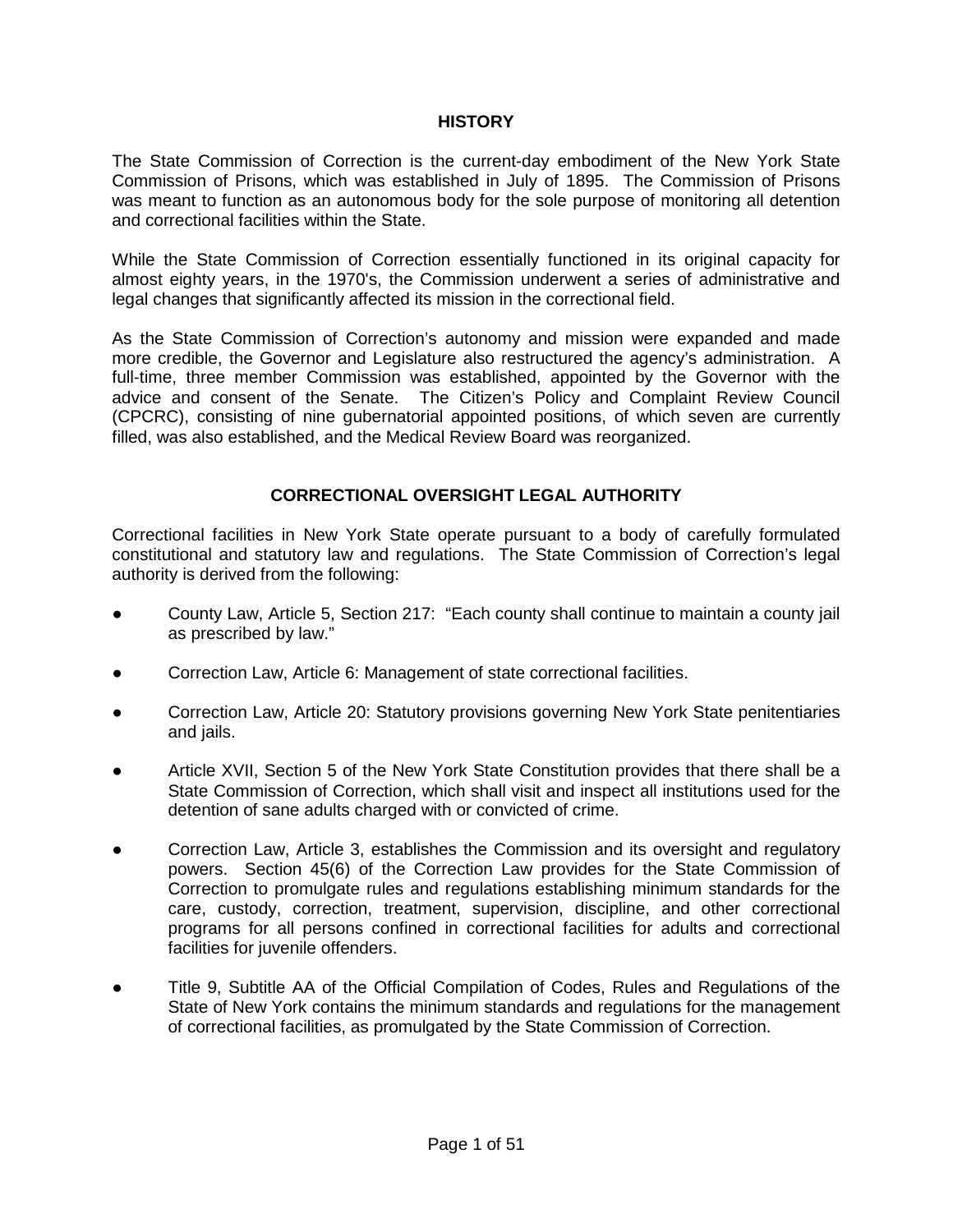# **ORGANIZATIONAL AND STATUTORY AUTHORITY**

The New York State Commission of Correction is an Executive Department correctional oversight and technical services agency first established in the New York State Constitution (Article XVII) in 1895. The Commission's services are delivered to all state and county correctional facilities, police department detention and facilities in New York City. Its organization, functions, powers and duties are set forth in New York State Correction Law, Article 3.

The Commission's duties include:

- advising the Governor on correctional policy;
- promulgation of rules and regulations establishing minimum standards for the care, custody, treatment, supervision and discipline for all persons confined in correctional facilities;
- ensuring compliance with minimum standards;
- monitoring, adjusting and enhancing prison and jail population capacity;
- reviewing all inmate grievances, complaints, and reportable incidents;
- overseeing new correctional facility development;
- providing staffing services;
- assisting in the implementation of new correctional technologies;
- review of inmate mortality;
- evaluation and development of health and mental health services; and
- overseeing secure juvenile centers operated by the NYS Office of Children and Family Services.

The Commission's mission is to provide for a safe, stable and humane correctional system and for the delivery of essential services therein. The three deliberative members of the Commission are appointed by the Governor to statutory terms with the advice and consent of the New York State Senate. One commissioner serves as chair and chief executive officer. The other two commissioners are assigned to head the Medical Review Board and Citizen's Policy and Complaint Review Council respectively, members of which are also appointed to terms by the Governor.

The Commission is primarily a field services agency with 18 Correctional Facility Specialists in its Field Operations Bureau and Forensic Medical Unit. Legal, executive and support services complete the agency's current staff complement of 25. The present staff represents a reorganized approach to the agency mission associated with a downsizing and streamlining of operations.

In summary, the Commission is a small, specialized criminal justice service agency supporting the statewide correctional community, working on behalf of the Governor to professionalize and enhance the quality of corrections in New York.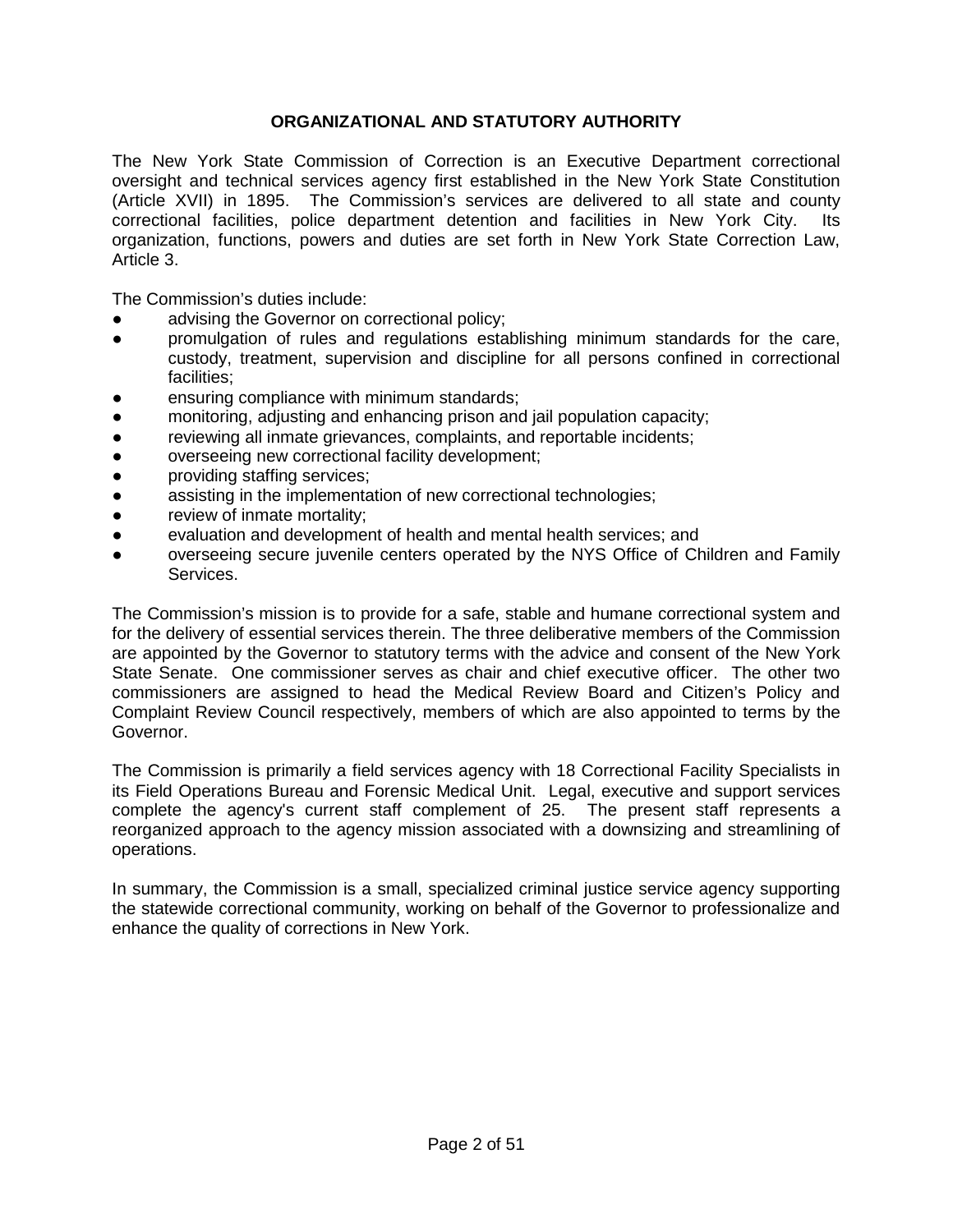# **MEDICAL REVIEW BOARD**

The Medical Review Board (MRB) was established by the Legislature in 1972 to investigate deaths in correctional facilities within the state and to make recommendations for improving the delivery of health care to detainees and sentenced offenders.

Section 46 of the Correction Law provides for an organized Correction Medical Review Board within the State Commission of Correction. The Board must consist of two physicians who are board certified respectively in forensic pathology and forensic psychiatry, another physician, an attorney admitted to the New York Bar, and two at-large members, all appointed by the Governor to statutory terms with advice and consent of the Senate.

Section 47 of the Correction Law empowers the Board to:

"(1.) (a) Investigate and review the cause and circumstances of the death of any inmate of a correctional facility and,

(1.) (e) Investigate and report to the Commission on the condition of systems for the delivery of medical care to inmates of correctional facilities and where appropriate, recommend such changes as it shall deem necessary and proper to improve the quality and availability of such medical care."

The Commission and the Medical Review Board pursue the following objectives:

- Conduct timely and thorough investigations of all mortality and serious incident cases in the correctional system;
- Develop and administer cost-effective plans, projects, and programs to address identified problems in the health care delivery of all correctional facilities; and
- Maintain continuous oversight of correctional health care trends by substantive response to inmate health care grievances and review of Medical Review Board recommendations.

The Medical Review Board meets on a quarterly basis. The 2014 MRB members included:

Phyllis Harrison-Ross, M.D., Chairperson Michael Baden, M.D. Robert Kurtz, M.D. Bruce David, M.D. Scott S. Coyne, M.D. Marjorie Blieka, M.D. Allison Bishop, Esq.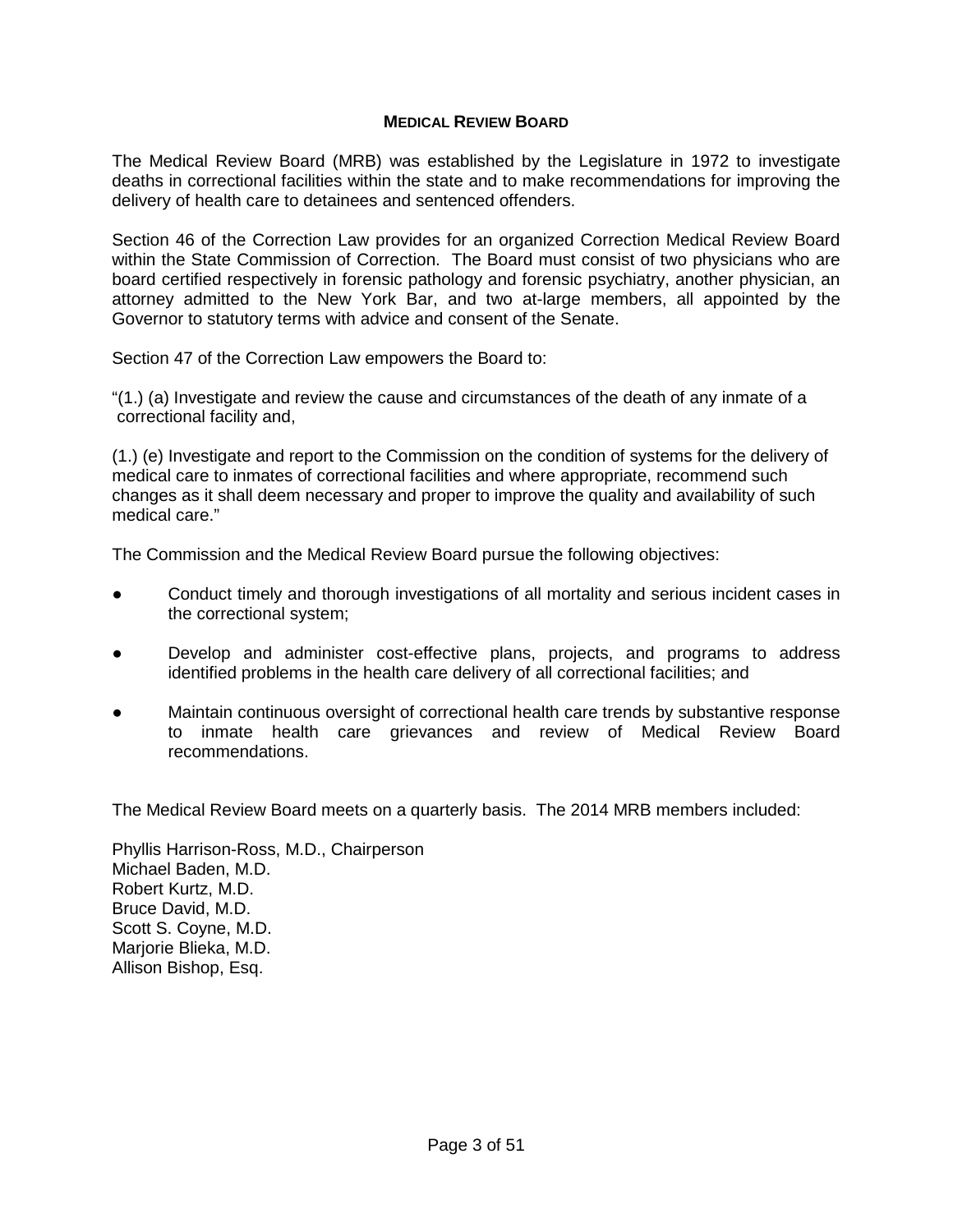# **CITIZEN'S POLICY AND COMPLAINT REVIEW COUNCIL**

The Council was established by the Legislature to address the need for increased public participation in the oversight and regulation of local correctional facilities. Its mandate includes: improving conditions in local correctional facilities, overseeing the inmate complaint and grievance process, and advising the Commission.

The Council is comprised of nine members appointed by the Governor with advice and consent of the Senate. The statute requires that one member shall have been a Vietnam veteran, or a licensed mental health professional with expertise in Post-traumatic Stress Disorder, an attorney,

a former inmate of a correctional facility, a former Office of Children and Family Services (OCFS) resident, and a former OCFS employee.

The Citizen's Policy and Complaint Review Council (CPCRC) convenes monthly. The 2014 CPCRC members included:

Thomas Loughren, Chair Thomas Cross

Nicholas LaBella, Jr. Douglas Landon, Esq. Julie Scalione, Esq.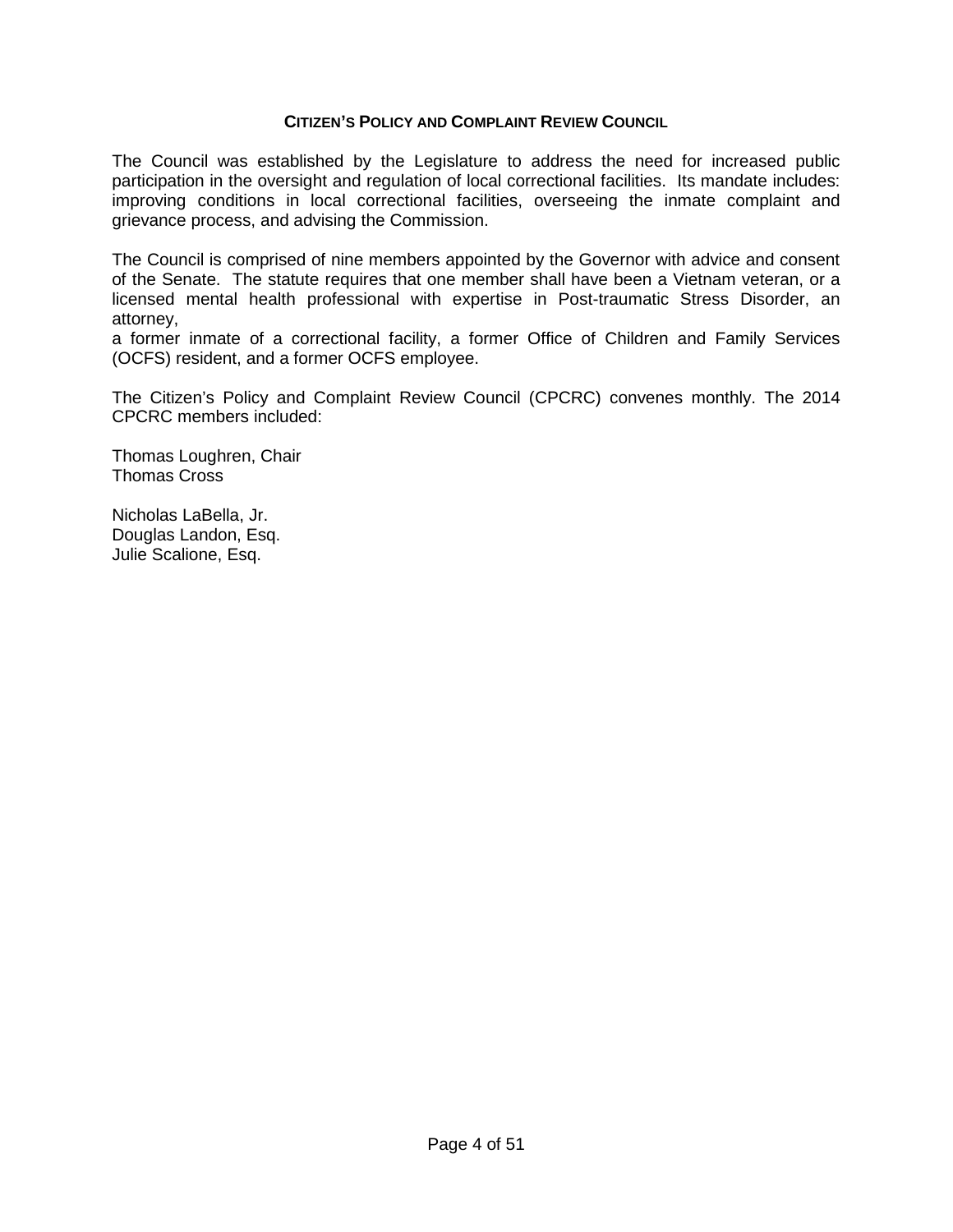# **FIELD OPERATIONS MANAGEMENT AND SUPERVISORY STAFF 2014**

**RICHARD KINNEY\ Director** 

**Vacant** Deputy Director of Operations

Field Supervisor<br>
Hudson-Lakes<br>
Hudson-Lakes<br>
The Metro South-Cen

STEVEN SAVOY WILLIAM BENJAMIN Metro South-Central

CHRIS OST TERRY MORAN Field Supervisor<br>
Field Supervisor<br>
Forensics Unit Capital-West

# **FIELD OPERATIONS MISSION DIRECTED PROGRAMS**

Facility Monitoring, Evaluations and Incidents

Healthcare, Mental Health and Suicide Prevention

Inmate Complaints and Grievances

Capacity Management, Staffing Services Technical Assistance

Facilities Development and Operational Transition

Compliance Monitoring for the Handling and Processing of Juveniles

Regulatory Oversight of Secure Facilities Operated by the Office of Children and Family

Services (OCFS)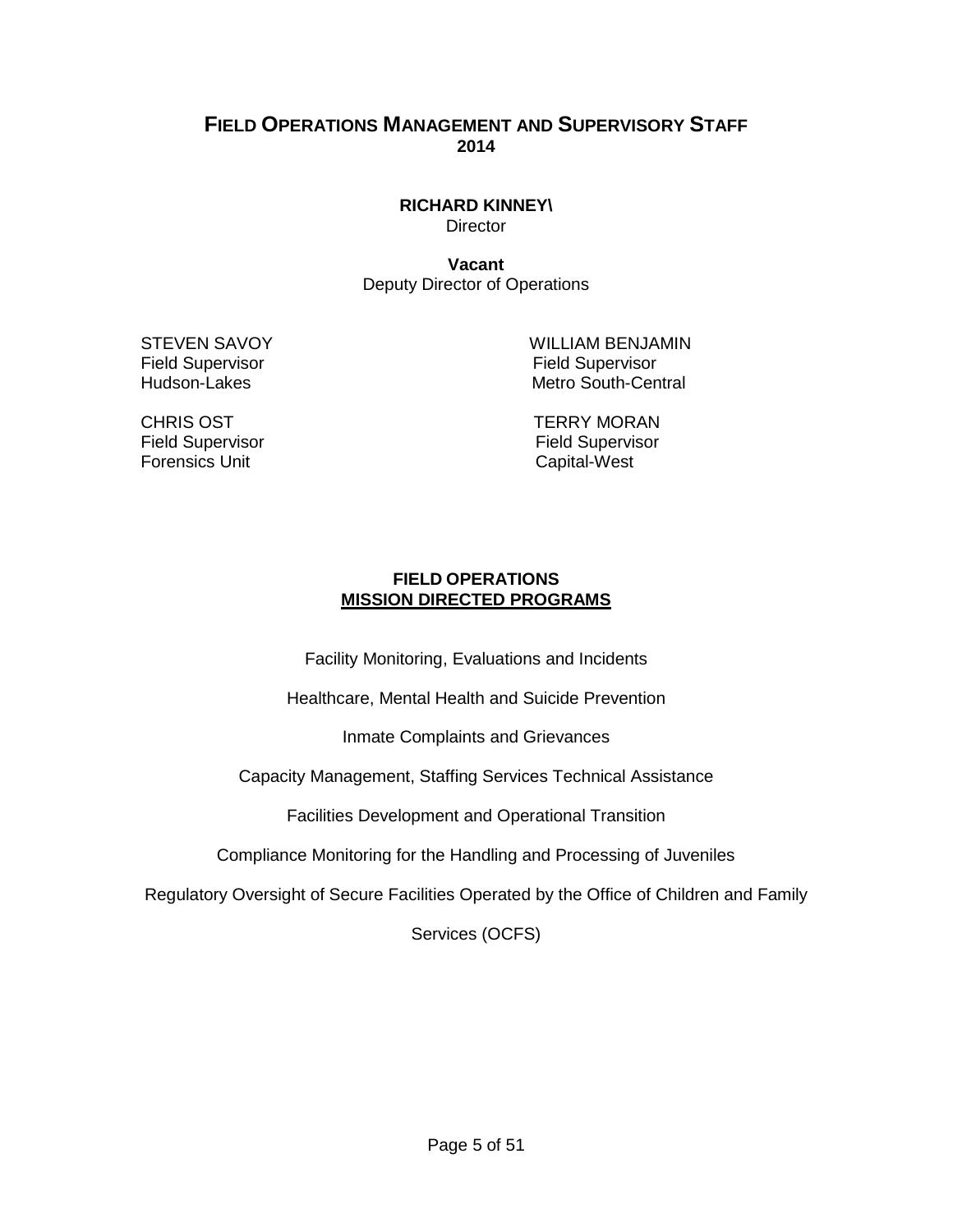# **BUREAU OF FIELD OPERATIONS**

The Bureau of Field Operations has primary responsibility for performing the Commission's agency functions. Among them are correctional facility compliance assessments, incident reviews and investigations, mortality investigations, health system evaluations, inmate grievance and complaint review, facility planning and a variety of technical assistance.

The Bureau of Field Operations operates throughout the correctional systems of New York State. These systems include all state, county, and New York City correctional facilities, as well as local police department lockups and those secure facilities operated by the New York State Office of Children of Family Services. In 2010, the Bureau of Field Operations was organized into three regions: Hudson Lakes, Capital West, and Metro South-Central.

# **Assessment/Monitoring Field Work, Incidents, Complaints & Grievances**

Field staff based in both Albany and New York City conducted on-site visits to various state and local correctional facilities. This fieldwork included assessing facility operational compliance with the Commission's minimum standards, monitoring unusual conditions (e.g. disturbances, strikes, job actions, unstable conditions), evaluating management practices, preparing comprehensive reports and providing technical assistance to facility administrators. In the event that issues of non-compliance remain unresolved, the Commission has recourse through the courts.

# **Individual Facility Plan Development: Minimum Standards Compliance Assessment**

Commission field staff begins each calendar year by preparing an Individual Facility Plan (IFP) for each of their assigned county correctional facilities. The IFP is best described as a 12-month comprehensive facility work plan. This plan can follow several different paths depending upon the compliance status of the particular facility. An IFP may include assessing the compliance of six to twelve standards, or it may call for field staff to focus more intensely on a limited number of standards that have proven problematic for the jail over an extended period. In such circumstances, the onsite work is more concentrated and requires even greater collaboration between field staff and facility officials in order to identify mutually acceptable remedial strategies.

By deploying staff resources in this fashion, the Commission believes it can be more successful in its mission to assist all county facilities in attaining substantial compliance with 9 NYCRR. To ensure that no parts of New York State Minimum Standards are overlooked for extended periods, the Commission's IFP model requires field staff assess each standard at least once every five years, regardless of the facility's overall compliance status.

In addition to the compliance assessment activities described above, field staff also schedule regular follow-up site reviews and provide various forms of technical assistance to facilities throughout the year. These additional forms of monitoring activities serve to augment the more standardized compliance assessment work. Staff periodically conducts unannounced site visits to facilities as a way of more closely monitoring operational competencies. Such visits also provide staff with another window into a facility's climate and physical plant conditions. Finally, Commission staff makes every effort to maintain an open and ongoing dialog with facility management throughout the year. Such sustained communication helps to ensure that field staff has an accurate understanding of the day-to-day operational challenges confronting local facility management and staff.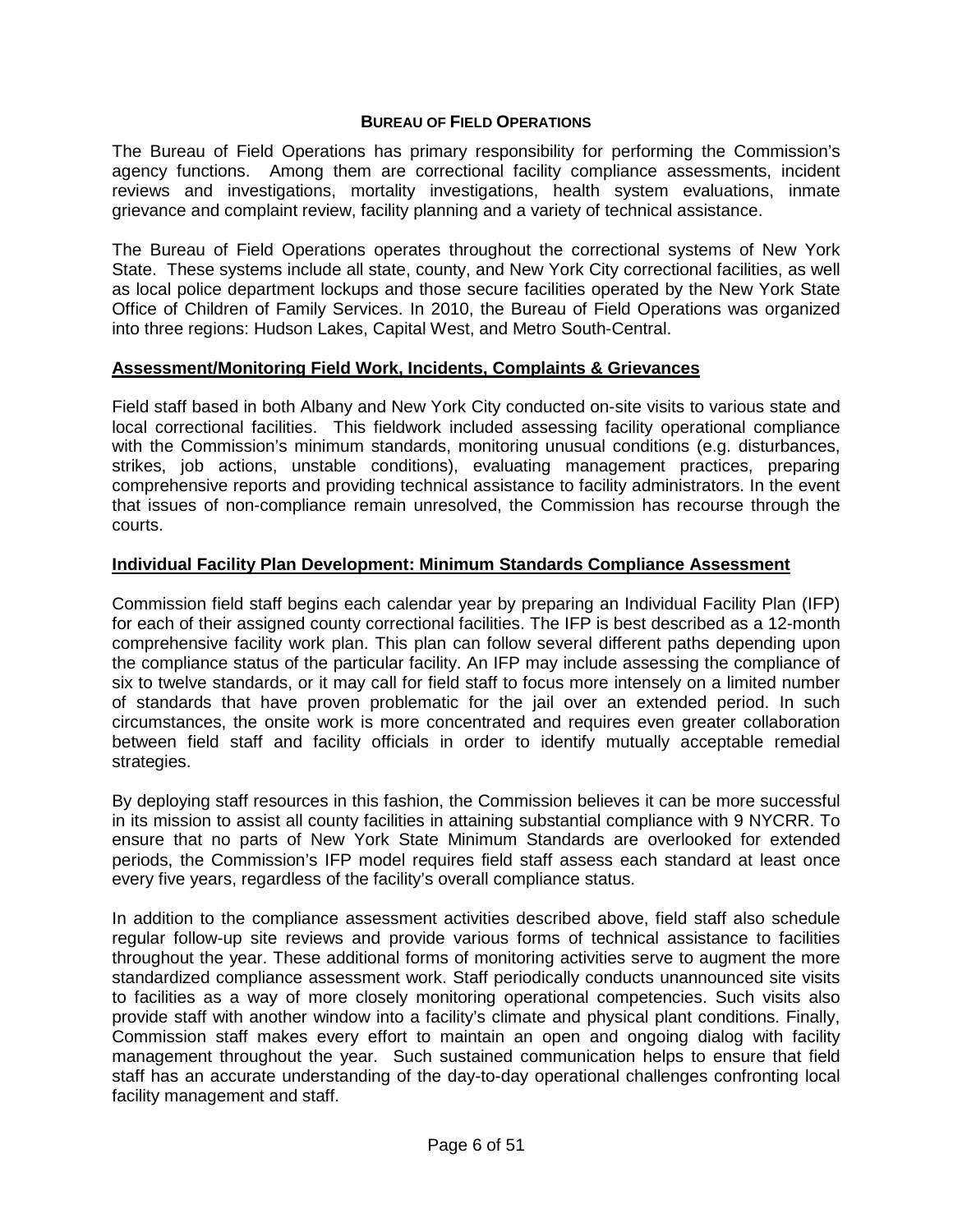Whenever issues of non-compliance are identified, Commission staff brings their findings to the attention of the sheriff, chief administrative officer or responsible county commissioner. Commission staff prepares reports that outline non-compliance findings and specific remedial action(s) the facility is expected to implement. Staff periodically recommends actions that can help to ameliorate certain operational inefficiencies. Commission staff schedule frequent followup site visits to facilities as a means of ensuring that any necessary remedial steps have been properly implemented. The following list represents the New York State Minimum Standards (9 NYCRR) pertaining to the management of county correctional facilities:

Part 7002, Admissions Part 7003, Security and Supervision Part 7004, Correspondence Part 7005, Prisoner Personal Hygiene Part 7006, Discipline Part 7007, Good Behavior Part 7008, Visitation Part 7009, Food Services Part 7010, Health Services Part 7013, Classification Part 7015, Sanitation

Part 7031, Legal Services Part 7032, Grievance Program Part 7033, Transfer of Records Part 7039, Fire Prevention and Safety Part 7040, Maximum Facility Capacity Part 7041, Staffing Requirements

Part 7016, Commissary & Inmate Accounts Part 7017, Personnel Standards Part 7019, Gifts and Gratuities Part 7022, Reportable Incidents Part 7023, Access to Media Part 7024, Religion Part 7025, Packages Part 7026, Printed Materials & Publications Part 7028, Exercise Part 7030, Nondiscriminatory Treatment Part 7050, Variances Part 7051, Funeral and Deathbed Visits Part 7063, Chemical Agents Part 7064, Human Immunodeficiency Information Confidentiality

Part 7070, Educational Services for Youth

The following is a list of those county facilities at which Commission staff conducted on-site compliance assessments in 2014, including the specific standards reviewed. Also listed are the notifications of violation issued to county facilities in 2014. These notifications are typically issued upon a finding of significant or chronic non-compliance at a time other than the scheduled compliance review.

### **Albany County Jail**

### **Compliance assessment conducted for the following:**

Part 7002, Admissions Part 7006, Discipline Part 7009, Food Services Part 7013, Classification Part 7015, Sanitation Part 7016, Commissary & Inmate Accounts Part 7019, Gifts and Gratuities Part 7022, Reportable Incidents Part 7023, Access to Media Part 7028, Exercise Part 7030, Nondiscriminatory Treatment Part 7032, Grievance Program Part 7033, Transfer of Records Part 7063, Chemical Agents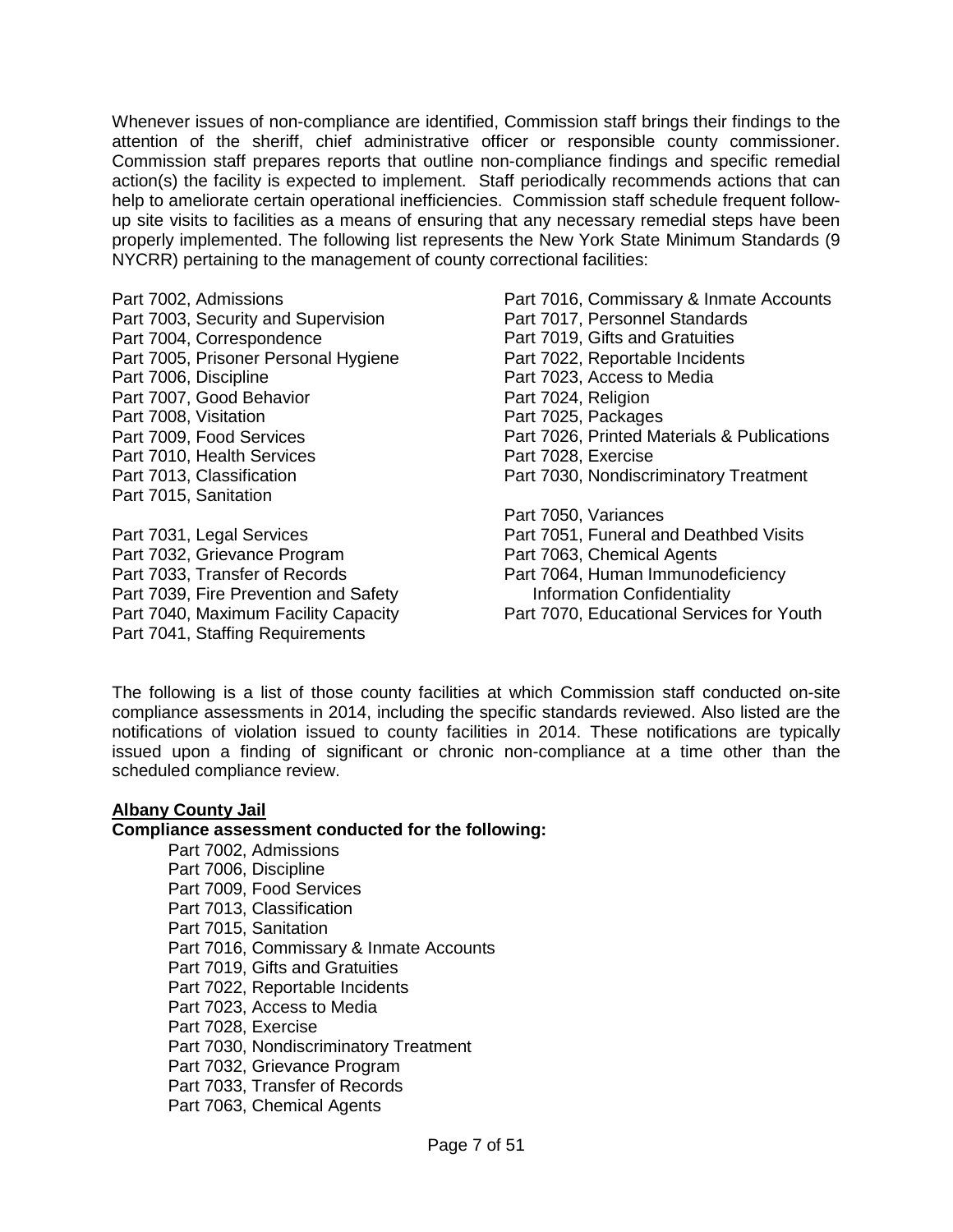#### **Follow up compliance status assessment conducted for the following:**  None

**Other Compliance Activity:** 

None

# **Allegany County Jail**

**Compliance assessment conducted for the following:** None

# **Follow up compliance status assessment conducted for the following:**

Part 7003, Security and Supervision Part 7006, Discipline Part 7016, Commissary & Inmate Accounts Part 7028, Exercise

# **Other Compliance Activity:**

None

# **Broome County Jail**

# **Compliance assessment conducted for the following:**

Part 7005, Prisoner Personal Hygiene Part 7017, Personnel Standards Part 7019, Gifts and Gratuities Part 7028, Exercise Part 7031, Legal Services Part 7039, Fire Prevention and Safety Part 7051, Funeral and Deathbed Visits

### **Follow up compliance status assessment conducted for the following:**

Part 7003, Security and Supervision Part 7013, Classification

# **Other Compliance Activity:**

Juvenile Justice and Delinquency Prevention Act Compliance Assessment

### **Cattaraugus County Jail**

### **Compliance assessment conducted for the following:**

Part 7006, Discipline Part 7008, Visitation Part 7009, Food Services Part 7015, Sanitation Part 7025, Packages Part 7028, Exercise Part 7039, Fire Prevention and Safety Part 7070, Educational Services for Youth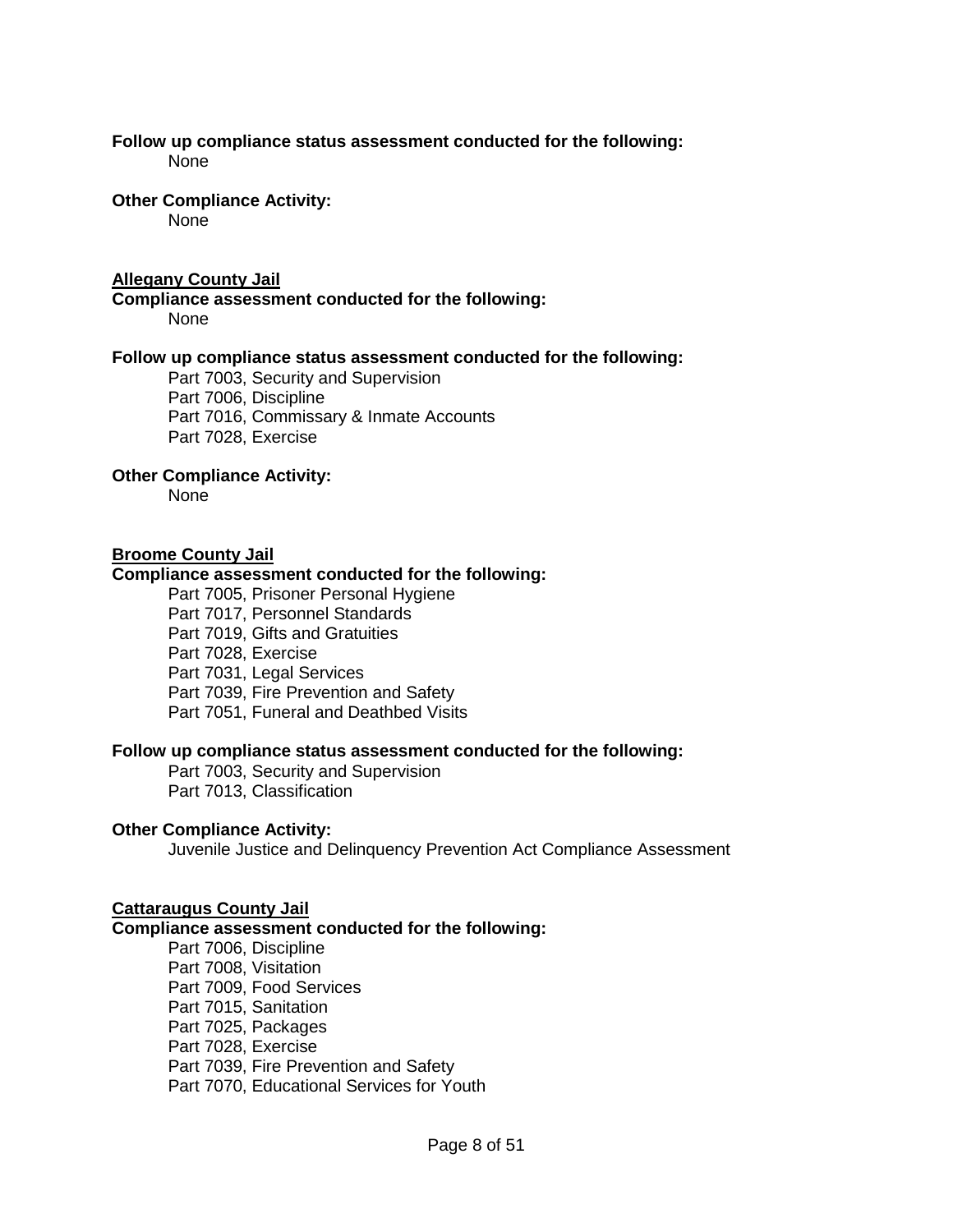# **Follow up compliance status assessment conducted for the following:**

None

# **Other Compliance Activity:**

Juvenile Justice and Delinquency Prevention Act Compliance Assessment 500-b Approval 1st Occurrence 500-b Approval 2nd Occurrence 500-b Approval 3rd Occurrence See Staffing

# **Cayuga County Jail**

**Compliance assessment conducted for the following:** None

**Follow up compliance status assessment conducted for the following:** None

# **Other Compliance Activity:**

None

# **Chautauqua County Jail**

**Compliance assessment conducted for the following: None**

**Follow up compliance status assessment conducted for the following:** None

### **Other Compliance Activity:**

Notice of Medical Services Violation – Part 7010, Health Services Sections 7010.2(j) and 7010.3(c)

### **Chemung County Jail**

**Compliance assessment conducted for the following:** None

# **Follow up compliance status assessment conducted for the following:**

Part 7016, Commissary & Inmate Accounts Part 7026, Printed Materials & Publications

### **Other Compliance Activity:**

None

# **Chenango County Jail**

# **Compliance Assessment conducted for the following:**

Part 7003, Security and Supervision Part 7008, Visitation Part 7009, Food Services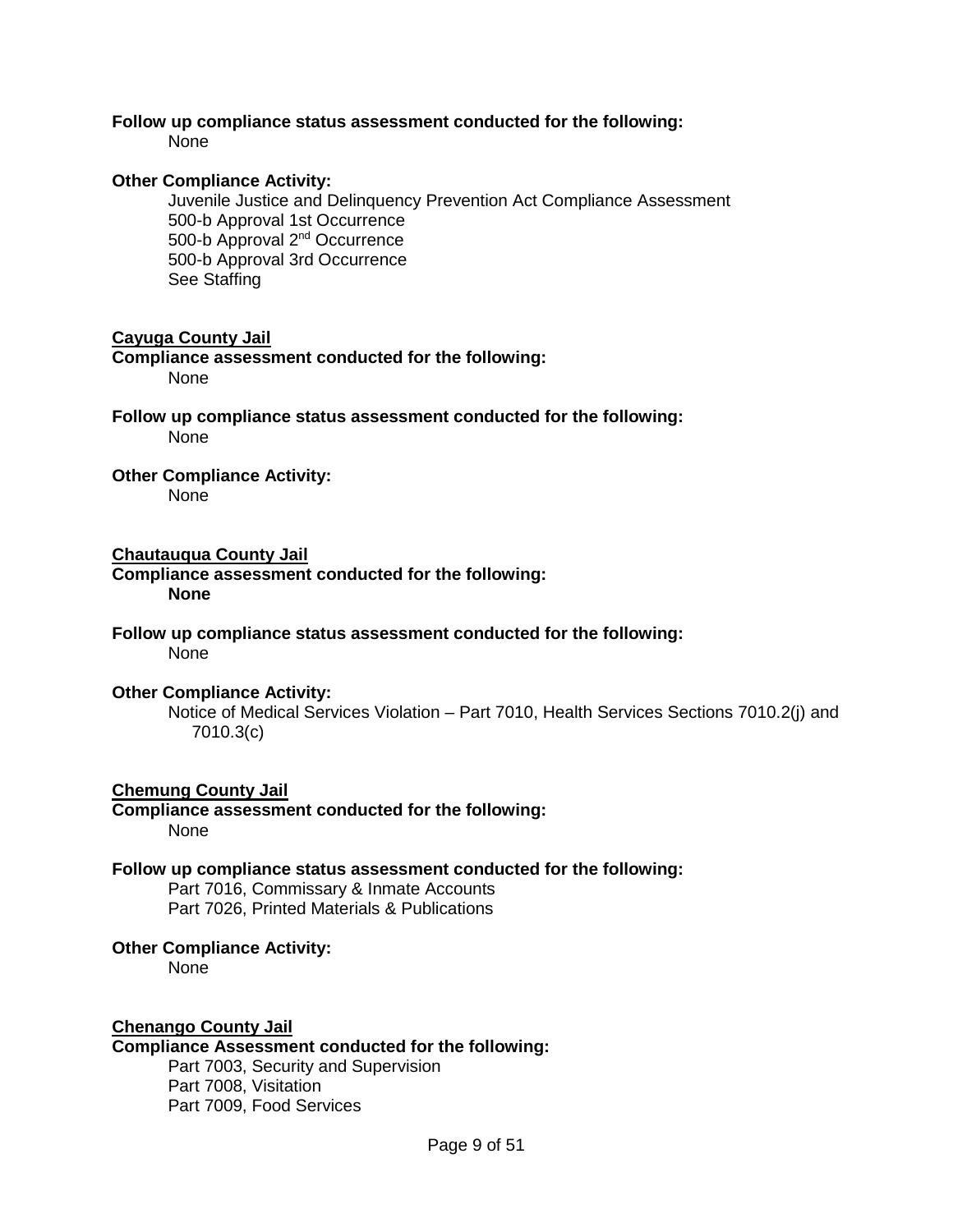Part 7015, Sanitation

### **Follow up compliance status assessment conducted for the following:** None

# **Other Activities:**

Juvenile Justice and Delinquency Prevention Act Compliance Assessment See Capacity Management

# **Clinton County Jail**

# **Compliance Assessment conducted for the following:**

None

# **Follow up compliance status assessment conducted for the following:**

Part 7003, Security and Supervision Part 7005, Prisoner Personal Hygiene Part 7008, Visitation Part 7009, Food Services Part 7013, Classification Part 7015, Sanitation Part 7031, Legal Issues Part 7032, Grievances Part 7070, Educational Services for Youth

# **Other Compliance Activity:**

None

# **Columbia County Jail**

### **Compliance Assessment conducted for the following:**

- Part 7003, Security and Supervision
- Part 7004, Correspondence
- Part 7005, Prisoner Personal Hygiene
- Part 7008, Visitation
- Part 7016, Commissary & Inmate Accounts
- Part 7019, Gifts and Gratuities
- Part 7023, Access to Media
- Part 7024, Religion
- Part 7026, Printed Materials & Publications
- Part 7028, Exercise
- Part 7030, Nondiscriminatory Treatment
- Part 7031, Legal Services
- Part 7032, Grievance Program
- Part 7033, Transfer of Records
- Part 7040, Maximum Facility Capacity
- Part 7051, Funeral and Deathbed Visits
- Part 7070, Educational Services for Youth

# **Follow up compliance status assessment conducted for the following:**

Part 7003, Security and Supervision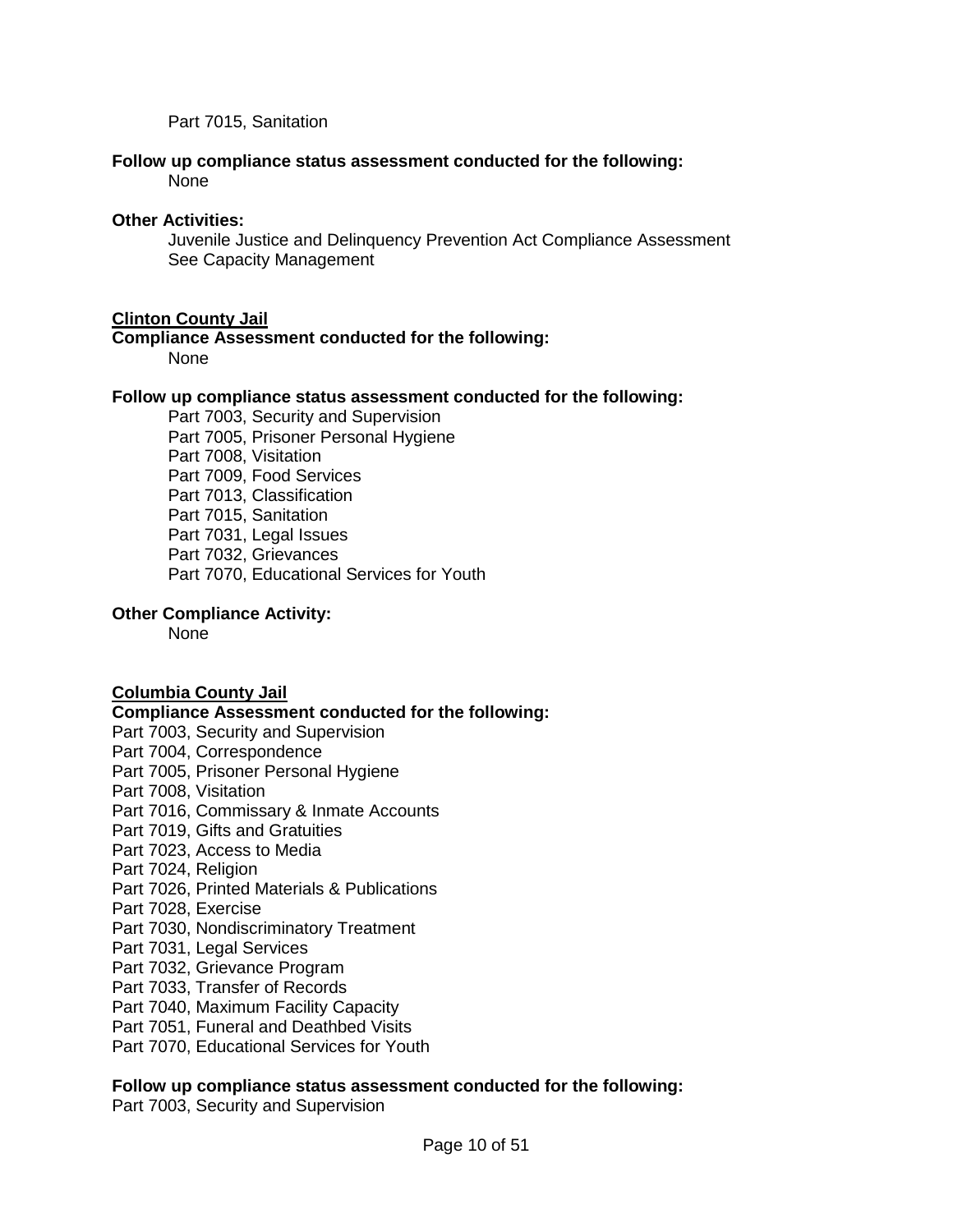Part 7004, Correspondence Part 7005, Prisoner Personal Hygiene Part 7028, Exercise

### **Other Compliance Activity:**

Juvenile Justice and Delinquency Prevention Act Compliance Assessment

# **Cortland County Jail**

### **Compliance Assessment conducted for the following:**

Part 7003, Security and Supervision Part 7009, Food Service Part 7015, Sanitation Part 7019, Gifts and Gratuities Part 7031, Legal Services Part 7039, Fire Prevention and Safety Part 7040, Maximum Facility Capacity Part 7051, Funeral and Deathbed Visits Part 7063, Chemical Agents

### **Follow up compliance status assessment conducted for the following:**

Part 7003, Security and Supervision Part 7009, Food Service Part 7063, Chemical Agents

#### **Other Compliance Activity:**

Juvenile Justice and Delinquency Prevention Act Compliance Assessment See Capacity Management See Staffing

### **Delaware County Jail**

# **Compliance Assessment conducted for the following:**

None

### **Follow up compliance status assessment conducted for the following:**

Part 7002, Admissions Part 7003, Security and Supervision Part 7006, Discipline Part 7009, Food Services Part 7013, Classification Part 7015, Sanitation Part 7024, Religion Part 7025, Packages Part 7030, Non-discriminatory Treatment Part 7041, Staffing Part 7033, Transfer of Records

### **Other Compliance Activity:**

None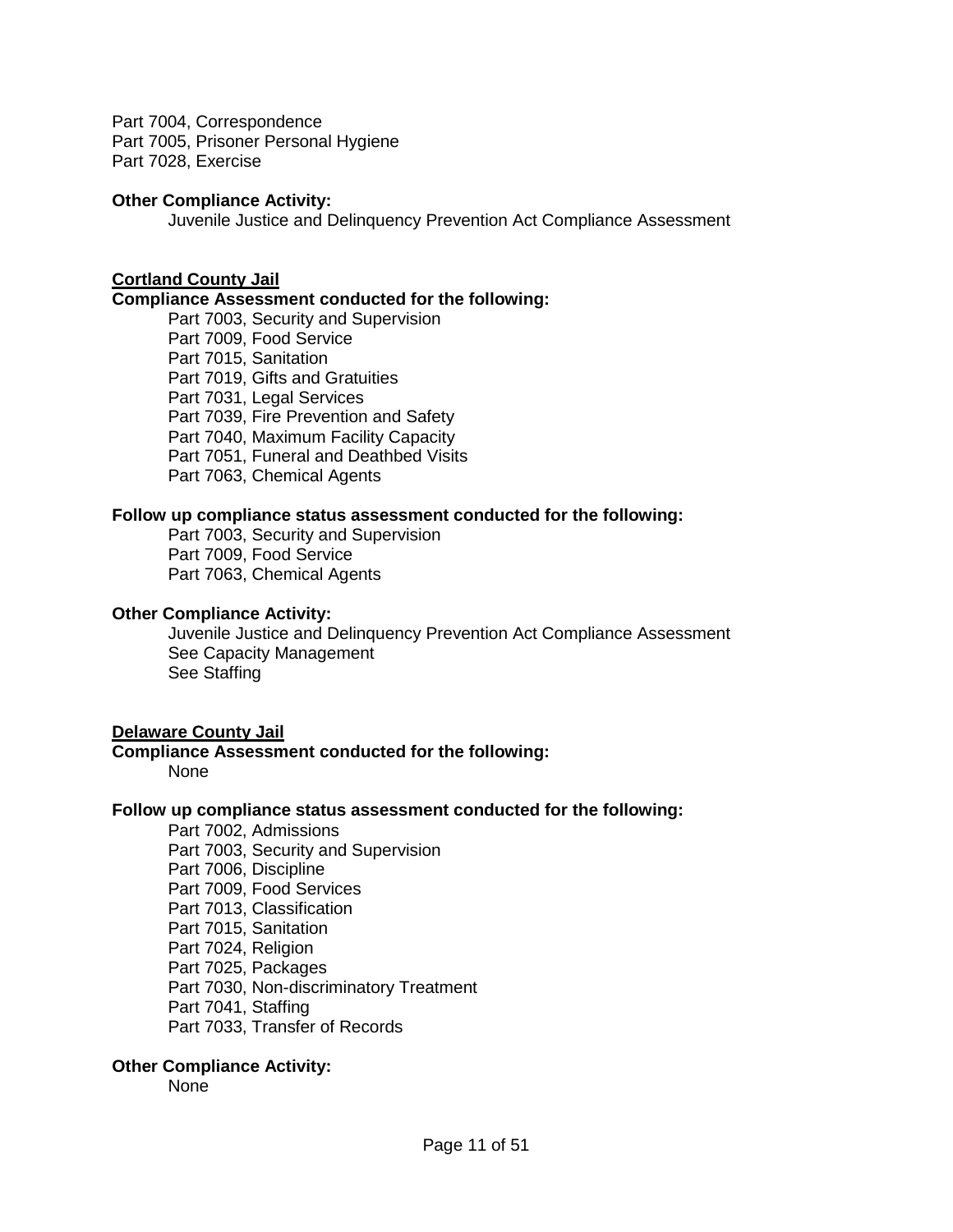# **Dutchess County Jail**

### **Compliance assessment conducted for the following:**

*(Conducted in 2013 and reported in 2014)* Part 7003, Security and Supervision Part 7015, Sanitation Part 7023, Access to Media Part 7026, Printed Materials and Publications Part 7063, Chemical Agents

**Follow up compliance status assessment conducted for the following:** None

**Other Compliance Activity:**  See NITAP

# **Erie County Holding Center**

#### **Compliance Assessment conducted for the following:**

Part 7006, Discipline Part 7008, Visitation Part 7009, Food Services Part 7013, Classification Part 7017, Personnel Standards Part 7019, Gift and Gratuities Part 7022, Reportable Incidents Part 7023, Access to Media Part 7031, Legal Services Part 7032, Grievances Part 7033, Transfer of Records

### **Follow up compliance status assessment conducted for the following:**

No follow-up compliance activity

## **Other Compliance Activity:**

See NITAP

### **Erie County Correctional Facility**

Part 7006, Discipline Part 7008, Visitation Part 7009, Food Services Part 7013, Classification Part 7017, Personnel Standards, Part 7019, Gifts and Gratuities Part 7022, Reportable Incidents Part 7023, Access to Media Part 7031, Legal Services Part 7032, Grievances Part 7033, Transfer of Records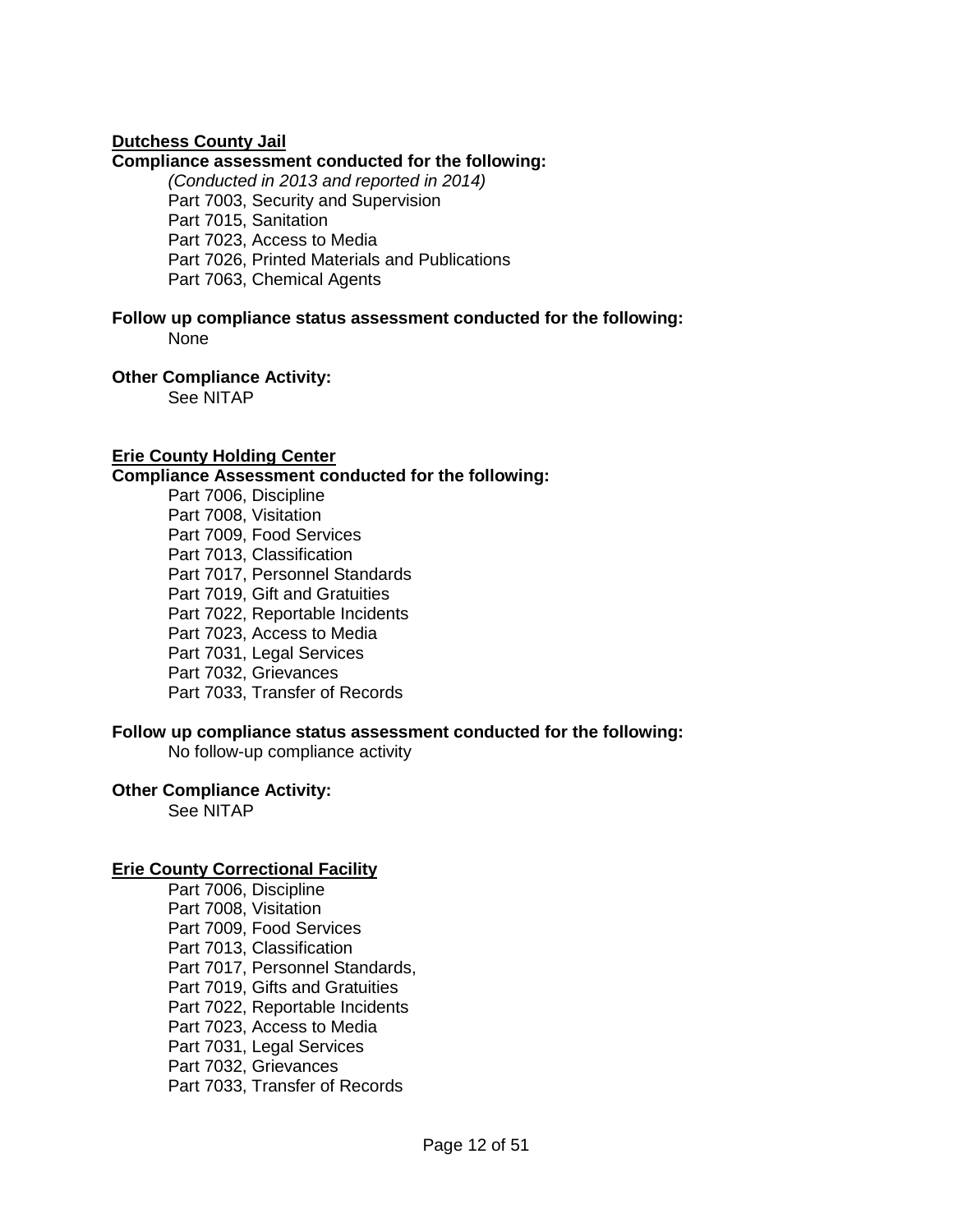### **Follow up compliance status assessment conducted for the following:**

No follow-up compliance activity

# **Other Compliance Activity:**

None

# **Essex County Jail**

### **Compliance Assessment conducted for the following:**

Part 7002, Admissions Part 7007, Good Behavior Part 7013, Classification Part 7015, Sanitation Part 7025, Packages, Part 7039, Fires Prevention and Safety Part 7051, Funeral and Deathbed Visits

### **Follow up compliance status assessment conducted for the following:**

Part 7003, Security and Supervision Part 7028, Exercise

#### **Other Compliance Activity:**

None

### **Franklin County Jail**

#### **Compliance Assessment conducted for the following:** None

### **Follow up compliance status assessment conducted for the following:** None

### **Other Compliance Activity:**

500-b Approval 1st Occurrence See Staffing

### **Fulton County Jail**

**Compliance Assessment conducted for the following:**  None

# **Follow up compliance status assessment conducted for the following:**

Part 7016, Commissary & Inmate Accounts

### **Other Compliance Activity:**

500-b Approval 1<sup>st</sup> Occurrence

500-b Approval 2nd Occurrence 500-b Approval 3rd Occurrence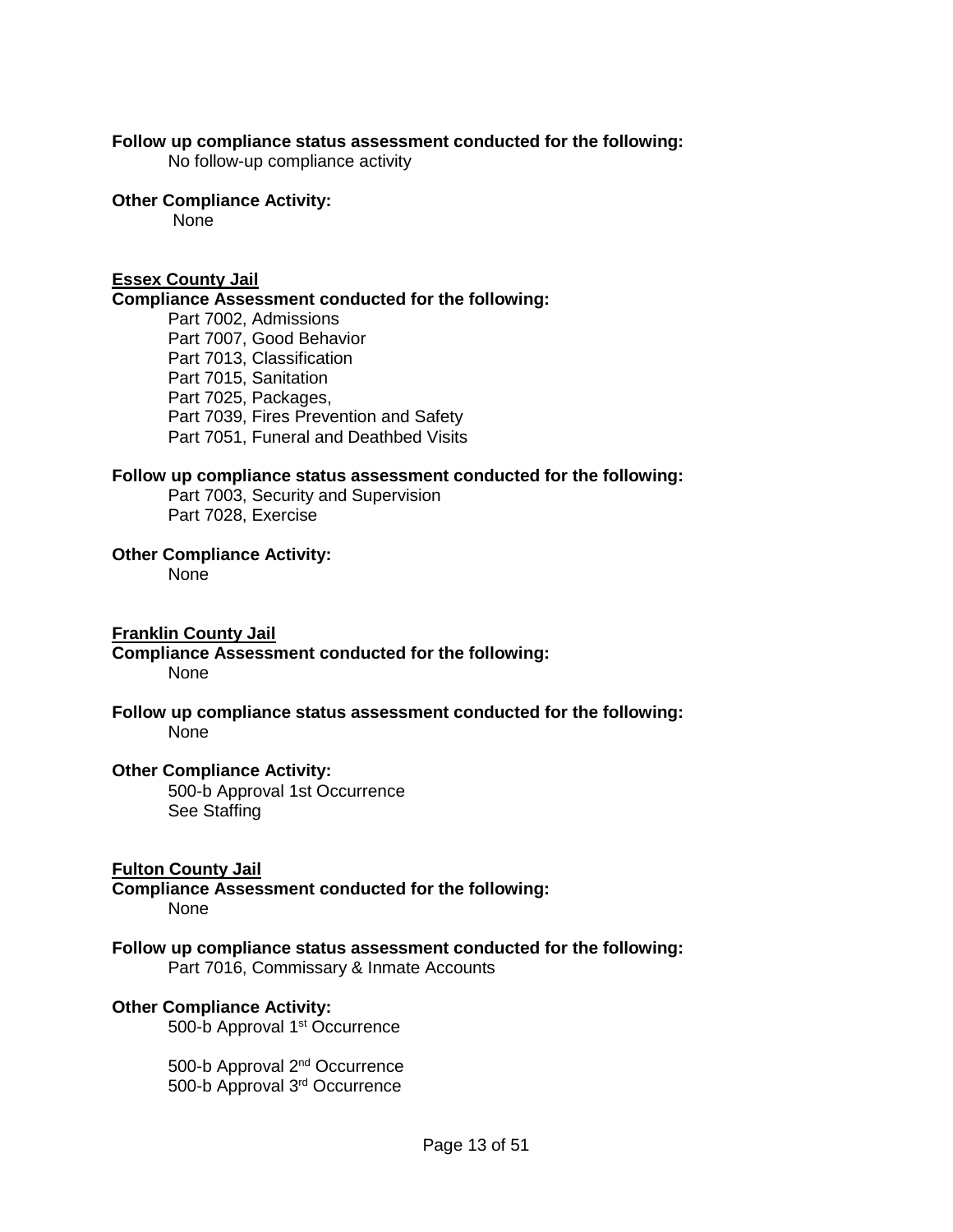### **Genesee County Jail**

#### **Compliance Assessment conducted for the following:**

Part 7002, Admissions Part 7004, Correspondence Part 7008, Visitation Part 7013, Classification Part 7015, Sanitation Part 7017, Personnel Standards Part 7031, Legal Services Part 7032, Grievance Program

### **Follow up compliance status assessment conducted for the following:**

*(This follow-up work pertained to findings from the 2013 assessment.)* Part 7003, Security and Supervision Part 7006, Discipline

#### **Other Compliance Activity:**

None

#### **Greene County Jail**

**Compliance Assessment conducted for the following:** None

**Follow up compliance status assessment conducted for the following:** None

#### **Other Activity**

Juvenile Justice and Delinquency Prevention Act Compliance Assessment See Capacity Management

### **Hamilton County Jail**

**Compliance Assessment conducted for the following:**  None

**Follow up compliance status assessment conducted for the following:** None

### **Other Compliance Activity:**

None

#### **Herkimer County Jail**

### **Compliance Assessment conducted for the following:**

Part 7003, Security and Supervision Part 7008, Visitation Part 7009, Food Services Part 7015, Sanitation Part 7028, Exercise Part 7033, Transfer of Records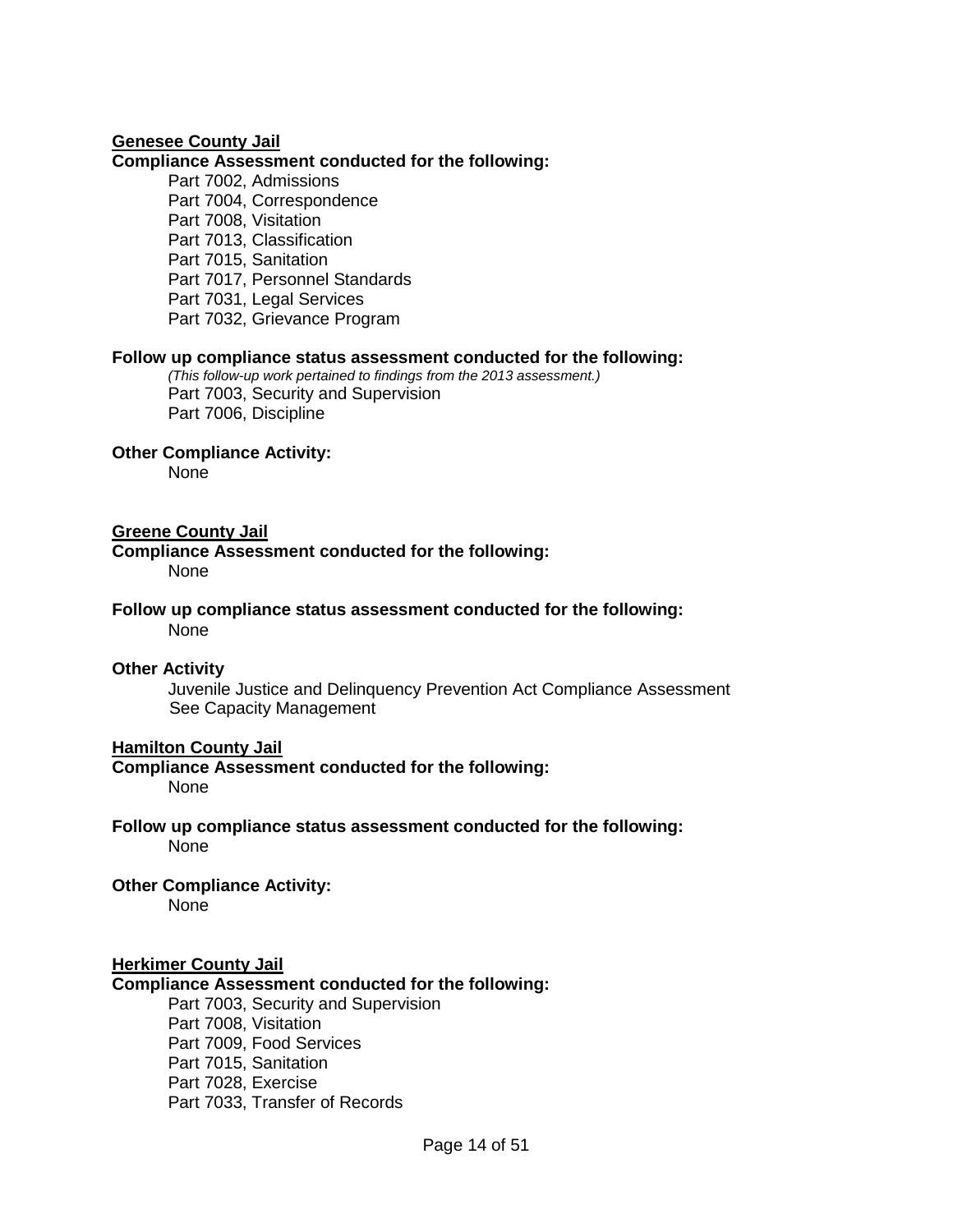Part 7040, Maximum Facility Capacity

### **Follow up compliance status assessment conducted for the following:**

Part 7003, Security and Supervision Part 7006, Discipline Part 7008, Visitation Part 7009, Food Services Part 7028, Exercise Part 7070, Educational Services for Youth

#### **Other Compliance Activity:**

Juvenile Justice and Delinquency Prevention Act Compliance Assessment See NITAP

#### **Jefferson County Jail**

**Compliance Assessment conducted for the following:**  None

**Follow up compliance status assessment conducted for the following:** Part 7006, Discipline

#### **Other Activity:**

See Capacity Management

#### **Lewis County Jail**

**Compliance Assessment conducted for the following:** None

#### **Follow up compliance status assessment conducted for the following:** None

# **Other Compliance Activity:**

None

### **Livingston County Jail**

**Compliance Assessment conducted for the following:**  None

#### **Follow up compliance status assessment conducted for the following:** None

#### **Other Compliance Activity:**  See Staffing

### **Madison County Jail**

#### **Compliance Assessment conducted for the following:**

*(Compliance assessment conducted in 2013 and reported in 2014)*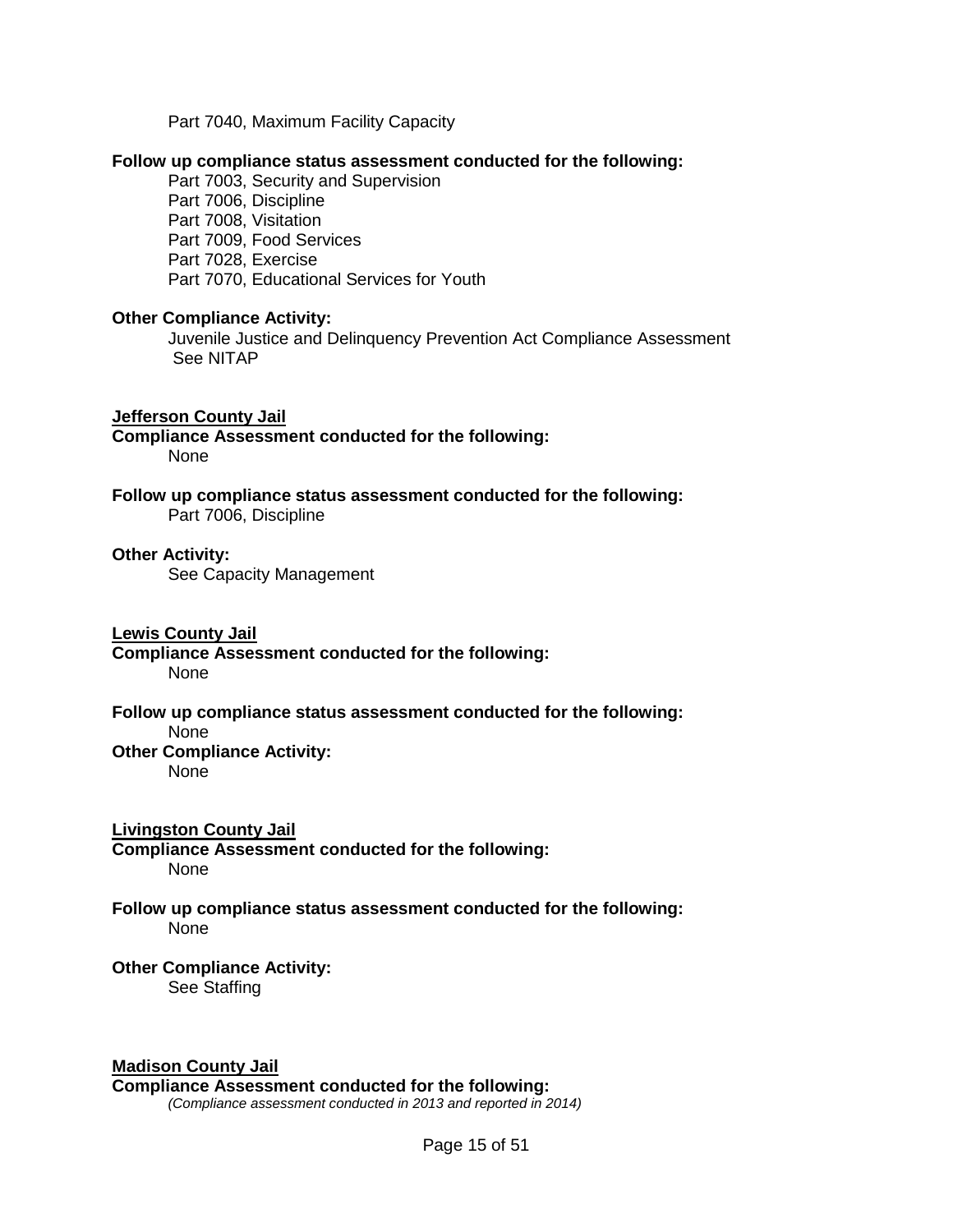Part 7013, Classification Part 7017, Personnel Standards Part 7019, Gifts and Gratuities Part 7022, Reportable Incidents Part 7023, Access to Media Part 7032, Grievance Program

### **Follow up compliance status assessment conducted for the following:**

Part 7013, Classification Part 7022, Reportable Incidents Part 7032, Grievance Program

#### **Other Activity:**

Juvenile Justice and Delinquency Prevention Act Compliance Assessment See Capacity Management See Staffing

#### **Monroe County Jail**

*(Compliance assessment conducted in 2013 and reported in 2014)* Part 7017, Personnel Standards Part 7022, Reportable Incidents Part 7051, Funeral and Deathbed Visits.

### **Follow up compliance status assessment conducted for the following:**

Part 7051, Funeral and Deathbed Visits.

# **Other Compliance Activity:**

None

#### **Monroe County Penitentiary**

Part 7017, Personnel Standards Part 7022, Reportable Incidents Part 7051, Funeral and Deathbed Visits.

### **Follow up compliance status assessment conducted for the following:**

Part 7051, Funeral and Deathbed Visits.

## **Other Activity:**

None

### **Montgomery County Jail**

**Compliance Assessment conducted for the following**: None

#### **Follow up compliance status assessment conducted for the following:** None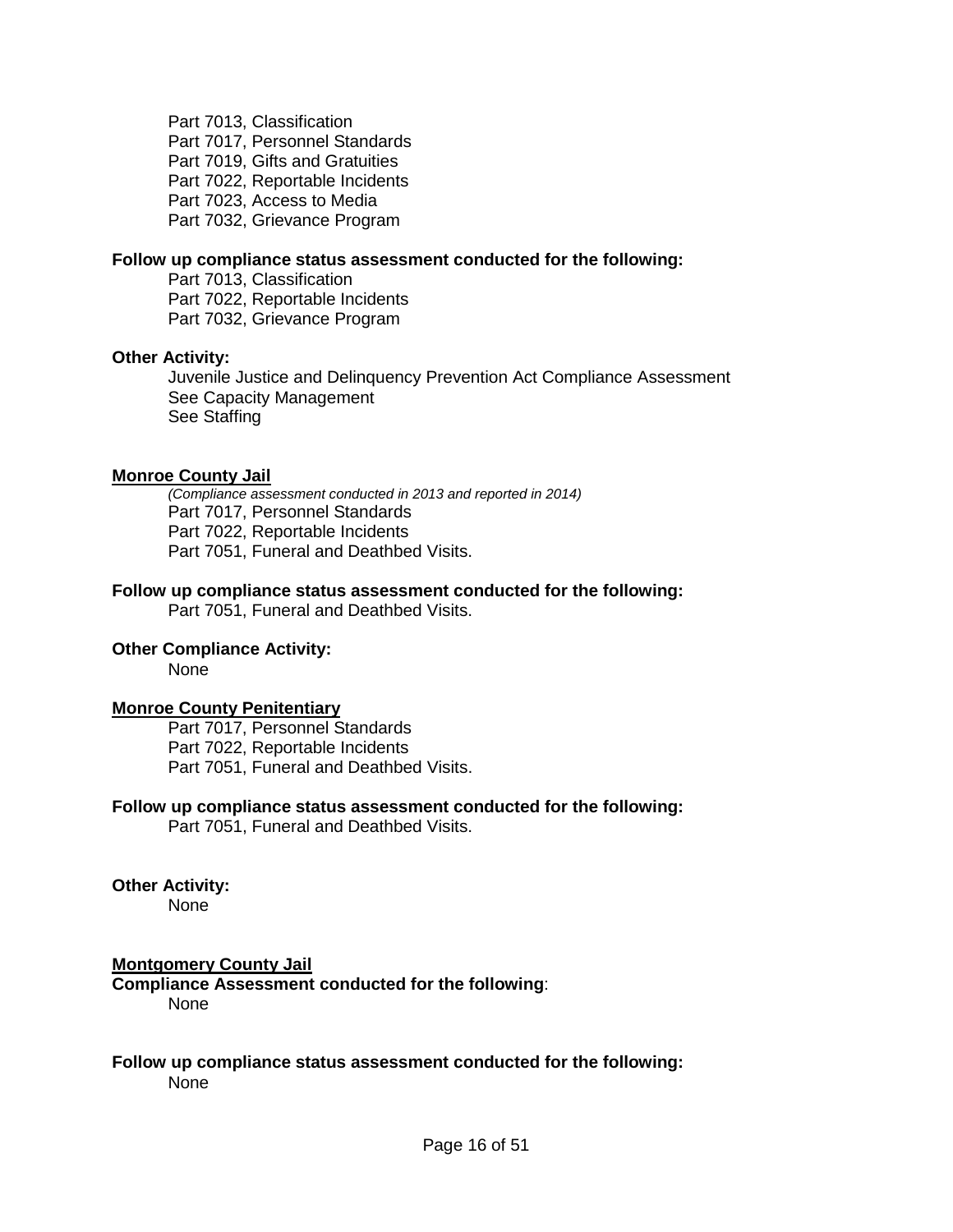### **Other Compliance Activity:**

None

### **Nassau County Correctional Facility**

#### **Compliance Assessment conducted for the following:**  None

### **Follow up compliance status assessment conducted for the following:** None

### **Other Compliance Activity:**

See Capacity Management

### **Niagara County Jail**

# **Follow up compliance status assessment conducted for the following**:

*(Compliance assessment conducted in 2013 and reported in 2014)* Part 7007, Good Behavior Part 7009, Food Services Part 7017, Personnel Standard, Part 7022, Reportable Incidents Part 7024, Religion

# **Follow up compliance status assessment conducted for the following:**

Part 7070, Educational Services for Youth

# **Other Compliance Activity:**

See Staffing

### **Oneida County Jail**

### **Compliance Assessment conducted for the following:**

Part 7003, Security and Supervision Part 7006, Discipline Part 7019, Gifts and Gratuities Part 7033, Transfer of Records Part 7051, Funeral and Deathbed Visits Part 7063, Chemical Agents Part 7070, Educational Services for Youth

## **Follow up compliance status assessment conducted for the following**:

Part 7003, Security and Supervision Part 7017, Personnel Standards Part rD09, Food Services Part 7015, Sanitation

Part 7039, Fire Prevention and Safety Part 7070, Educational Services for Youth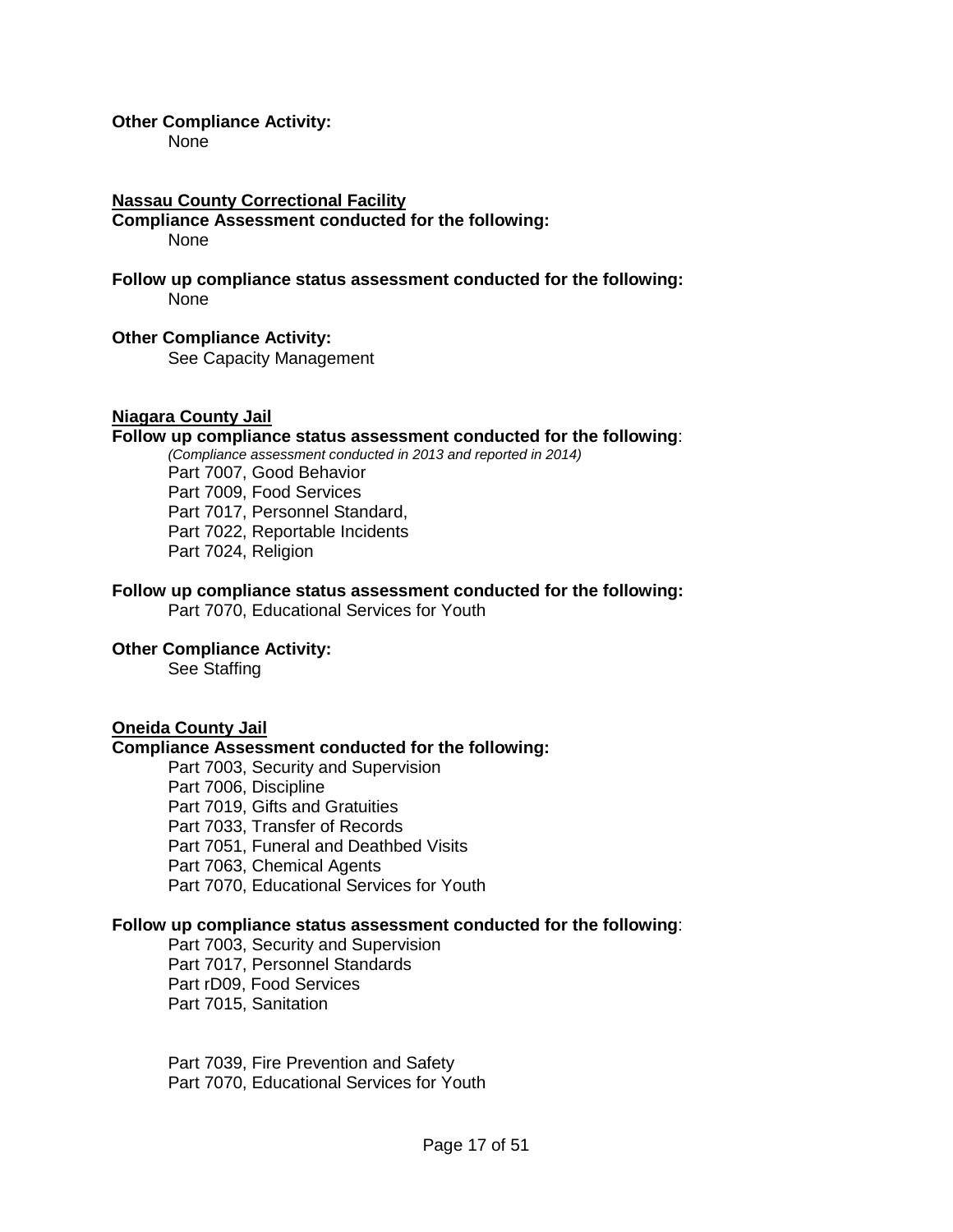### **Other Compliance Activity:**

None

### **Onondaga Justice Center**

# **Compliance Assessment conducted for the following**:

Part 7003, Security and Supervision Part 7004, Correspondence Part 7006, Discipline Part 7009, Food Services Part 7015, Sanitation Part 7017, Personnel Standards Part 7019, Gifts and Gratuities Part 7022, Reportable Incidents Part 7024, Religion Part 7030, Non-discriminatory Treatment Part 7050, Variances

### **Follow up compliance status assessment conducted for the following:**

Part 7003, Security and Supervision Part 7009, Food Services Part 7022, Reportable Incidents

# **Other Compliance Activity:**

Notice of Violation Part 7002, Admissions Notice of Violation Part 7013, Classification Notice of Violation Part 7040 Maximum Facility Capacity

### **Onondaga County Penitentiary**

# **Compliance Assessment conducted for the following:**

Part 7003, Security and Supervision Part 7006, Discipline Part 7009, Food Services Part 7015, Sanitation Part 7019, Gifts and Gratuities Part 7022, Reportable Incidents Part 7024, Religion Part 7050, Variances

# **Follow up compliance status assessment conducted for the following:** None

### **Other Compliance Activity:**

Juvenile Justice and Delinquency Prevention Act Compliance Assessment See Staffing

### **Ontario County Jail**

**Compliance Assessment conducted for the following**: None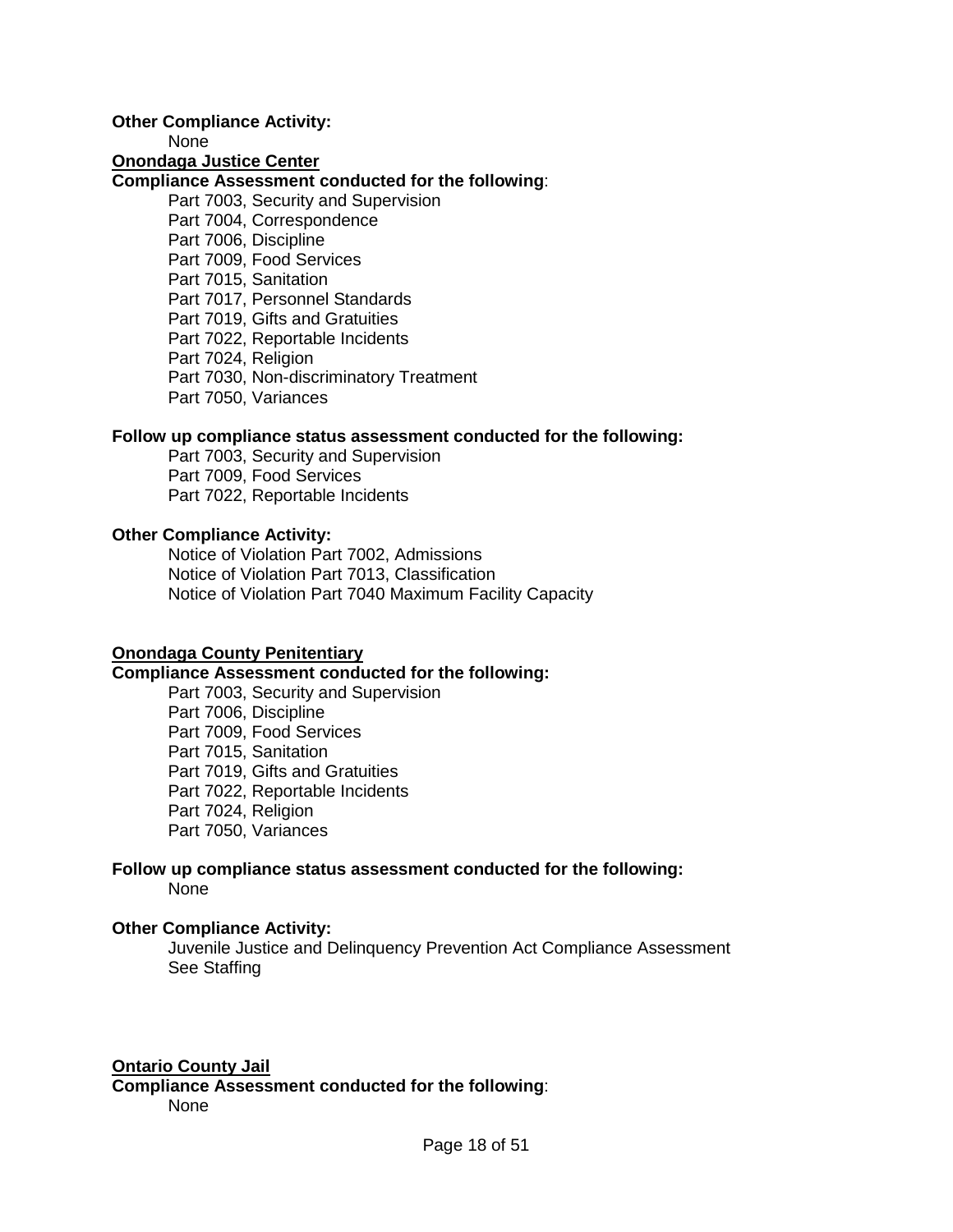# **Follow up compliance status assessment conducted for the following:**

None

# **Other Compliance Activity:**

500-b Approval 1<sup>st</sup> Occurrence 500-b Approval 2nd Occurrence 500-b Approval 3rd Occurrence See NITAP

# **Orange County Jail**

**Compliance assessment conducted for the following:**  None

**Follow up compliance status assessment conducted for the following:** None

# **Other Compliance Activity:**

500-b Approval 1<sup>st</sup> Occurrence 500-b Approval 2nd Occurrence Juvenile Justice and Delinquency Prevention Act Compliance Assessment

# **Orleans County Jail**

### **Compliance assessment conducted for the following:**  None

### **Follow up compliance status assessment conducted for the following**: None

## **Other Activity:**

Notice of Violation, Part 7041, Staffing (Officer In Charge)

# **Oswego County Jail**

# **Compliance Assessment conducted for the following**:

None

**Follow up compliance status assessment conducted for the following:** None

# **Other Compliance Activity:**

None

# **Otsego County Jail**

### **Compliance Assessment conducted for the following:**

*(compliance assessment was conducted in 2013 and reported in 2014)*  Part 7003, Security and Supervision Part 7004, Correspondence Part 7009, Food Services Part 7015, Sanitation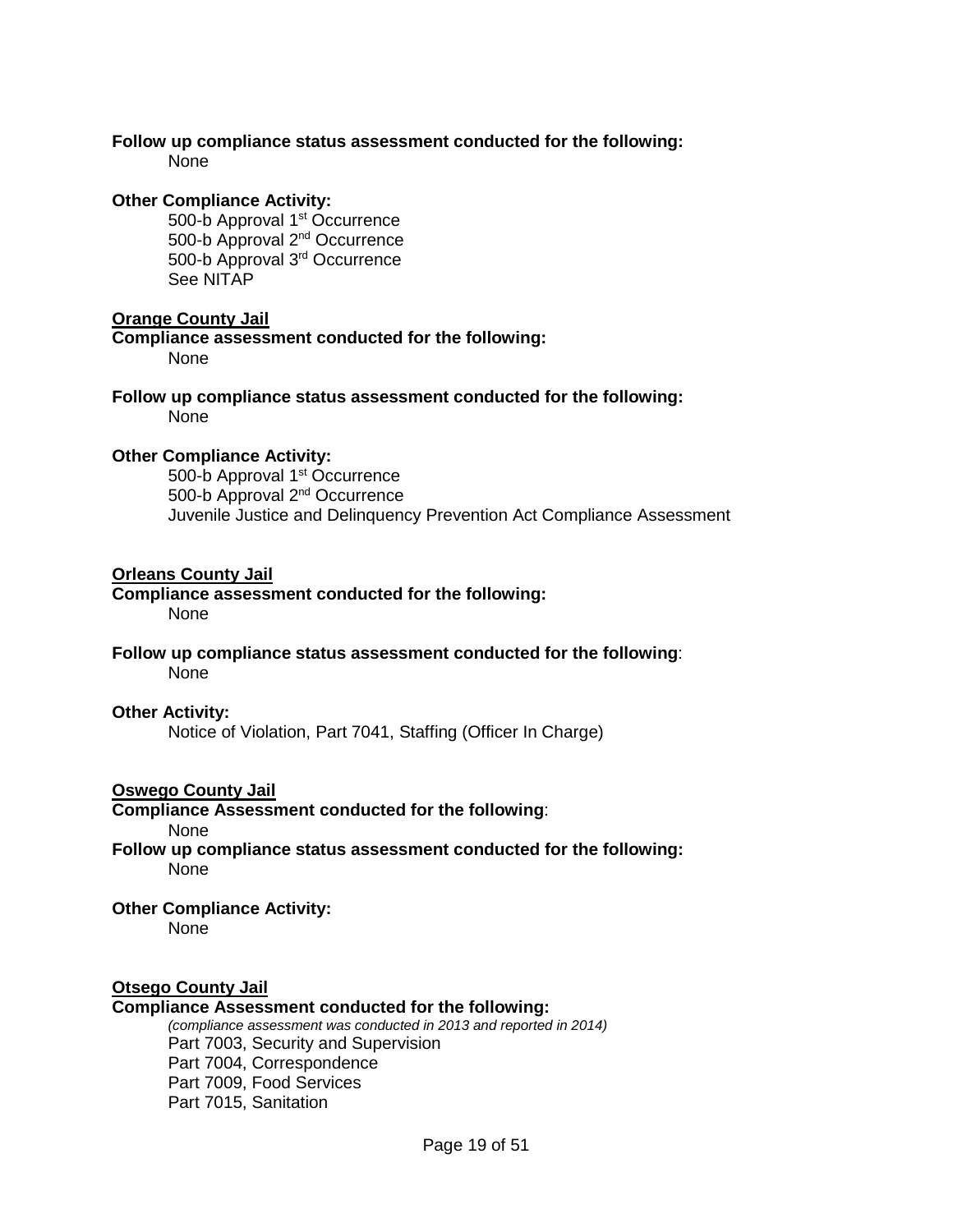Part 7017, Personnel Standards Part 7022, Reportable Incidents Part 7030, Nondiscriminatory Treatment Part 7033, Transfer of Records Part 7040, Maximum Facility Capacity Part 7050, Variances

#### **Follow up compliance status assessment conducted for the following:** None

#### **Other Compliance Activity:**

None

## **Putnam County Jail**

**Compliance Assessment conducted for the following:** None

**Follow up compliance status assessment conducted for the following:** None

### **Other Compliance Activity:**

None

#### **Rensselaer County Jail**

### **Compliance Assessment conducted for the following:**

*(compliance assessment was conducted in 2013 and reported in 2014)*  Part 7009, Food Service Part 7015, Sanitation Part 7022, Reportable Incidents Part 7041, Staffing Part 7051, Funeral and Deathbed Visits Part 7063, Chemical Agents.

#### **Follow up compliance status assessment conducted for the following:** None

#### **Other Compliance Activity:**  None

## **Rockland County Jail**

**Compliance Assessment conducted for the following**: None

### **Follow up compliance status assessment conducted for the following:** None

# **Other Compliance Activity:**

None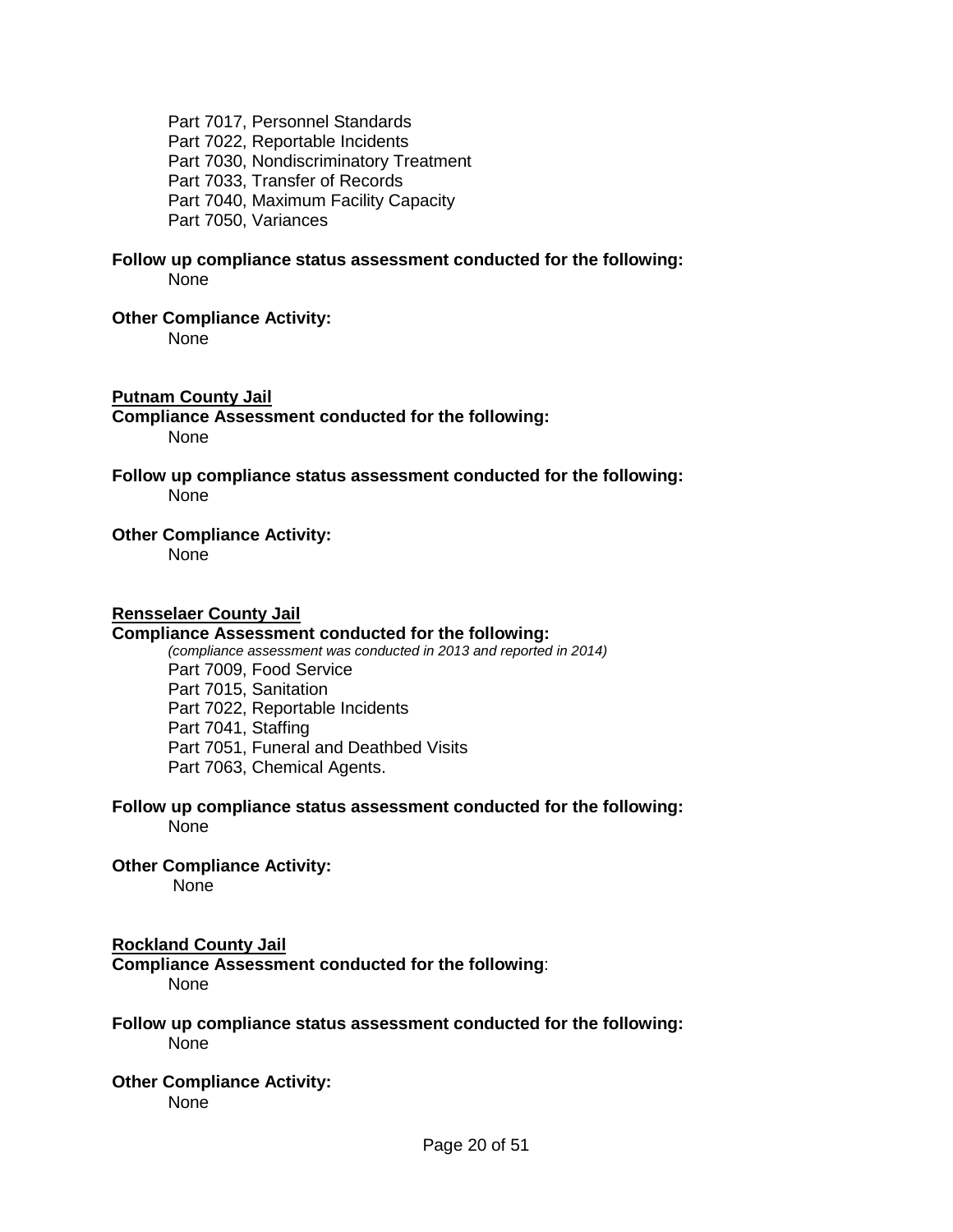#### **St. Lawrence County Jail**

**Compliance Assessment conducted for the following:** None

**Follow up compliance status assessment conducted for the following**:

None

## **Other Compliance Activity:**

None

# **Saratoga County Jail**

# **Compliance Assessment conducted for the following:**

Part 7003, Security and Supervision Part 7005, Prisoner Personal Hygiene Part 7007, Good Behavior Part 7009, Food Service Part 8016, commissary Part 7022, Reportable Incidents Part 7026, Printed Materials and Publications Part 7028, Exercise Part 7039, Fire Prevention and Safety Part 7070, Educational Services for Youth

# **Follow up compliance status assessment conducted for the following**:

Part 7003, Security and Supervision Part 7070, Educational Services for Youth

## **Other Compliance Activity:**

Juvenile Justice and Delinquency Prevention Act Compliance Assessment

# **Schenectady County Jail**

**Compliance Assessment conducted for the following:** None

**Follow up compliance status assessment conducted for the following**: None

# **Other Compliance Activity:**

None

### **Schoharie County Jail**

**Compliance Assessment conducted for the following:** Part 7041, Staffing Requirements

#### **Follow up compliance status assessment conducted for the following**: Part 7041, Staffing Requirements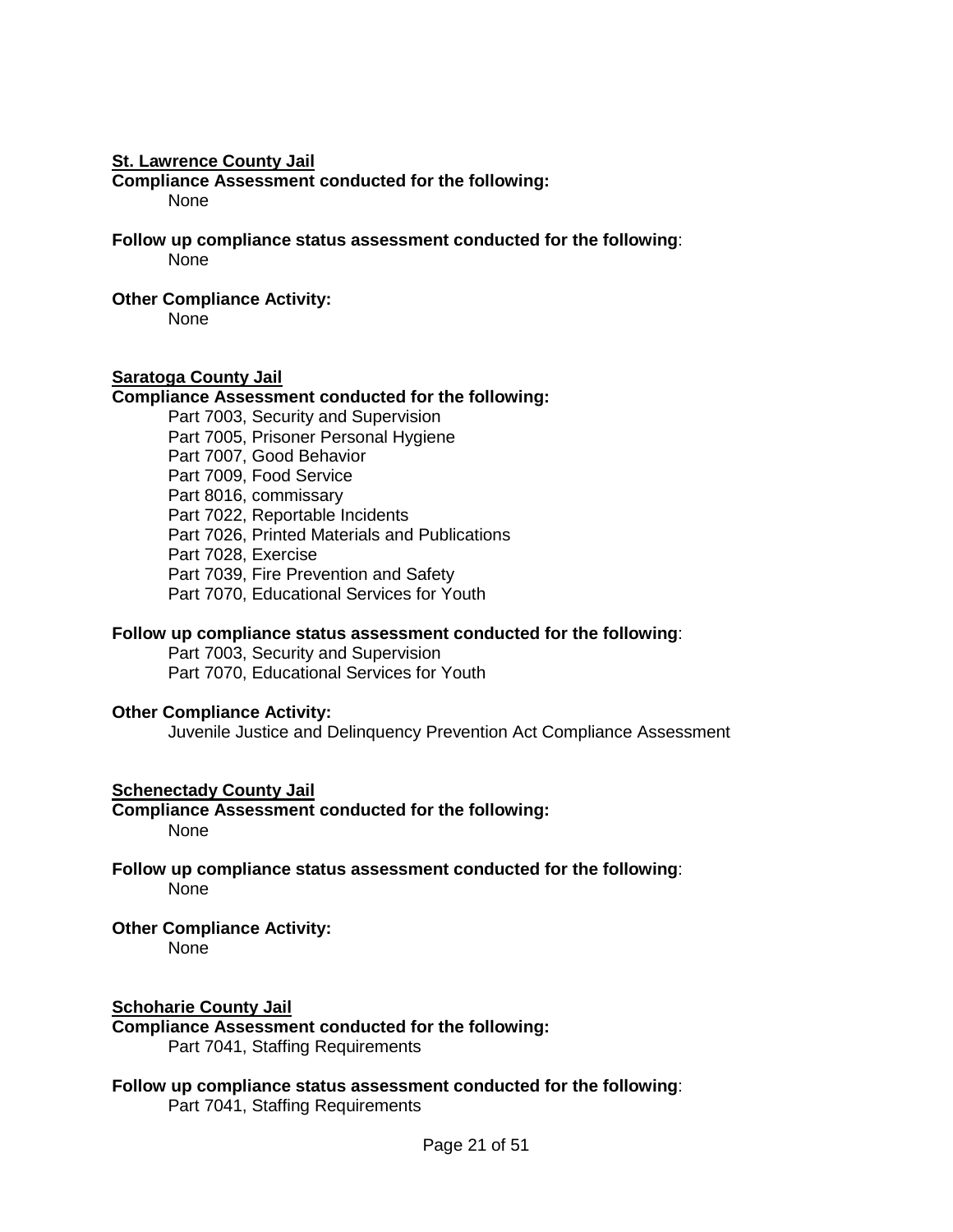### **Other Compliance Activity:**

See Staffing

Juvenile Justice and Delinquency Prevention Act Compliance Assessment See NITAP

#### **Schuyler County Jail**

**Compliance Assessment conducted for the following**: None

**Follow up compliance status assessment conducted for the following**: None

#### **Other Compliance Activity:**

500-b Approval 1<sup>st</sup> Occurrence

### **Seneca County Jail**

### **Compliance Assessment conducted for the following:**

Part 7005 Prisoner Personal Hygiene

Part 7007, Good Behavior

Part 7013, Classification

Part 7023, Access to Media

Part 7024, Religious Services

Part 7026, Printed Material and Publications

Part 7030, Non-Discriminatory Treatment

Part 7033, Transfer of Records

Part 7039, Fire Prevention and Safety

Part 7040, Maximum Facility Capacity

Part 7051, Funeral and Deathbed Visits

#### **Follow up compliance status assessment conducted for the following**:

Part 7007, Good Behavior Part 7013, Classification Part 7025, Packages Part 7030, Non-Discriminatory Treatment Part 7051, Funeral and Deathbed Visits

# **Other Compliance Activity:**

Juvenile Justice and Delinquency Prevention Act Compliance Assessment

### **Steuben County Jail**

# **Compliance Assessment conducted for the following**:

Part 7004, Correspondence Part 7006, Discipline Part 7009, Food Service Part 7013, Classification Part 7015, Sanitation Part 7019, Gifts and Gratuities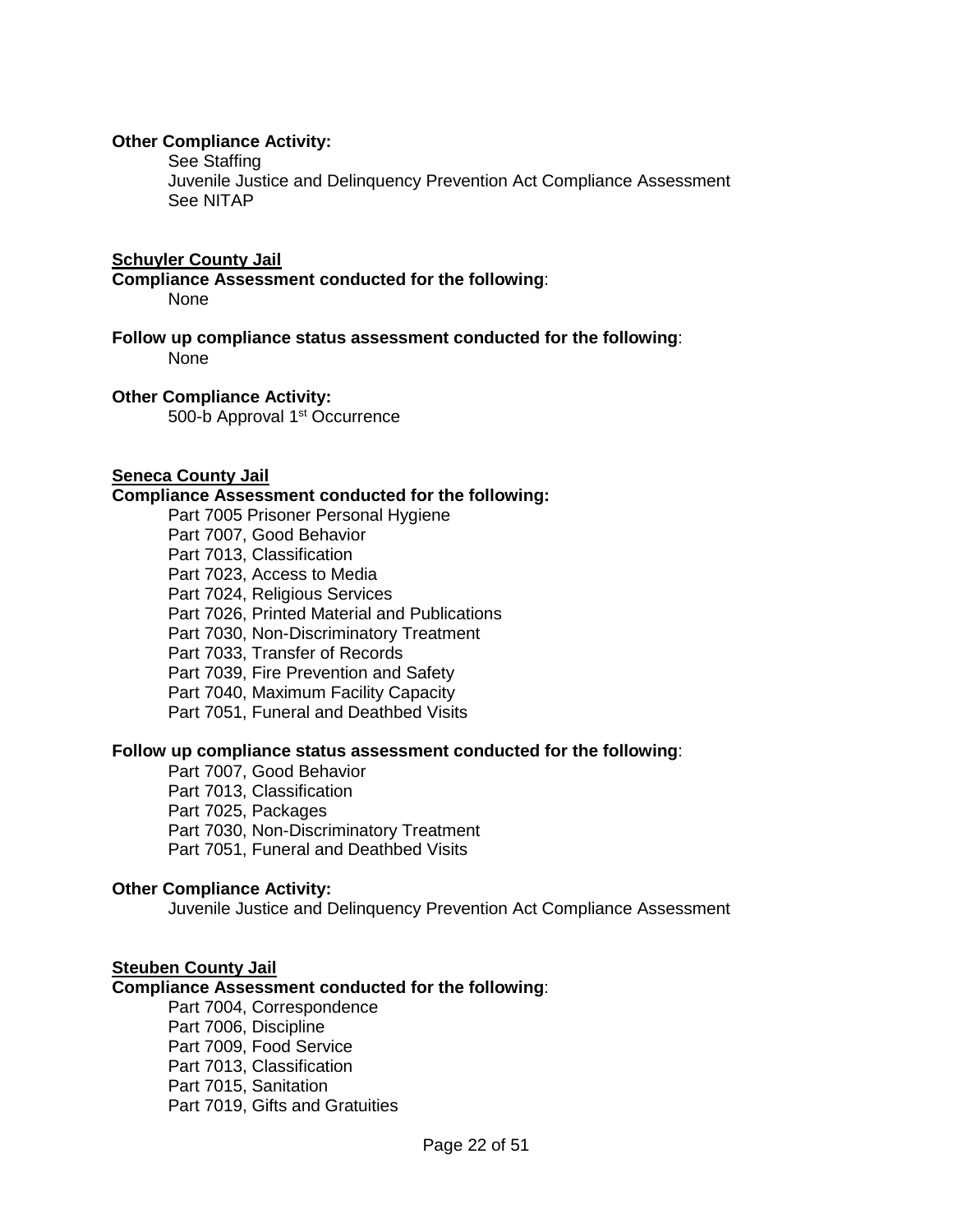Part 7025, Packages, Part 7028, Exercise Part 7030, Non-Discriminatory Treatment Part 7040, Maximum Facility Capacity Part 7041, Staffing Requirements Part 7070, Educational Services for Youth

#### **Follow up compliance status assessment conducted for the following**:

Part 7028, Exercise

### **Other Compliance Activity:**

500-b Approval 1<sup>st</sup> Occurrence Juvenile Justice and Delinquency Prevention Act Compliance Assessment

#### **Suffolk County Jail (Riverhead & Yaphank)**

**Compliance Assessment conducted for the following:**

None

#### **Follow up compliance status assessment conducted for the following**:

**(***Assessment of these open issues was conducted in 2013 but reported in 2014)* Part 7002, Admissions Part 7003, Security and Supervision Part 7005, Prisoner Personal Hygiene Part 7008, Visitation Part 7009 Food Services Part 7013, Classification Part 7015, Sanitation Part 7016, Commissary Part 7017, Personal Standards Part 7028, Exercise Part 7039, Fire Prevention and Safety Part 7063, Chemical Agents

## **Other Compliance Activity:**

See Capacity Management See NITAP

#### **Sullivan County Jail**

**Compliance Assessment conducted for the following:**

None

**Follow up compliance status assessment conducted for the following**: None

**Other Compliance Activity:**  See NITAP

# **Tioga County Jail**

**Compliance Assessment conducted for the following:**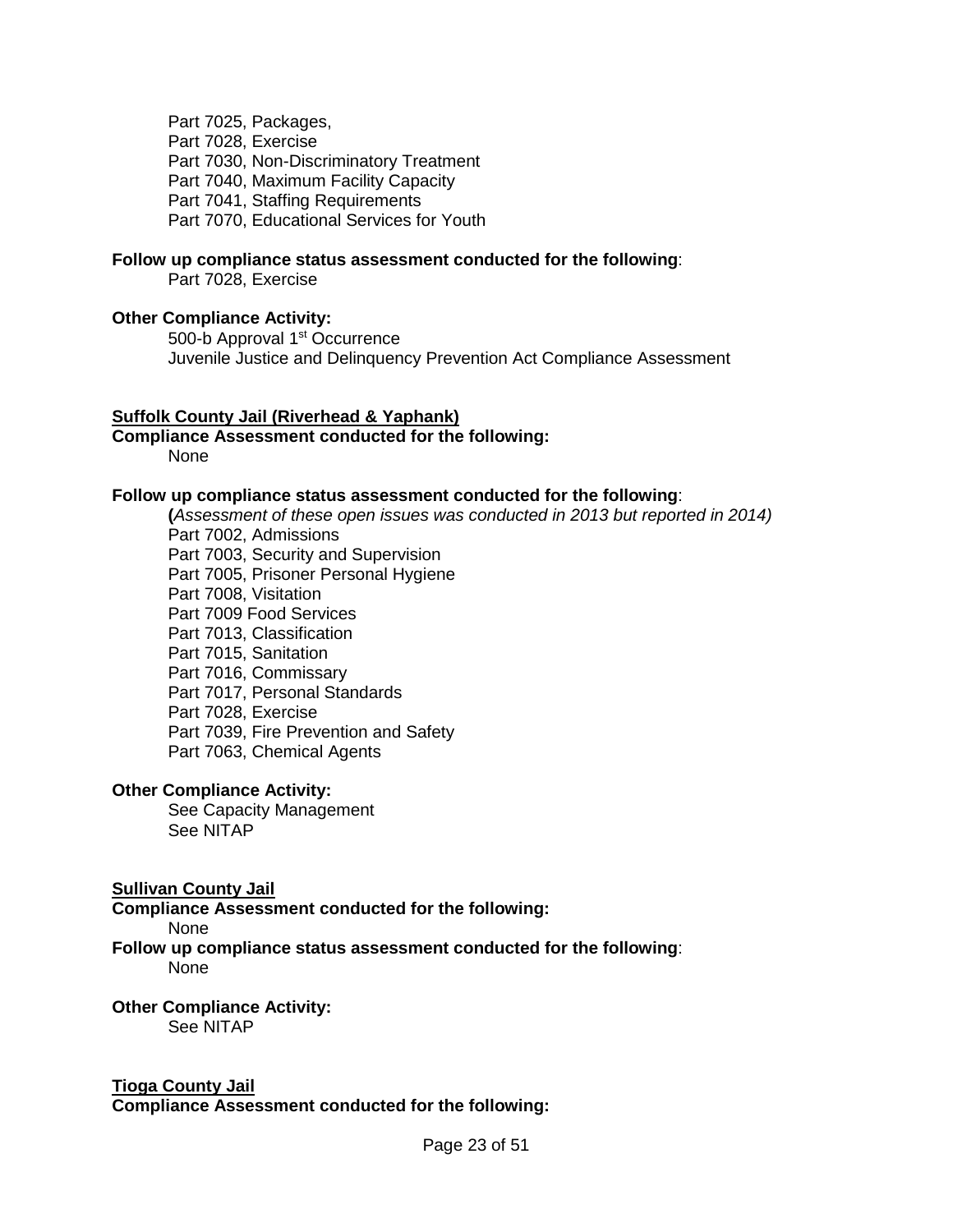#### **None**

### **Follow up compliance status assessment conducted for the following**: None

#### **Other Compliance Activity:**

Juvenile Justice and Delinquency Prevention Act Compliance Assessment

#### **Tompkins County Jail**

**Compliance Assessment conducted for the following: None**

**Follow up compliance status assessment conducted for the following**: **None** 

**Other Compliance Activity: None** 

### **Ulster County Jail**

### **Compliance Assessment conducted for the following:**

Part 7003, Security and Supervision Part 7008, Visitation Part 7009, Food Service Part 7015, Sanitation Part 7019, Gifts and Gratuities Part 7022, Reportable Incidents Part 7063, Chemical Agents

## **Follow up compliance status assessment conducted for the following**:

None

### **Other Compliance Activity:**

Juvenile Justice and Delinquency Prevention Act Compliance Assessment

#### **Warren County Jail**

**Compliance Assessment conducted for the following**: None

### **Follow up compliance status assessment conducted for the following**: **None**

# **Other Compliance Activity:**

**None**

# **Washington County Jail**

**Compliance Assessment conducted for the following**: None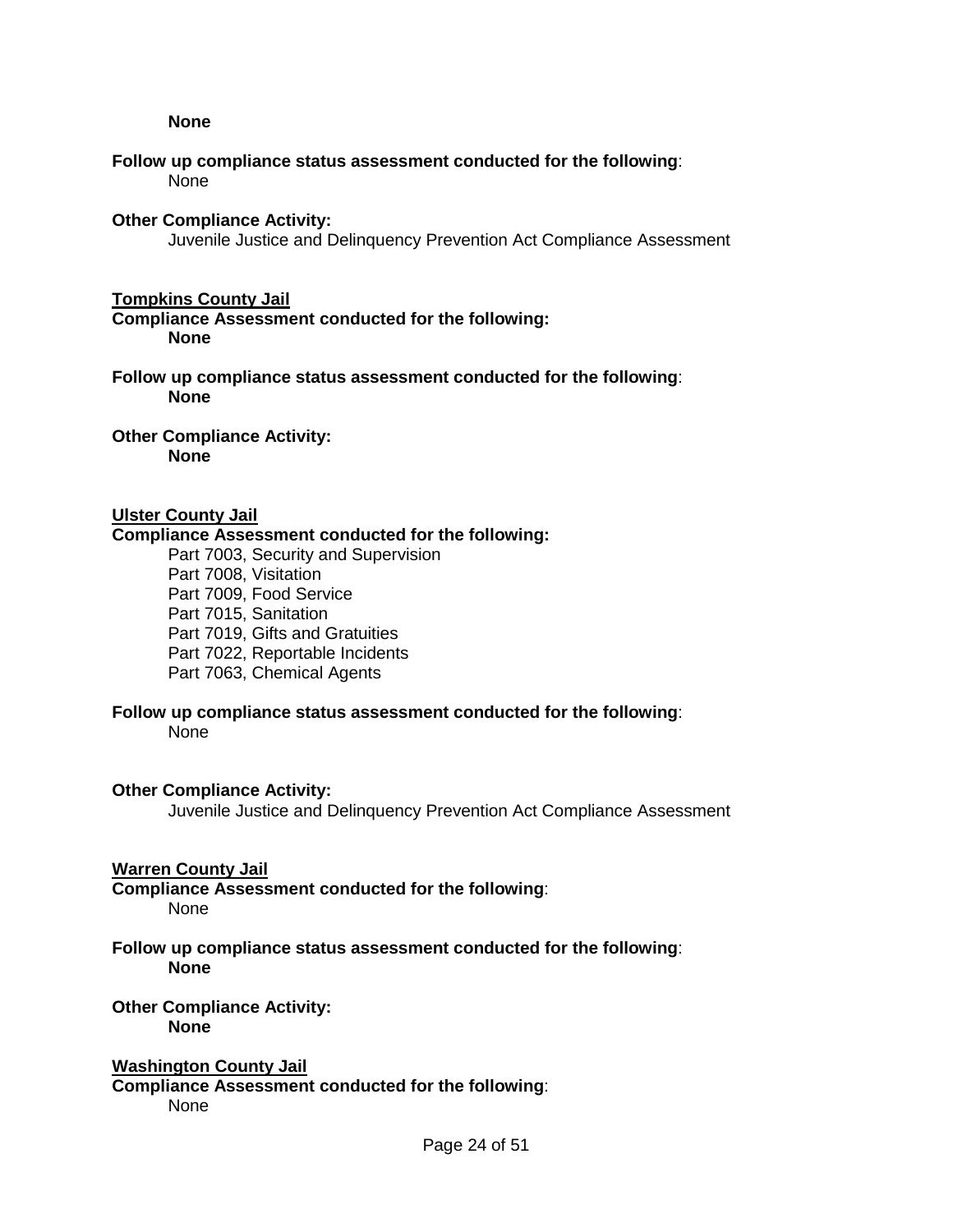#### **Follow up compliance status assessment conducted for the following**: None

# **Other Activity:**

Juvenile Justice and Delinquency Prevention Act Compliance Assessment

# **Wayne County Jail**

### **Compliance Assessment conducted for the following:**

Part 7003, Security and Supervision Part 7009, Food Service Part 7015, Sanitation Part 7039, Fire Prevention and Safety Part 7041, Staffing Requirements

#### **Follow up compliance status assessment conducted for the following:** None

### **Other Compliance Activity:**

Juvenile Justice and Delinquency Prevention Act Compliance Assessment

### **Westchester DOC/Westchester Penitentiary**

### **Compliance Assessment conducted for the following:** None

# **Follow up compliance status assessment conducted for the following**:

Part 7002, Admissions Part 7013, Classification

# **Other Compliance Activity:**

None

### **Wyoming County Jail**

**Compliance Assessment conducted for the following:** None

# **Follow up compliance status assessment conducted for the following:** None

# **Other Compliance Activity:**

None

### **Yates County Jail**

**Compliance Assessment conducted for the following:**  None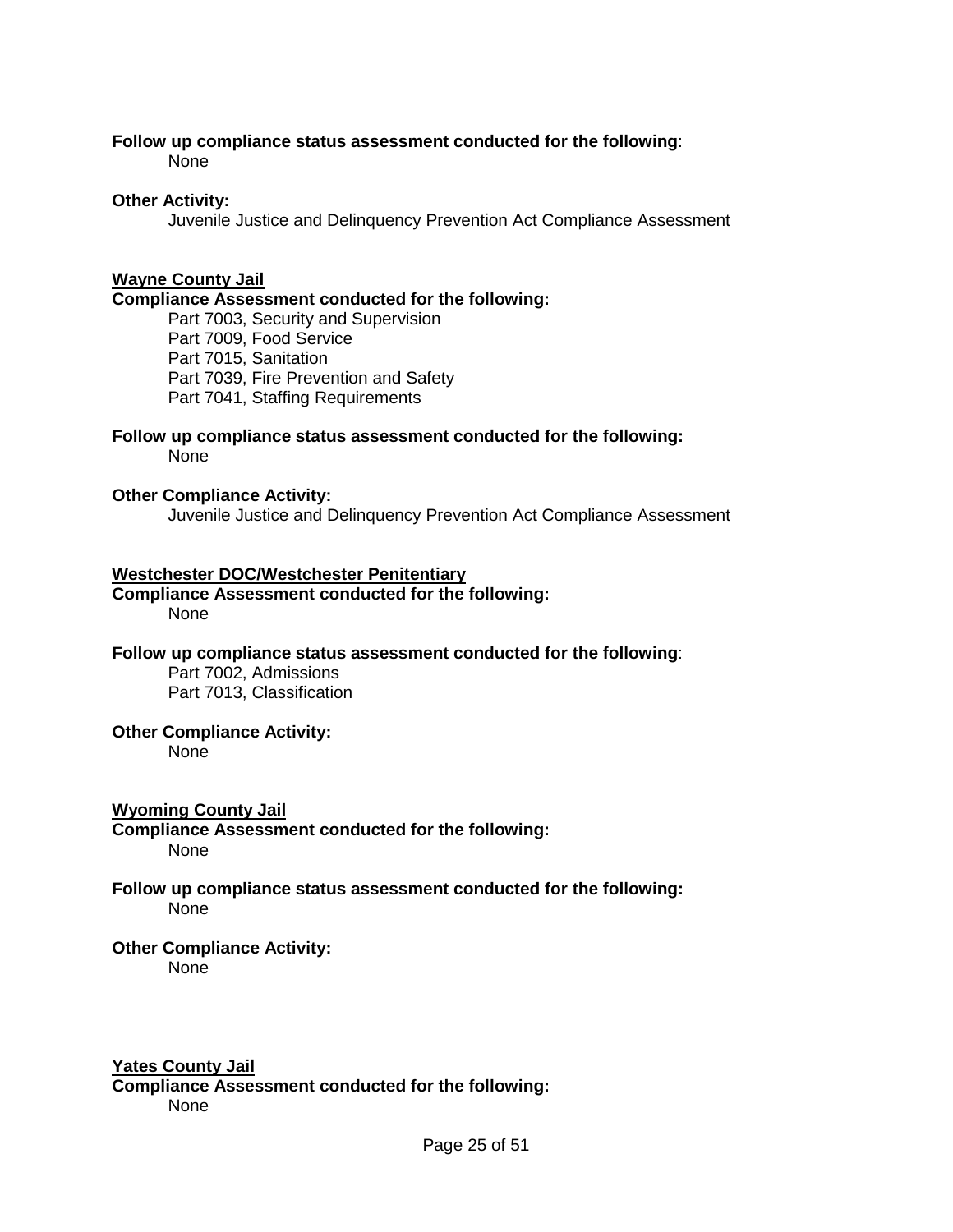### **Follow up compliance status assessment conducted for the following:** None

# **Other Activity:**

None

# **New York City Department of Correction**

**Department-wide Notice of Violation**  Notice of Violation Part 7006, Discipline

# **Anna M. Kross Center**

- **Compliance Assessment conducted for the following:**  None
- **Follow up compliance status assessment conducted for the following:** None

# **Other Compliance Activity:**

None

# **Brooklyn House of Detention**

- **Compliance Assessment conducted for the following:**  None
- **Follow up compliance status assessment conducted for the following:** None

# **Other Compliance Activity:**

None

# **Eric M. Taylor Center**

**Compliance Assessment conducted for the following:**  None

# **Follow up compliance status assessment conducted for the following:**

None

# **Other Compliance Activity:**

Juvenile Justice and Delinquency Prevention Act Compliance Assessment

# **George Motchen Detention Center**

**Compliance Assessment conducted for the following:**  None

# **Follow up compliance status assessment conducted for the following:** None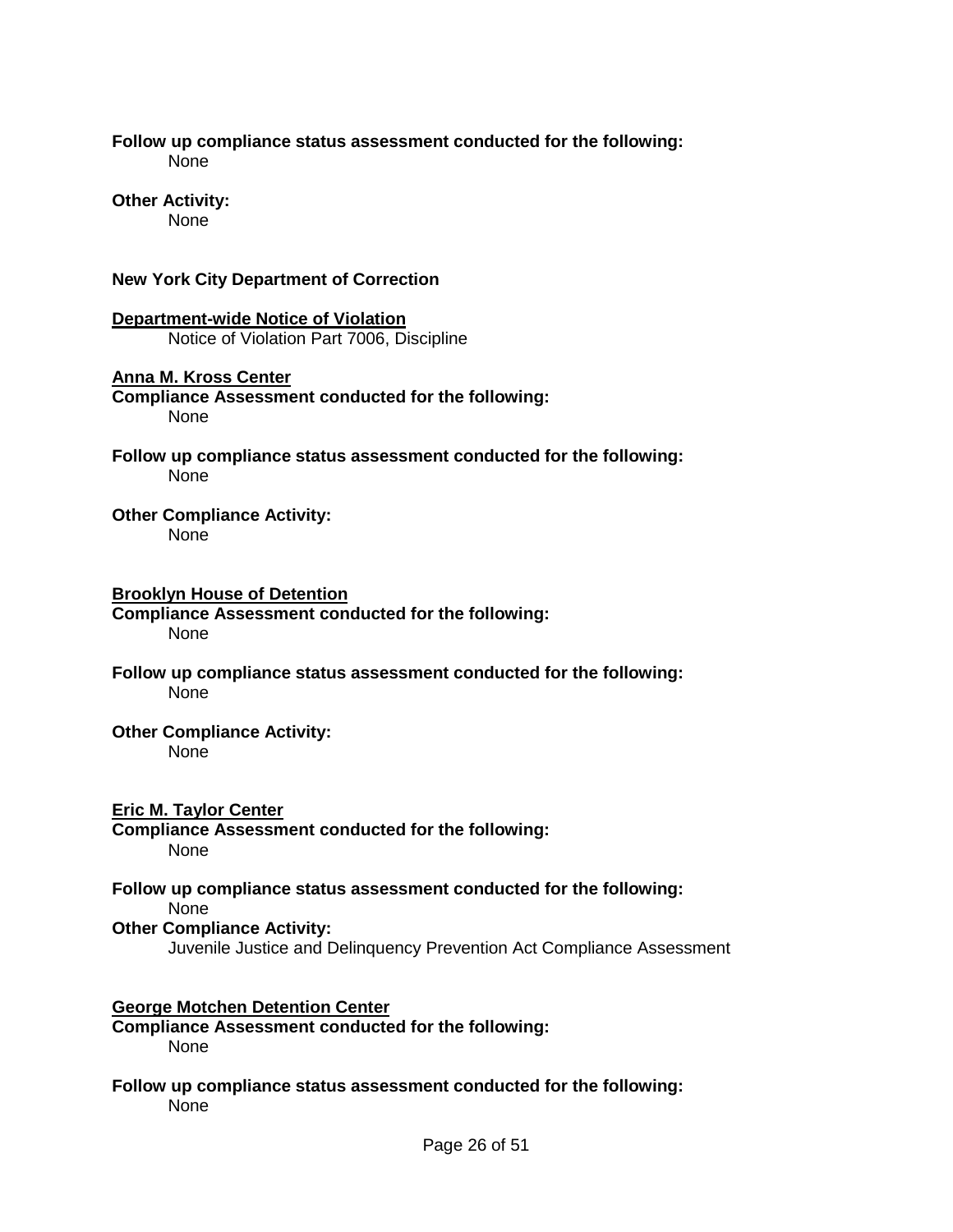### **Other Compliance Activity:**

Juvenile Justice and Delinquency Prevention Act Compliance Assessment

### **George R. Vierno Center**

**Compliance Assessment conducted for the following:** 

### **Follow up compliance status assessment conducted for the following:**

**Other Compliance Activity:**  Juvenile Justice and Delinquency Prevention Act Compliance Assessment

**Manhattan Detention Center Compliance Assessment conducted for the following:**  None

**Follow up compliance status assessment conducted for the following:** None

### **Other Compliance Activity:**

None

### **North Infirmary Command**

**Compliance Assessment conducted for the following:** 

#### None

**Follow up compliance status assessment conducted for the following:** None

#### **Other Compliance Activity:**  None

## **Otis Bantum Correctional Center**

**Compliance Assessment conducted for the following:**  None

**Follow up compliance status assessment conducted for the following:** None

# **Other Compliance Activity:**

None

### **Robert N. Doraven Center**

**Compliance Assessment conducted for the following:**  Part 7003, Security and Supervision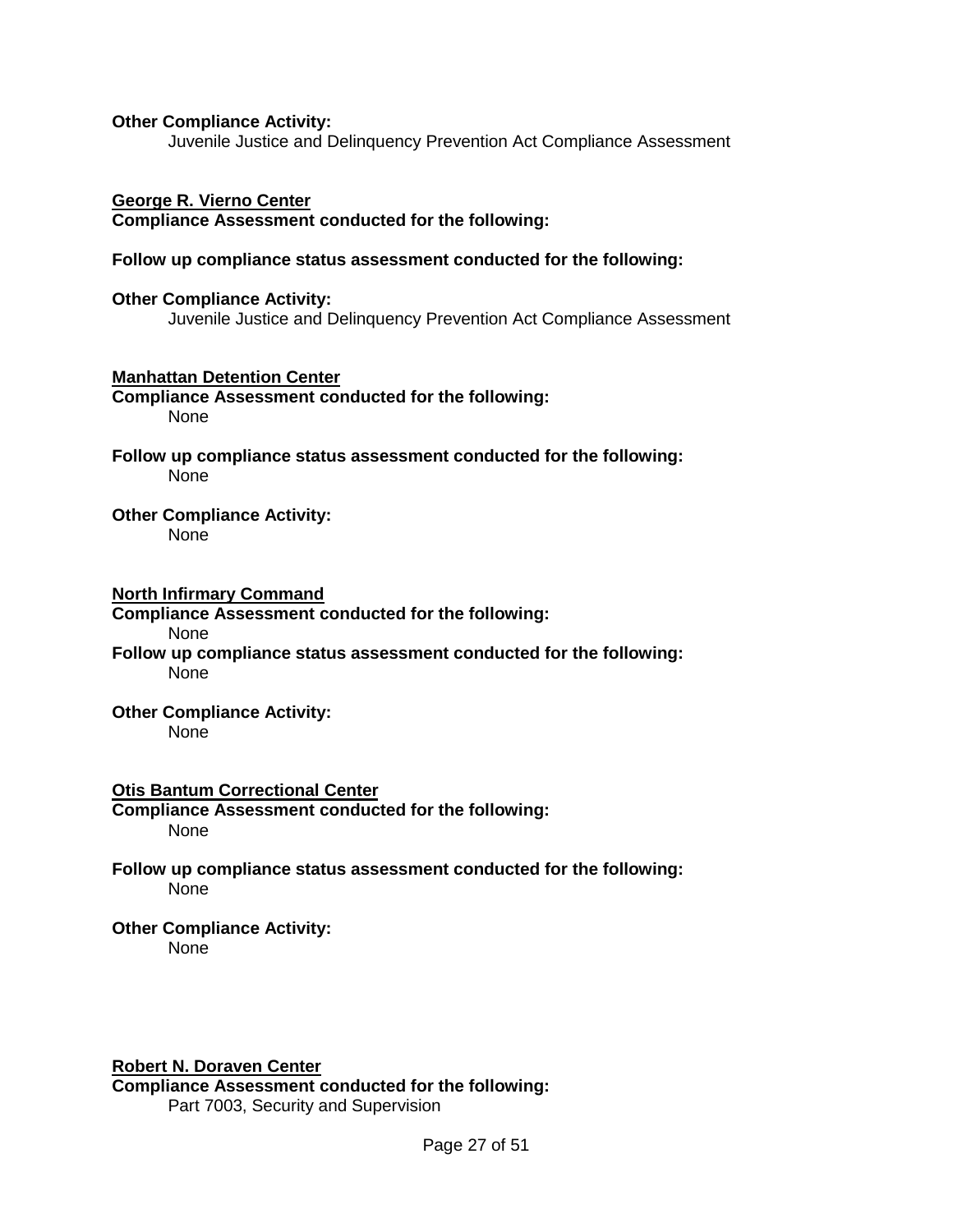Part 7006, Discipline

### **Follow up compliance status assessment conducted for the following:** None

## **Other Compliance Activity:**

JJDPA Compliance Assessment See Capacity Management

# **Rose M. Singer Center**

**Compliance Assessment conducted for the following:** None

**Follow up compliance status assessment conducted for the following:** None

# **Other Compliance Activity:**

Juvenile Justice and Delinquency Prevention Act Compliance Assessment

# **Vernon C. Bain Center**

**Compliance Assessment conducted for the following:** None

**Follow up compliance status assessment conducted for the following:** None

### **Other Compliance Activity:**

Juvenile Justice and Delinquency Prevention Act Compliance Assessment

# **West Facility**

**Compliance Assessment conducted for the following:**  None

### **Follow up compliance status assessment conducted for the following:** None

#### **Other Compliance Activity:**  None

# **County Facility Reportable Incidents**

In fulfilling its oversight and regulatory responsibilities, the Commission requires that all local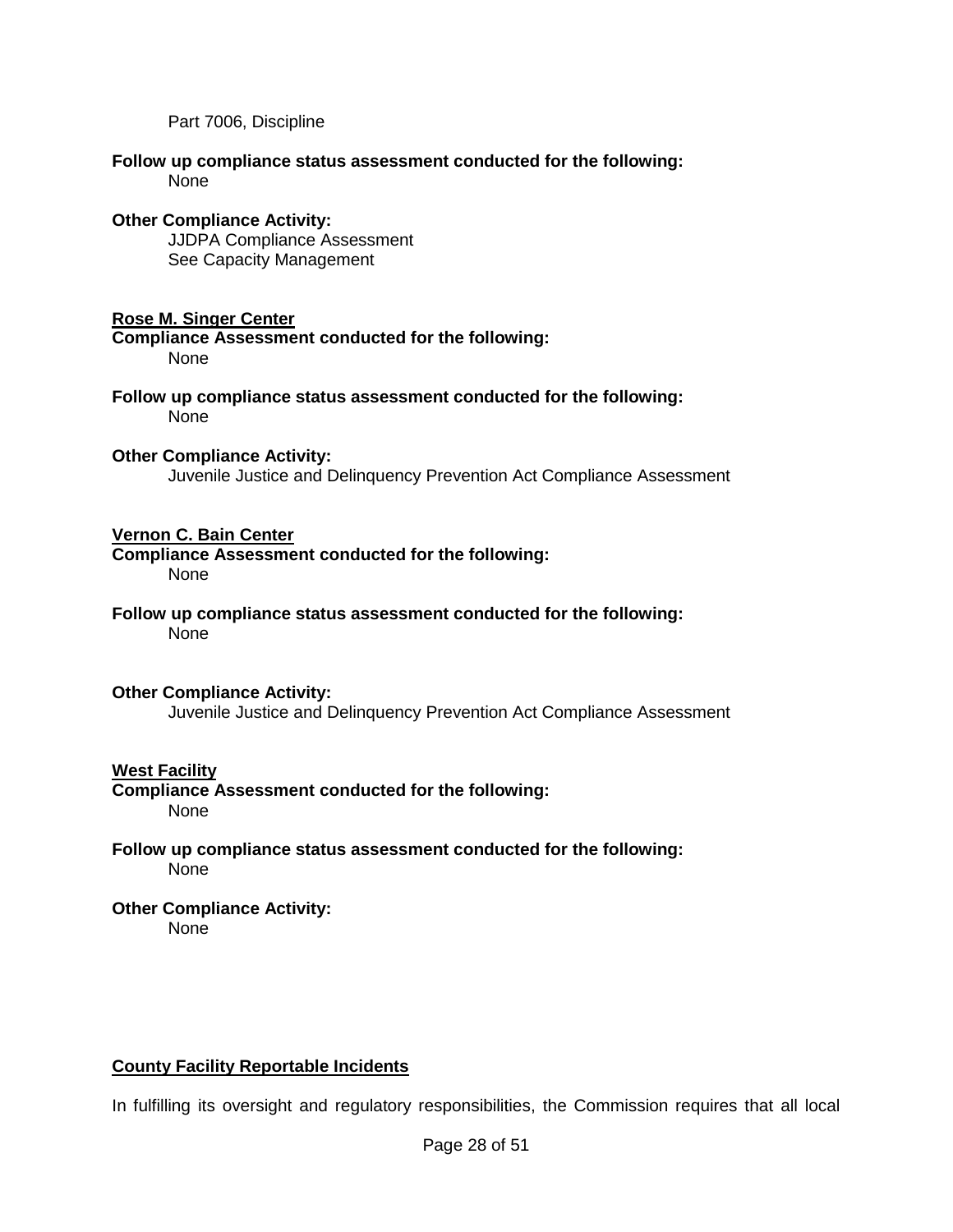correctional facilities report incidents that endanger inmates or staff, or disrupt facility operations. In 2014 the Commission received **2800 Reportable Incidents from county jails** according to the Commission's list of mandatory categories. Incidents are reported around the clock. Every incident report is screened by a Correctional Facility Specialist, logged, and then assigned a file number. These reports are then reviewed to determine whether any further inquiry is necessary and if on-site follow-up is appropriate.

| <b>Table I</b>                                     | 2014 County Jail Reportable Incidents |  |  |  |  |
|----------------------------------------------------|---------------------------------------|--|--|--|--|
| <b>CATEGORY</b>                                    | # INCIDENTS                           |  |  |  |  |
| <b>ASSAULT</b>                                     |                                       |  |  |  |  |
| Inmate on Inmate Assault                           | 560                                   |  |  |  |  |
| Inmate/Personnel Assault                           | 195                                   |  |  |  |  |
| <b>Inmate/Visitor Assault</b>                      | $\bf{0}$                              |  |  |  |  |
| Personnel/Inmate Assault                           | $\overline{2}$                        |  |  |  |  |
| Visitor/Inmate Assault                             | $\bf{0}$                              |  |  |  |  |
| Inmate Group Assault/Gang Assault                  | 21                                    |  |  |  |  |
| <b>Visitor Assault</b>                             | 0                                     |  |  |  |  |
| <b>SEX OFFENSE</b>                                 |                                       |  |  |  |  |
| Inmate on Inmate Sexual Offense                    | 5                                     |  |  |  |  |
| Inmate/Personnel Sexual Assault                    | 2                                     |  |  |  |  |
| Inmate/Visitor Sexual Assault                      | 0                                     |  |  |  |  |
| Personnel/Inmate Sexual Assault                    | 0                                     |  |  |  |  |
| Visitor/Inmate Sexual Assault                      | $\bf{0}$                              |  |  |  |  |
| <b>CONTAGIOUS ILLNESS</b>                          |                                       |  |  |  |  |
| Inmate Contagious Illness                          | 16                                    |  |  |  |  |
| Personnel Contagious Illness                       | 0                                     |  |  |  |  |
| Group Contagious Illness                           | 0                                     |  |  |  |  |
| <b>CONTRABAND</b>                                  |                                       |  |  |  |  |
| Inmate Introduced Contraband                       | 444                                   |  |  |  |  |
| Personnel Introduced Contraband                    | 5                                     |  |  |  |  |
| Visitor Introduced Contraband                      | 71                                    |  |  |  |  |
| <b>Unknown Source Contraband</b>                   | 60                                    |  |  |  |  |
| Arrest of Security Staff/Civilian Staff Contraband | 0                                     |  |  |  |  |
| <b>DEATH</b>                                       |                                       |  |  |  |  |
| Inmate Death (County and NYCDOC)                   | 45                                    |  |  |  |  |
| <b>Personnel Death</b>                             | 0                                     |  |  |  |  |
| Visitor Death                                      | 0                                     |  |  |  |  |
| Newborn/Infant Death                               | 0                                     |  |  |  |  |
| <b>GENERAL INCIDENT DISRUPTION</b>                 |                                       |  |  |  |  |
| Major Maintenance/Service Disruption               | 11                                    |  |  |  |  |
| GENERAL INCIDENT DISTUBANCES                       |                                       |  |  |  |  |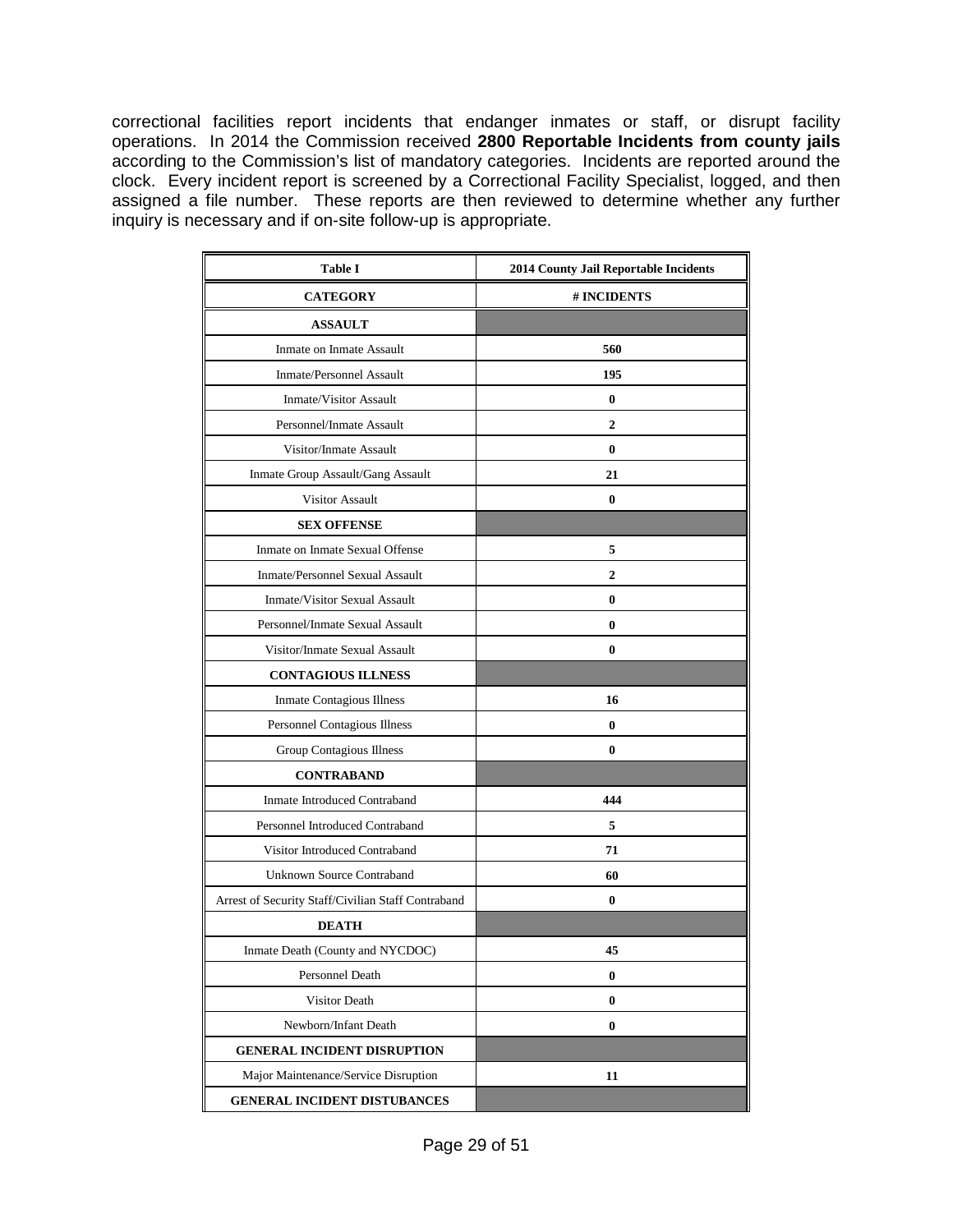| Major Disturbance                                                         | $\overline{2}$ |
|---------------------------------------------------------------------------|----------------|
| Minor Disturbance                                                         | 31             |
| Individual Inmate Disturbance                                             | 726            |
| <b>GENERAL INCIDENT NATURAL/CIVIL</b>                                     |                |
| Natural/Civil Emergency                                                   | 1              |
| Declared County/State Emergency                                           | 0              |
| Evacuation (All or a portion of the facility)                             | 0              |
| <b>GENERAL INCIDENT</b><br>ESCAPE/ABSCONDENCE/ERRONEOUS<br><b>RELEASE</b> |                |
| <b>Escape County Supervision</b>                                          | 3              |
| <b>Escape Other Agency Supervision</b>                                    | 0              |
| <b>Attempted Escape</b>                                                   | 10             |
| Abscondence                                                               | 0              |
| <b>Erroneous Release</b>                                                  | 4              |
| <b>GENERAL INCIDENT FIRE</b>                                              |                |
| Fire/Arson                                                                | 2              |
| Fire/Non-Arson                                                            | 1              |
| Fire/Unknown Source                                                       | 0              |
| <b>DISCHARGE OF FIREARM</b>                                               |                |
| Discharge of Firearm                                                      | 0              |
| <b>GROUP ACTION</b>                                                       |                |
| Inmate Group Action                                                       | 3              |
| Personnel Group Action                                                    | 0              |
| <b>HOSTAGE SITUATION</b>                                                  |                |
| <b>Hostage Situation</b>                                                  | 0              |
| PHYSICAL INJURY/HOSPITALIZATION                                           |                |
| Inmate Attempted Suicide                                                  | 123            |
| Inmate Self-Inflicted Injury                                              | 92             |
| Inmate Accidental Injury                                                  | 39             |
| Personnel Accidental Injury                                               | 3              |
| Hospital Admission of Inmate                                              | 271            |
| Release of Hospitalized Inmate                                            | $\bf{0}$       |
| <b>TOTAL</b>                                                              | 2800           |

# **Office of Children and Family Services' Facility Reportable Incidents**

Pursuant to New York State Correction Law, §§45 [6-b] and 47 [2], the five (5) secure centers operated by the New York State Office of Children and Family Services (OCFS) are required to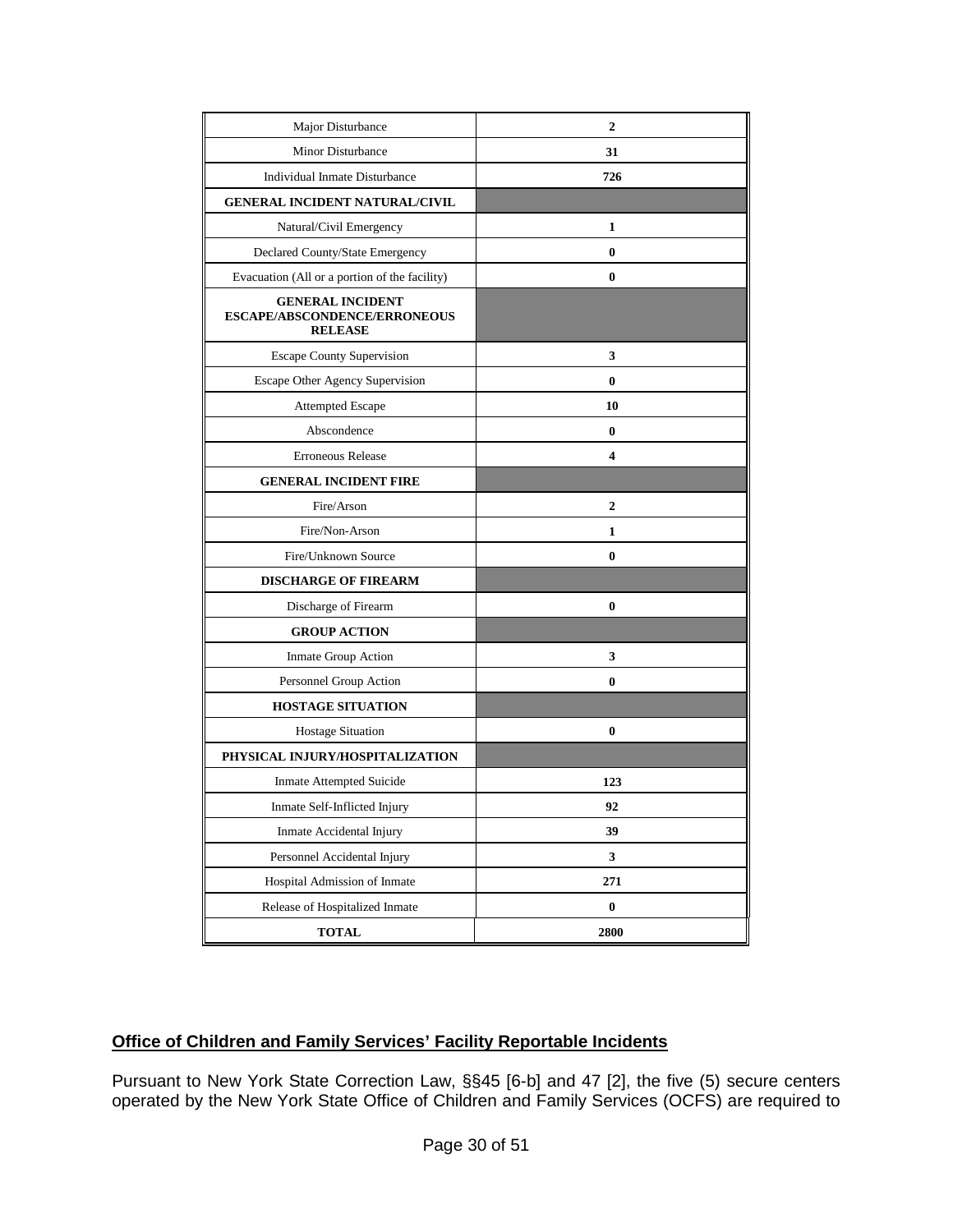report to the State Commission of Correction all incidents deemed to be of a serious or potentially problematic nature. Reports are received by Commission staff twenty-four hours a day, seven days a week. Each individual report is reviewed by a facility specialist, assigned a tracking number and then logged into the Commission's OCFS incident data base. While any one incident may involve more than one category type, the table below lists only the major categories as defined by SCOC. Following the initial review, the Commission then determines if additional information should be gathered or if the incident merits an on-site investigation. Both major and sub-categories are considered when determining the appropriate follow-up action by Commission staff.

| Table II: 2014 OCFS Secure Center Reportable Incidents - SCOC Primary Categories |             |  |  |  |  |
|----------------------------------------------------------------------------------|-------------|--|--|--|--|
| <b>CATEGORY</b>                                                                  | # INCIDENTS |  |  |  |  |
| <b>Assaults on Resident(s) by Resident(s) AOR</b>                                | 332         |  |  |  |  |
| <b>Assaults on Staff by Resident(s) AOS</b>                                      | 206         |  |  |  |  |
| <b>Contraband Controlled Substance</b>                                           | 10          |  |  |  |  |
| Contraband (other)                                                               | 43          |  |  |  |  |
| <b>Contraband</b> (Weapon)                                                       | 9           |  |  |  |  |
| <b>Resident Criminal Arrest</b>                                                  | 11          |  |  |  |  |
| <b>Destruction of Property</b>                                                   | 58          |  |  |  |  |
| <b>Facility Discipline Action</b>                                                | 523         |  |  |  |  |
| <b>Emergency Room Treatment</b>                                                  | 171         |  |  |  |  |
| Hospitalization                                                                  | 6           |  |  |  |  |
| <b>Individual Resident Disturbance</b>                                           | 299         |  |  |  |  |
| <b>Minor Resident Disturbance</b>                                                | 306         |  |  |  |  |
| <b>Physical Restraint Applied</b>                                                | 163         |  |  |  |  |
| <b>Resident Accidental Injury</b>                                                | 56          |  |  |  |  |
| <b>Resident Group Disturbance</b>                                                | 50          |  |  |  |  |
| <b>Resident Incident Injury</b>                                                  | 153         |  |  |  |  |
| <b>Staff Accidental Injury</b>                                                   | 41          |  |  |  |  |
| <b>Staff Incident Injury</b>                                                     | 152         |  |  |  |  |
| <b>TOTAL</b><br>2589                                                             |             |  |  |  |  |

# **Local Police Reportable Incidents**

Pursuant to Correction Law, §45[6], local police departments operating lockups are required to report to the Commission those incidents deemed to be of an unusual nature which may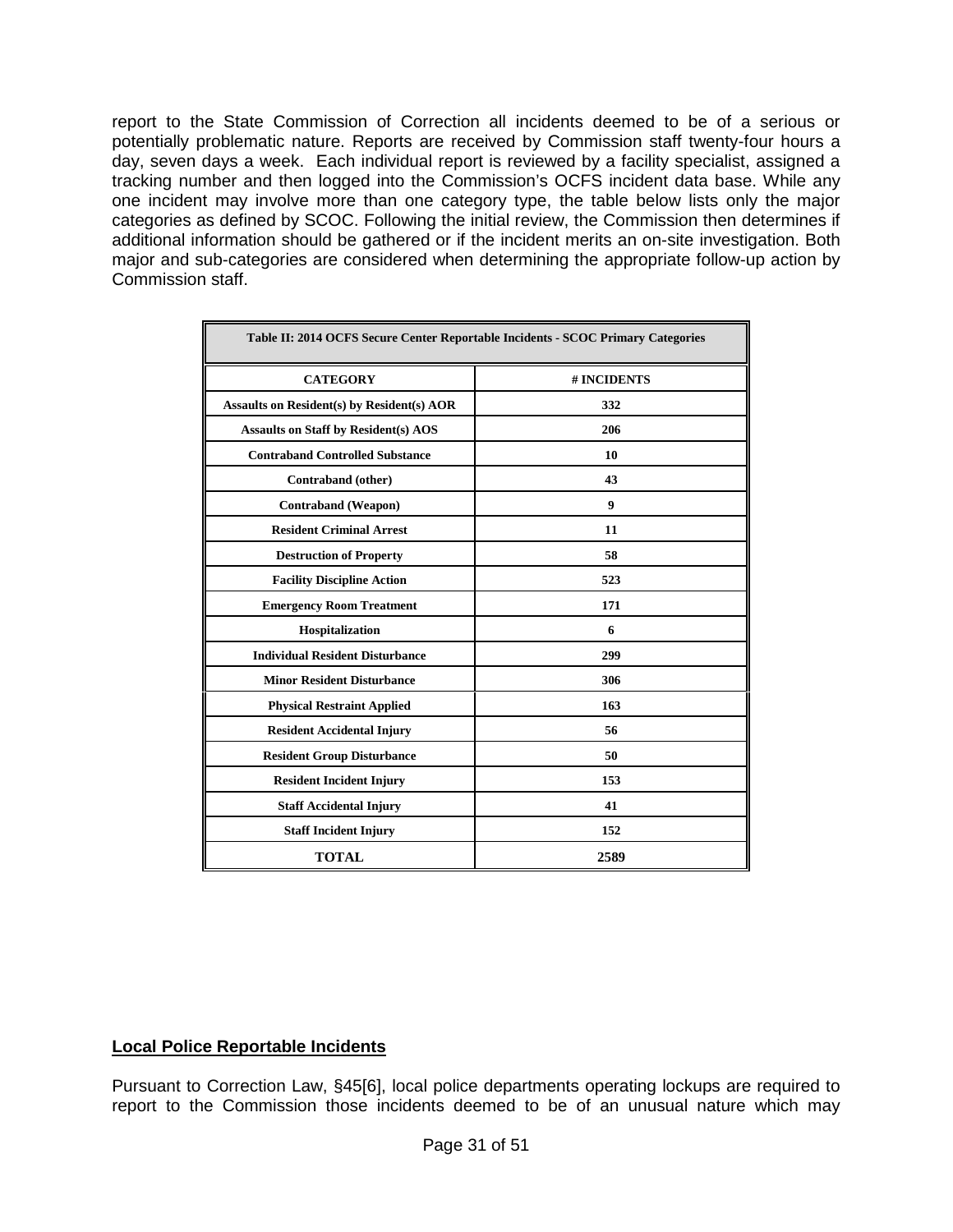endanger detainees, law enforcement staff, or otherwise disrupt facility operations. In 2014, the Commission received 738 reportable incidents from local police agencies. Reportable incidents are received around the clock. Every incident report is reviewed by a Facility Specialist, assigned a tracking number and logged. Based upon the initial review, it is then determined if additional inquiry, technical assistance, or an on-site investigation is necessary.

| Table III: 2014 Local Police Reportable Incidents |             |  |  |  |  |
|---------------------------------------------------|-------------|--|--|--|--|
| <b>CATEGORY</b>                                   | # INCIDENTS |  |  |  |  |
| <b>Suicides</b>                                   | $\theta$    |  |  |  |  |
| <b>Attempted Suicide</b>                          | 19          |  |  |  |  |
| Detainee to Hospital                              | 602         |  |  |  |  |
| Other                                             | 117         |  |  |  |  |
| <b>TOTAL</b>                                      | 738         |  |  |  |  |

# **Complaints**

Complaints from inmates, their families, advocates, elected officials and other state and local agencies are received by the Commission on a daily basis. When complaints are received, they are classified and electronically logged. Many county complaints can be addressed through the facility grievance process. Such complaints are typically returned to the sender for filing with the facility grievance program. Those retained are referred to a Correctional Facility Specialist for response. Health complaints are referred directly to the Commission's Forensic Medical Unit for review and follow-up when appropriate. An electronic query of the complaints received from a particular facility is generated by field staff as part of their preparation for future site visits.

Beginning in 1984, the Commission developed a procedure for the centralized compilation of inmate complaints from state and local facilities. This procedure breaks down complaints into discrete categories, and allows Correctional Facility Specialists to address specific problems and trends in a systematic fashion. Inmates often report multiple issues within a single piece of correspondence. In 2014 the Commission received 3616 categories of complaints from state and local inmates or their families. The numbers below reflect the breakdown of those complaint categories.

| <b>Table IV</b>                     | <b>State Complaints</b> |                              | <b>Local Complaints</b> |  |
|-------------------------------------|-------------------------|------------------------------|-------------------------|--|
| <b>CATEGORY</b>                     | <b>Total</b>            | <b>CATEGORY</b>              | <b>Total</b>            |  |
| Non Discriminatory Treatment        | 19                      | Non Discriminatory Treatment |                         |  |
| Visitation                          | 19                      | Visitation                   | 23                      |  |
| Facility Transfer / Classifications | 102                     | Substitute Jail Order        | 10                      |  |
| Security and Supervision            | 22                      | Security and Supervision     | 29                      |  |
| Sanitation                          | 11                      | Sanitation                   | 37                      |  |
| Religion                            | 15                      | Religion                     | 24                      |  |

Below is a summary of state and local facility complaint categories received in **2014.**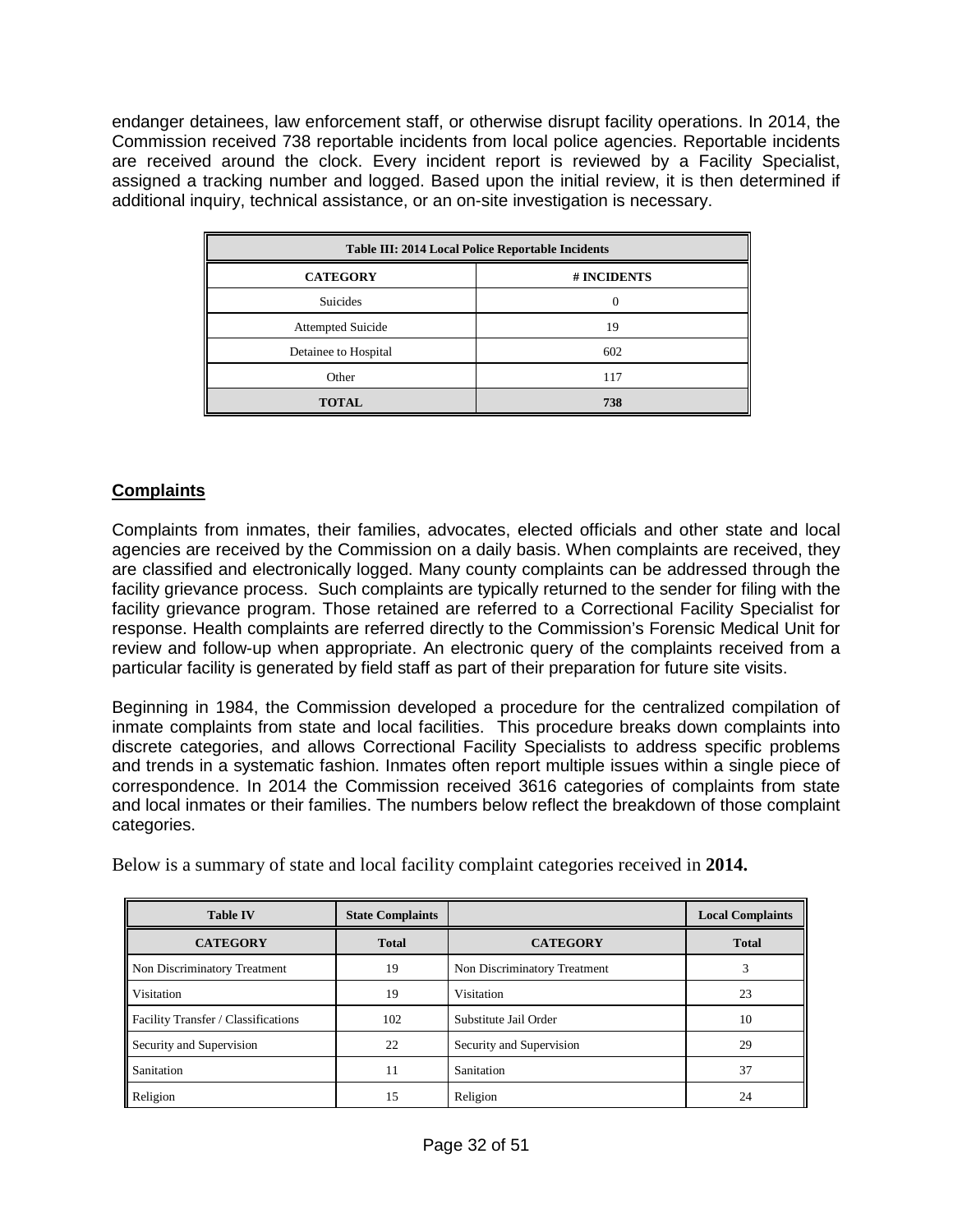| Prisoner Personal Hygiene                 | 19             | Prisoner Personal Hygiene<br>61          |                |  |  |
|-------------------------------------------|----------------|------------------------------------------|----------------|--|--|
| Printed Materials and Publications        | 13             | Printed Materials and Publications<br>1  |                |  |  |
| Personnel Standards(Officer Conduct)      | 753            | 279<br><b>Personnel Standards</b>        |                |  |  |
| Personal Safety                           | 523            | Personal Safety<br>135                   |                |  |  |
| Packages                                  | 3              | Packages                                 | 9              |  |  |
| Double Bunking/Double Celling             | 21             | Maximum Facility Capacity                | 2              |  |  |
| Legal Services/Law Library                | 21             | <b>Legal Services</b>                    | 77             |  |  |
| <b>Inmate Workers</b>                     | 5              | <b>Inmate Workers</b>                    | 9              |  |  |
| <b>Health Services /Medical Treatment</b> | 289            | Health Services /Medical Treatment       | 187            |  |  |
| Inmate Grievance Program                  | 91             | Inmate Grievance Program                 | 138            |  |  |
| Good Behavior Calculation                 | $\overline{4}$ | Good Behavior                            | $\overline{4}$ |  |  |
| <b>Food Services</b>                      | 6              | <b>Food Services</b>                     | 70             |  |  |
| Exercise                                  | 22             | Exercise<br>23                           |                |  |  |
| <b>Educational Services</b>               | $\mathbf{0}$   | Discipline Program<br>83                 |                |  |  |
| <b>Funeral Deathbed Visit</b>             | $\mathbf{0}$   | <b>Construction and Renovation</b><br>21 |                |  |  |
| Discipline Program                        | 129            | 28<br>Correspondence                     |                |  |  |
| Correspondence                            | 60             | Commissary                               | 28             |  |  |
| Commissary                                | $\overline{7}$ | Classification<br>8                      |                |  |  |
| Admissions/Reception                      | $\overline{c}$ | Admissions/Reception<br>13               |                |  |  |
| Access To Media                           | $\overline{c}$ | Access To Media                          | $\mathbf{1}$   |  |  |
|                                           |                | <b>Funeral Deathbed Visit</b>            | $\overline{4}$ |  |  |
|                                           |                | <b>Educational Services for Youth</b>    | $\mathbf{1}$   |  |  |
| Miscellaneous                             | 129            | Miscellaneous                            | 26             |  |  |
| <b>TOTAL</b>                              | 2287           | <b>TOTAL</b>                             | 1329           |  |  |

# **Grievances**

According to the Commission's Minimum Standards, 9 NYCRR Part 7032, each county correctional facility is required to establish, implement and maintain a formal inmate grievance program. This program allows inmates a process at the facility level to address their complaints regarding written or unwritten facility policies, procedures, rules, practices, programs, or the action or inaction of any person within the facility. If a grievance is denied at the facility level, inmates have the option to appeal that disposition to the Commission within a specified time frame. Appeals are forwarded to the Commission for review and disposition by the Citizen's Policy and Complaint Review Council (CPCRC). **During 2014, the Commission received 1766 categories of grievances from local inmates (See Table V).** When grievances are appealed to the Commission, they are reviewed, categorized, electronically filed. Grievances are forwarded to the Correctional Facility Specialist assigned to the sending facility. Grievances that pertain to health care matters are forwarded directly to the Forensic Medical Unit for processing. Grievances are thoroughly reviewed and researched by the Correctional Facility Specialist, the Deputy Director of Operations, and the Commission's Office of Counsel. Grievances are then put before the CPCRC for final disposition. Both the inmate/grievant and facility officials receive a written decision from the CPCRC for each grievance received. As with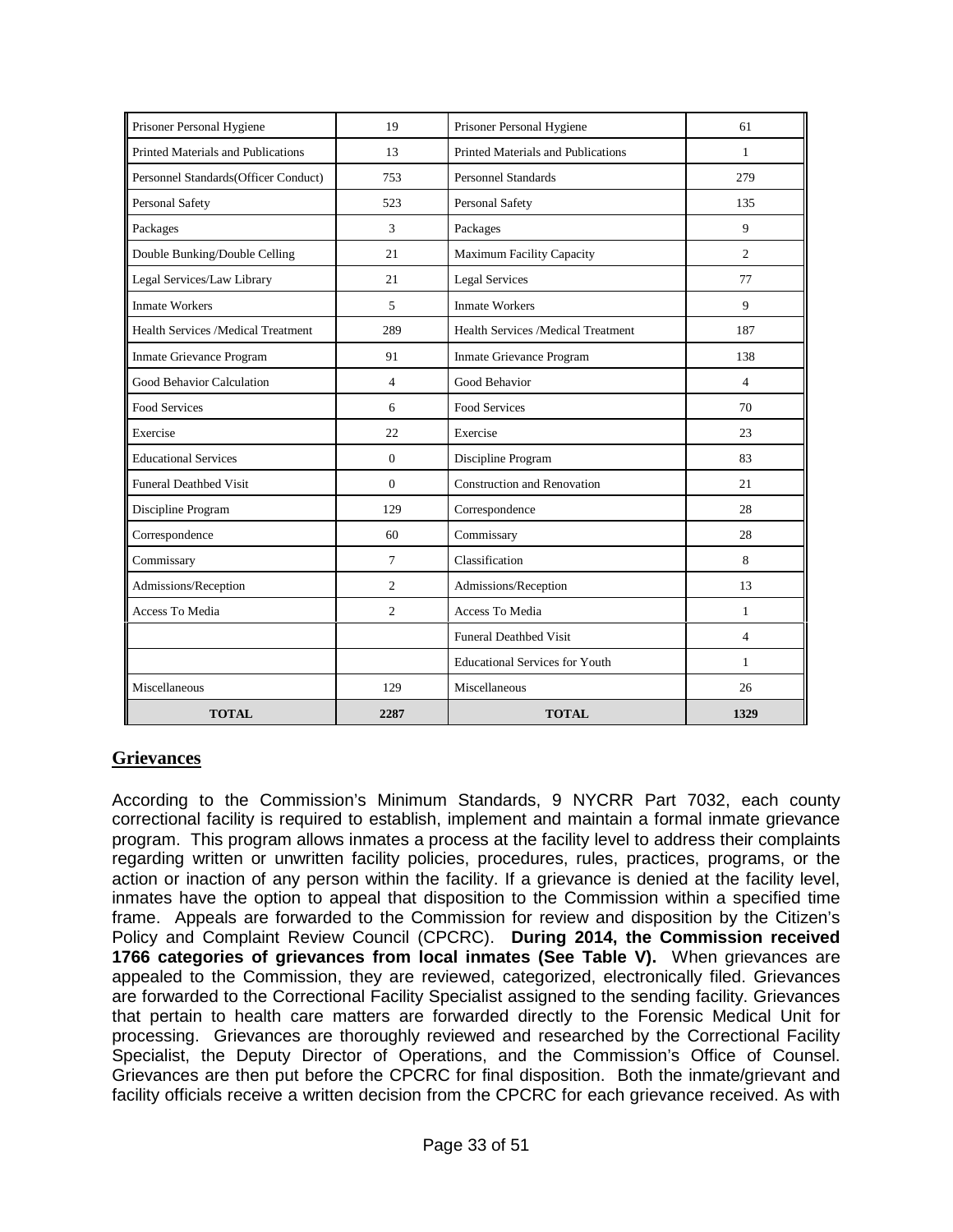complaints, field staff produces a report from the grievance data base that provides them with the total number of grievances by category prior to a scheduled county jail site visit.

# **Table V Grievance categories for 2014**

| <b>Table V: County Facility Grievances Categories</b><br>2014 |                  |  |  |  |  |
|---------------------------------------------------------------|------------------|--|--|--|--|
| <b>CATEGORY</b><br># GRIEVANCES                               |                  |  |  |  |  |
| Visitation                                                    | 47               |  |  |  |  |
| Security and Supervision                                      | 41               |  |  |  |  |
| Sanitation                                                    | 30               |  |  |  |  |
| Religion                                                      | 43               |  |  |  |  |
| Prisoner Personal Hygiene                                     | 71               |  |  |  |  |
| Printed Materials and Publications                            | 14               |  |  |  |  |
| <b>Personnel Standards</b>                                    | 235              |  |  |  |  |
| Personal Safety                                               | 12               |  |  |  |  |
| Packages                                                      | 8                |  |  |  |  |
| Maximum Facility Capacity                                     | 5                |  |  |  |  |
| Legal Services                                                | 144              |  |  |  |  |
| <b>Inmate Workers</b>                                         | 3                |  |  |  |  |
| Health Services /Medical Treatment                            | 388              |  |  |  |  |
| Inmate Grievance Program                                      | 67               |  |  |  |  |
| Good Behavior Allowance                                       | $\overline{4}$   |  |  |  |  |
| Food Services                                                 | 189              |  |  |  |  |
| Exercise                                                      | 56               |  |  |  |  |
| <b>Educational Services for Youth</b>                         | 3                |  |  |  |  |
| Discipline Program                                            | 85               |  |  |  |  |
| Correspondence                                                | 75               |  |  |  |  |
| Commissary                                                    | 30               |  |  |  |  |
| Classification                                                | 34               |  |  |  |  |
| Admissions/Reception                                          | 25               |  |  |  |  |
| Access to Media                                               | $\boldsymbol{0}$ |  |  |  |  |
| Staffing                                                      | $\boldsymbol{0}$ |  |  |  |  |
| Funeral and Deathbed Visits                                   | $\overline{4}$   |  |  |  |  |
| Nondiscriminatory Treatment                                   | 25               |  |  |  |  |
| Miscellaneous                                                 | 128              |  |  |  |  |
| <b>TOTAL</b>                                                  | 1766             |  |  |  |  |

**Compliance Monitoring for New York State Minimum Standards for City Jails, Town and Village Lockups, Parts 7500-7512 and the Juvenile Justice and Delinquency Prevention Act (JJDPA).**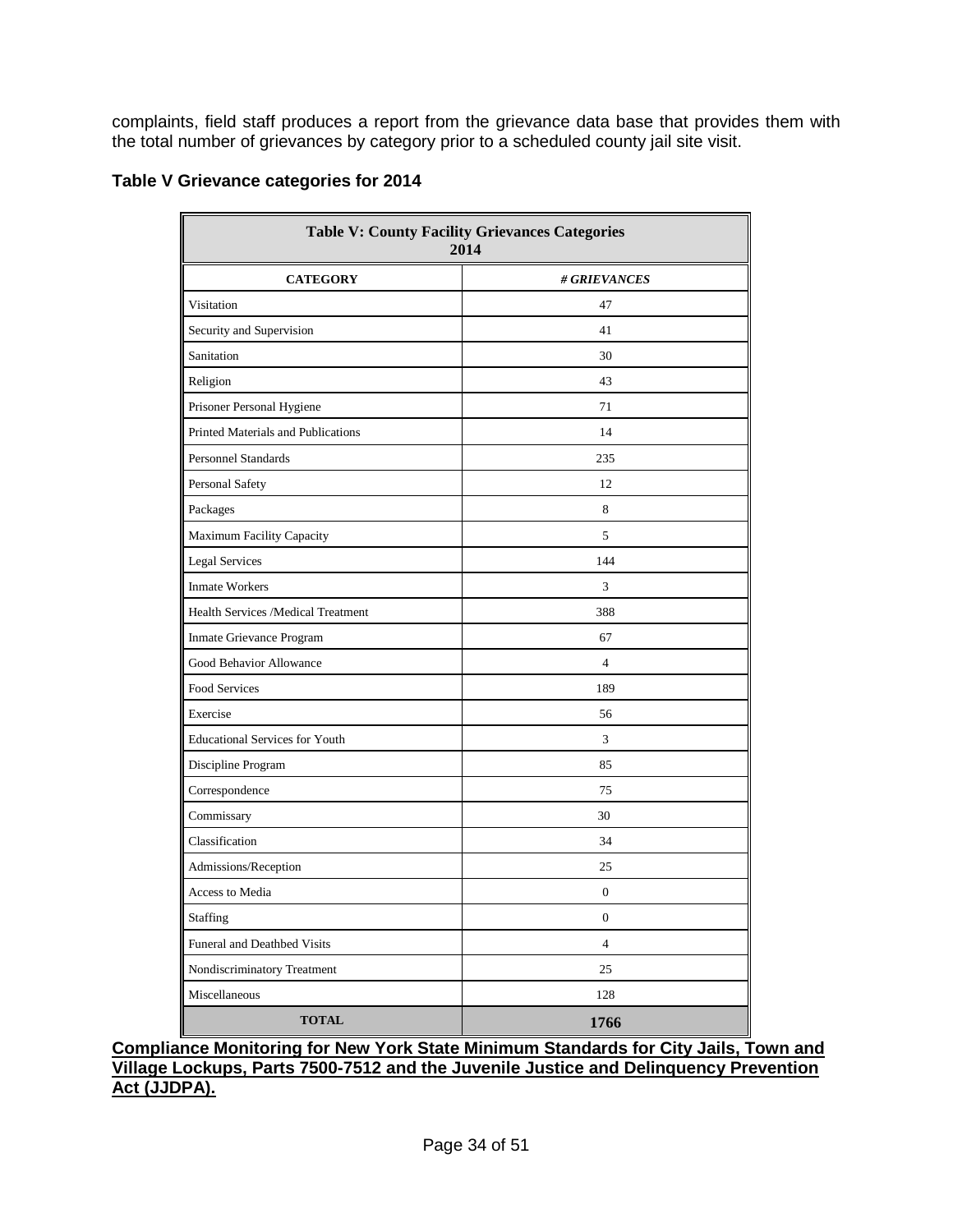The Commission's Field Operations Bureau continued its duty of monitoring the state's compliance with the Juvenile Justice and Delinquency Prevention Act (JJDPA). This work was paired with the Commission's determination of compliance by local lockups with New York State Minimum Standards for City Jails, Town and Village Lockups, Parts 7500-7512 . In 2014 compliance of the JJDPA and Parts 7500-7512 were conducted at the following facilities:

Alexandria Bay PD Amityville Village PD Amsterdam PD Ardsley PD Beacon PD Binghamton PD Brighton PD Brockport PD Canandaigua PD Carmel PD Carthage PD Cheektowaga PD Chenango PD Chenango SD Chester Village PD Cortland City PD Crawford PD Depew PD Dobbs Ferry PD Dutchess SD East Fishkill PD Eastchester PD Elmsford PD Endicott PD Fallsburg PD Floral Park PD Fulton PD Garden City Village PD Geneva PD Glen Cove PD Gowanda PD Greenburgh PD Haverstraw Town PD Hempstead PD Homer PD Hyde Park PD Irvington PD Ithaca PD

Johnson City PD Johnstown PD Kenmore PD Lake Success PD Lakewood-Busti PD Liberty PD Lloyd Harbor PD Long Beach PD Lynbrook Village PD Monroe PD Mount Pleasant PD Mount Vernon PD New Castle Town PD North Castle PD Northport PD NYPD 121st PCT NYPD 19th PCT NYPD 24th PCT NYPD Bronx Intake NYPD PSA 1 NYPD TD 11 NYPD TD 12 NYPD TD 19 NYPD TD 2 NYPD TD 3 NYPD TD 30 NYPD TD 32 NYPD TD 33 NYPD TD 34 Ocean Beach PD Old Brookville PD Old Westbury PD Oneida PD Orange CSD Orangetown PD Oswego PD Owego PD PAPD- Bus Terminal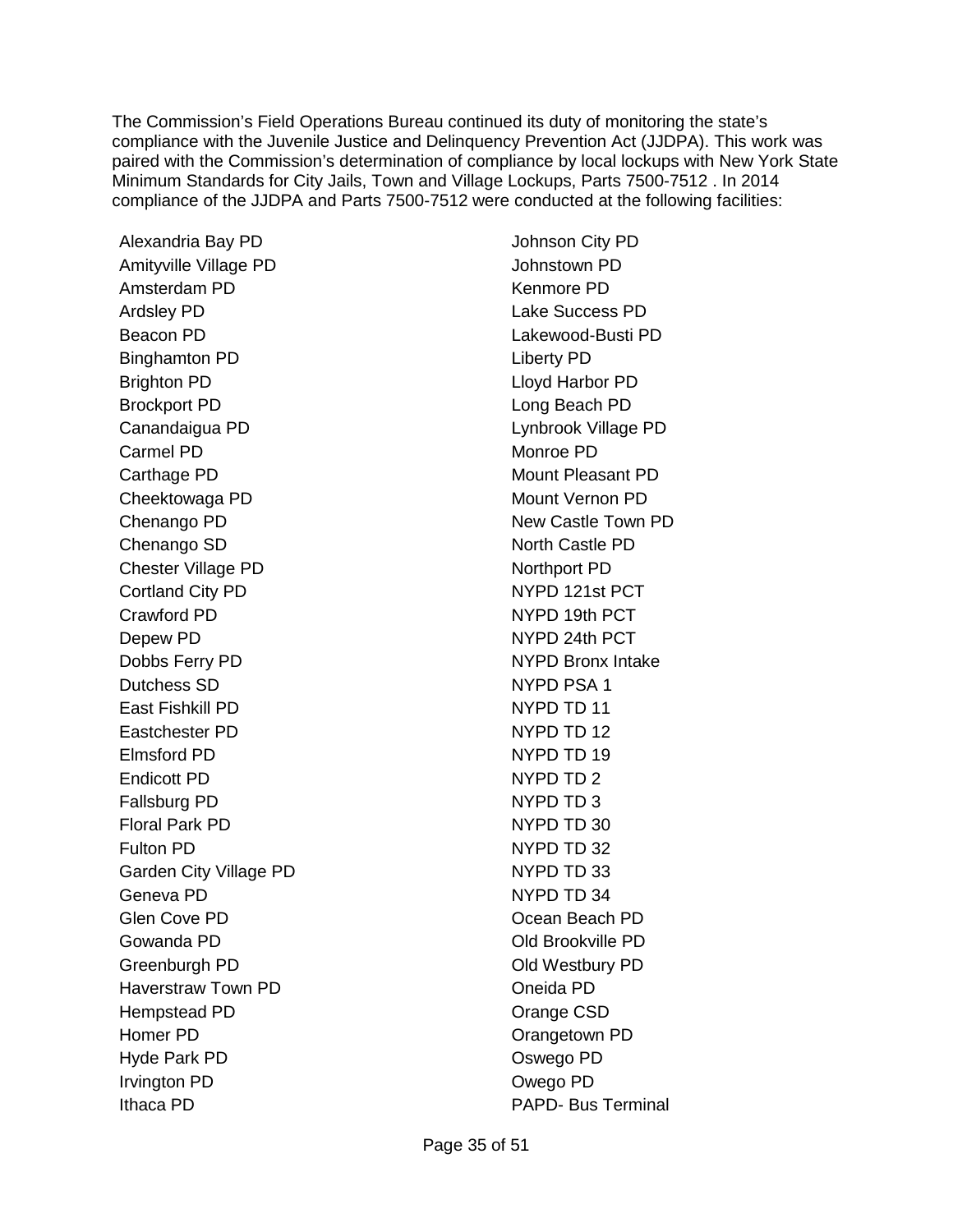PAPD- Kennedy Airport PAPD- LaGuardia Airport Plattsburgh PD Port Washington PD Quogue PD Ramapo PD Riverhead PD Rockville Centre PD Rye City PD Saranac Lake PD Saratoga Springs PD Scarsdale PD

Sleepy Hollow PD Southampton Village PD Spring Valley PD Stoney Point PD Suffern PD SUNY Purchase PD Tupper Lake PD Ulster PD Vestal PD Walden PD Yonkers PD

Compliance with the JJDPA was assessed at the following Family Court facilities in 2014.

Wayne County Family Court Cayuga County Family Court Monroe County Family Court Ontario County Family Court Seneca County Family Court Steuben County Family Court Yates County Family Court Herkimer County Family Court Oneida County Family Court Putnam County Family Court Oneida County-Rome Family Court Utica County Family Court Oswego County Family Court Jefferson County Family Court Lewis County Family Court

Otsego County Family Court Chenango County Family Court Broome County Family Court Tioga County Family Court Schenectady County Family Court Tompkins County Family Court Chemung County Family Court Madison County Family Court Cortland County Family Court Rockland County Family Court Orange County Family Court Westchester County Family Court Putnam County Family Court Nassau County Family Court Suffolk County-Central Islip Family Court

# **Capacity Management**

At the end of 2014, there were approximately 84,630 persons incarcerated within New York State's prisons, local county jails and the New York City Department of Correction (NYCDOC). As a result, inmate capacity management within various facilities can be problematic due to overcrowding. The Commission continually monitors the capacities of these facilities, via a daily electronic population reporting system for county facilities, and via facsimile for New York City and state prisons. The latter is also utilized to monitor the census of all county-sentenced inmates scheduled for transfer to a state facility.

In 2014 SCOC revised the Maximum Facility Capacity at the following facilities:

# **County and NYC Facilities**

Chenango County Jail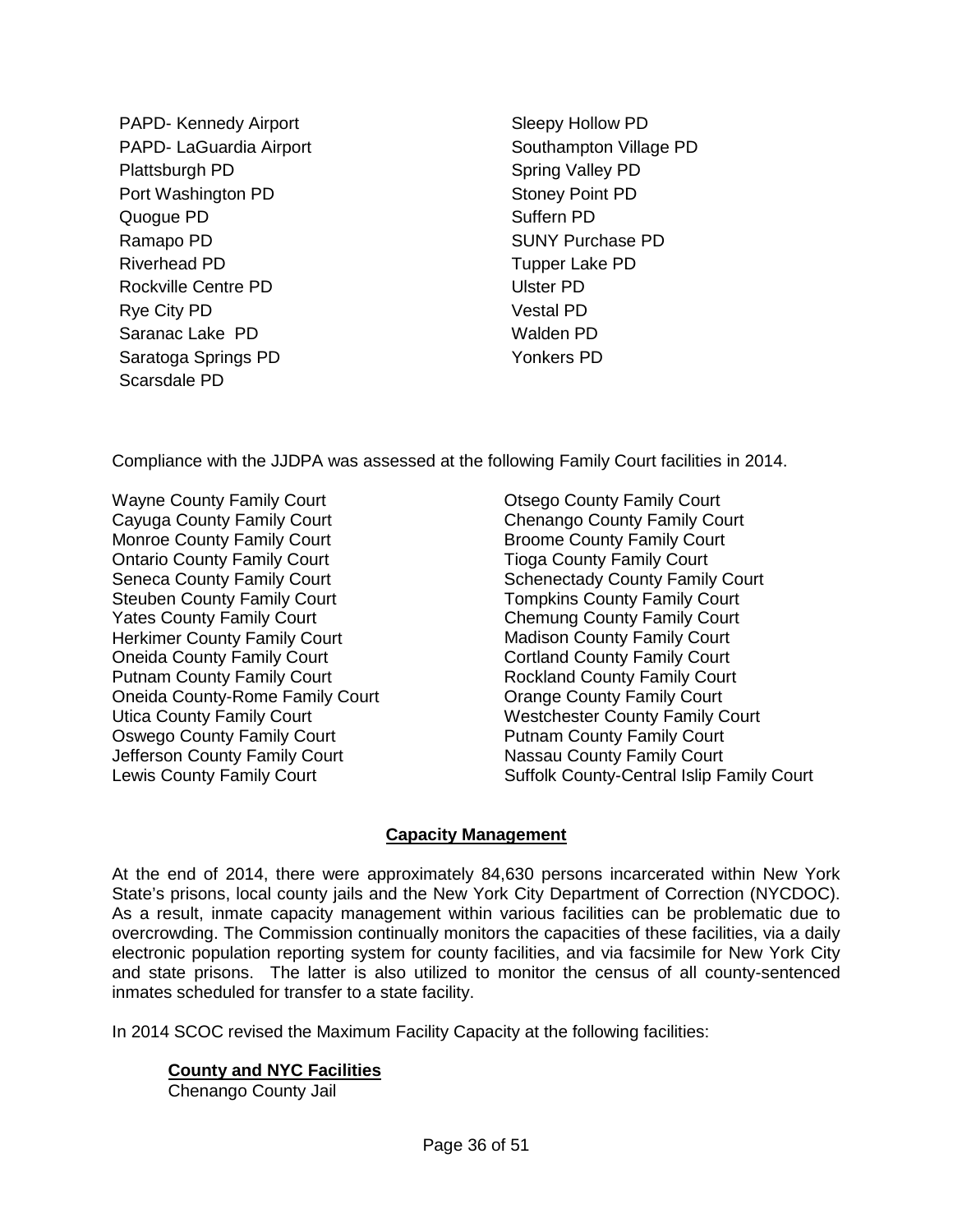Cortland County Jail Greene County Jail Jefferson County Jail (3) Madison County Jail Montgomery County Jail (2) Nassau County Correctional Center Niagara County Jail Robert N. Davoren Center (NYC DOC) Suffolk County (Yaphank)

When capacity issues arise, the Commission employs its statutory authority under Correction Law section 504 to move local prisoners from overpopulated facilities to those with available housing. The Commission's authority to set facility prisoner capacities allows it to evaluate and approve temporary or interim space in crowded local facilities. This authority also allows the Commission to authorize double-bunking and double-celling programs in the DOCCS.

# **Double-Bunking, Double-Celling, & Special Housing New York State Department of Corrections and Community Supervision (DOCCS)**

By the end of 2014, double-bunked cells within the NYS DOCCS totaled 99 beds and were located at both Walkill (72) and Clinton (27) Correctional Facilities. This arrangement is the result of a variance approved at the Commission's January 2014 meeting. In addition, the Commission has sanctioned the use of an additional 1,400 cells, located in seven 200-bed housing areas, designated as S-Blocks, or Special Housing Units, in which each cell is permanently approved to house two individuals. During the 2014 reporting period, Commission staff conducted a site visit to each of the two facilities managing double-bunk variances for the purpose of inspecting each double-bunked housing area. This inspection includes the assessment of the general physical condition of the space and notes the condition and operation of any equipment in the area. SCOC personnel

further determine the degree to which normal inmate services are impacted by double-bunking, such as medical, dental, food services, visitation, laundry services and the availability of academic and vocational programs. During the 2014 site visit, all of these areas were deemed to be operating at an acceptable level.

# **Facility Planning and Improvement**

The basic function relegated to Facility Planning and Improvement is set forth in two areas of New York State Law. According to NYS Correction Law, section 45(10), the State Commission of Correction shall "approve or reject plans and specifications for the construction or improvement of correctional facilities." The second area is found in County Law, section 216. This statute states, "No site or location for any county jail shall be selected or acquired by such board of supervisors which shall not have been approved by the state commission of correction." The Commission provides technical planning, capital project development and construction plan review services for development of new correctional facilities. The Commission has viewed the modernization of an aging and overcrowded local correctional infrastructure as a major priority. The agency reviews and approves site selection and construction plans, monitors progress, and assists in problem identification and solution. In carrying out these responsibilities, staff responsibility goes far beyond the simple review of blueprints and plans. Particular attention is directed to building code requirements, operational rules and regulations, and case law affecting conditions of confinement. Additionally, Commission staff provides local decision makers with technical assistance to help assure the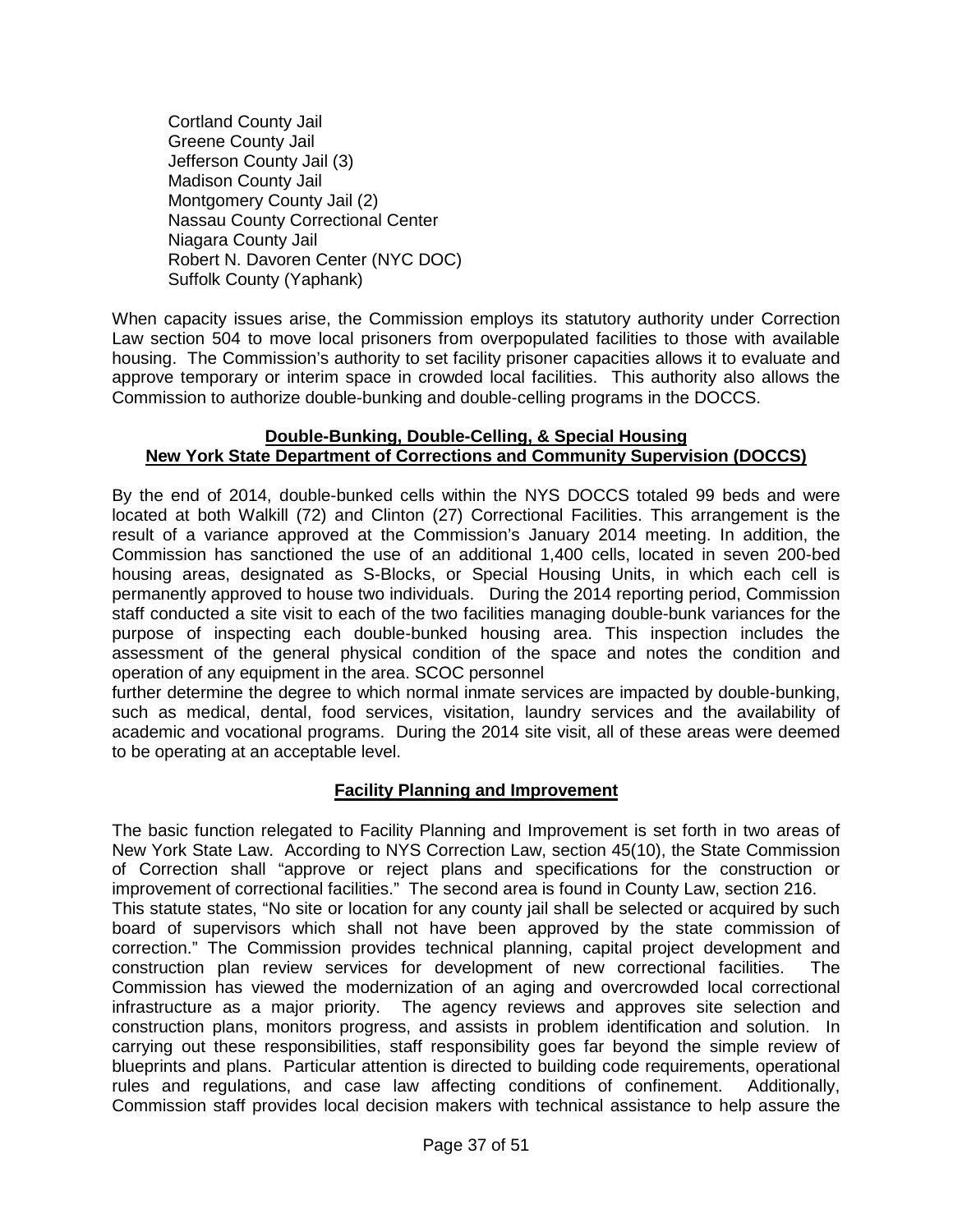jurisdiction of satisfactory, safe and secure methods of incarcerating offenders in a cost effective manner.

During 2014, findings and determination reports relative to construction plans and specification were prepared by Commission staff and forwarded with recommended action on forty (40) projects variously submitted by the New York State Department of Correction and Community Supervision (NYS DOCCS), county correctional facilities, police/court detention units, or the New York City Department of Correction (NYCDOC). The calendar below lists those projects submitted to the Commission in 2014.

|                           | <b>January</b>                                                                                |  |  |  |  |  |
|---------------------------|-----------------------------------------------------------------------------------------------|--|--|--|--|--|
| <b>LOCAL</b><br><b>PD</b> | East Rochester Police Department - New Lockup                                                 |  |  |  |  |  |
|                           | February                                                                                      |  |  |  |  |  |
| <b>NYS</b>                | Cape Vincent Correctional Facility – Repair/Replace Doors, Frames and Hardware                |  |  |  |  |  |
| <b>DOCCS</b>              | Buildings 8, 10, 12, 13, 14, 15, 16, 17, 18, 19, 22 and 25                                    |  |  |  |  |  |
| <b>NYS</b>                | Elmira Correctional Facility – Replace Plumbing C Block Building 20                           |  |  |  |  |  |
| <b>DOCCS</b>              |                                                                                               |  |  |  |  |  |
| <b>NYS</b>                | Great Meadow Correctional Facility - Repair Cell Block Utilities Building 2                   |  |  |  |  |  |
| <b>DOCCS</b>              |                                                                                               |  |  |  |  |  |
| <b>LOCAL</b><br><b>PD</b> | Saratoga Springs Police Department - Modification to Holding Cell Enclosure                   |  |  |  |  |  |
| <b>NYS</b>                | Southport Correctional Facility – Reconfigure A Yard Gates                                    |  |  |  |  |  |
| <b>DOCCS</b>              |                                                                                               |  |  |  |  |  |
| <b>NYS</b>                | Sullivan Correctional Facility - Rehabilitate Showers on Cell Blocks D and E                  |  |  |  |  |  |
| <b>DOCCS</b>              |                                                                                               |  |  |  |  |  |
| <b>COUNTY</b>             | Tompkins County Jail - Addition and Renovation Project                                        |  |  |  |  |  |
| Jail                      |                                                                                               |  |  |  |  |  |
| <b>NYS</b>                | Wende Correctional Facility – Replace Security Doors in Buildings $\overline{1A}$ , 9, 10 and |  |  |  |  |  |
| <b>DOCCS</b>              | $12-16$                                                                                       |  |  |  |  |  |
| <b>COUNTY</b>             | Nassau County Correctional Center – Installation of Minor Female Program Housing              |  |  |  |  |  |
| Jail                      | <b>Breaker Gates</b>                                                                          |  |  |  |  |  |
|                           | <b>March</b>                                                                                  |  |  |  |  |  |
| <b>NYS</b>                | Attica Correctional Facility - Replace Windows Buildings, Numbers 7 and 15                    |  |  |  |  |  |
| <b>DOCCS</b>              |                                                                                               |  |  |  |  |  |
| <b>COUNTY</b>             | Chenango County Courthouse - Renovation of Holding Cells                                      |  |  |  |  |  |
| Court                     |                                                                                               |  |  |  |  |  |
| <b>COUNTY</b>             | Ontario County Jail - Pod Segregation and Constant Watch Dorm Modification                    |  |  |  |  |  |
| <b>Jail</b>               |                                                                                               |  |  |  |  |  |
|                           | <b>April</b>                                                                                  |  |  |  |  |  |
| <b>NYS</b>                | Sullivan Correctional Facility - Replace Access Doors                                         |  |  |  |  |  |
| <b>DOCCS</b>              |                                                                                               |  |  |  |  |  |
| <b>NYS</b>                | Wende Correctional Facility - Upgrade Observation Cells, First Floor                          |  |  |  |  |  |
| <b>DOCCS</b>              | Page 38 of 51                                                                                 |  |  |  |  |  |
|                           | May                                                                                           |  |  |  |  |  |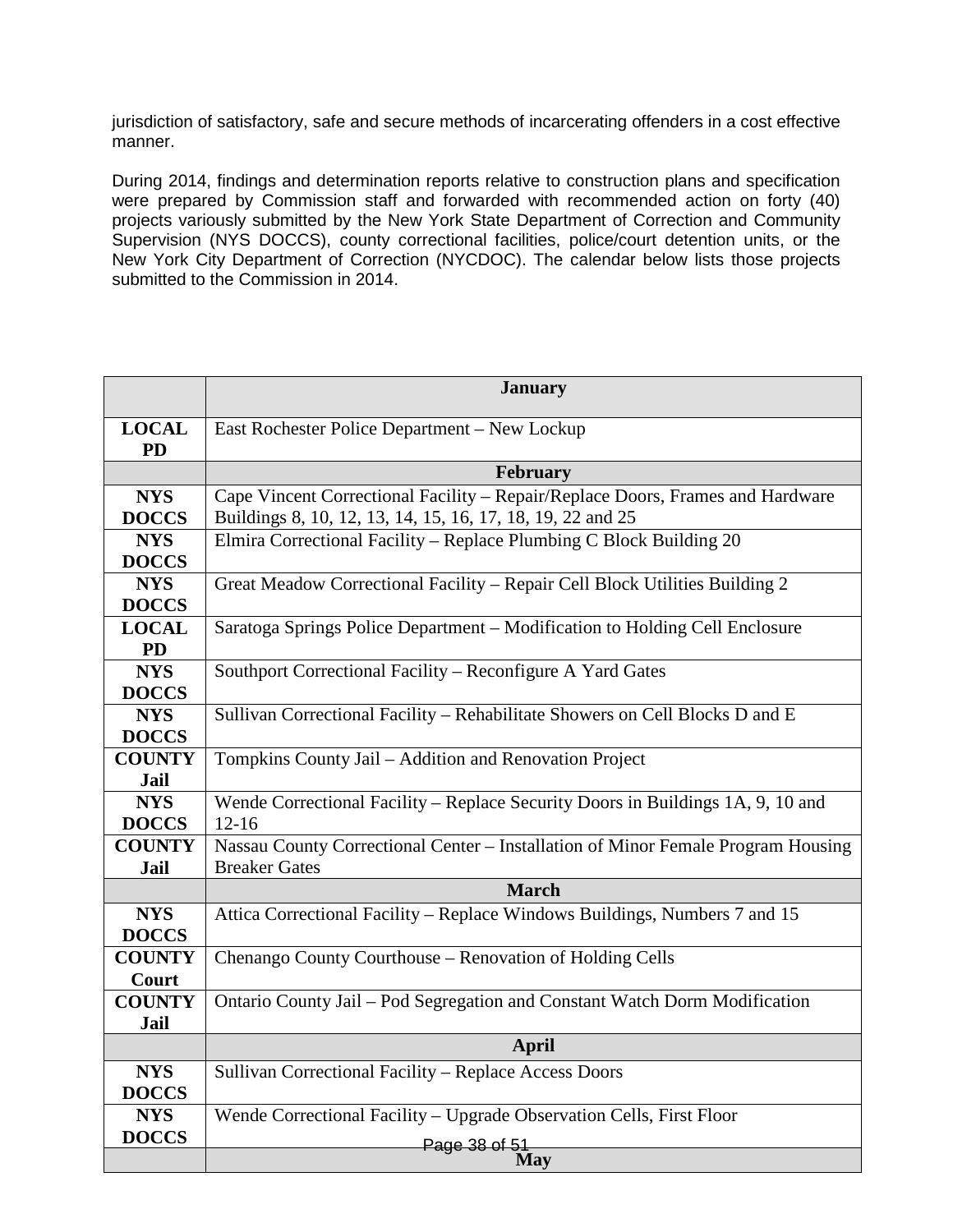| <b>COUNTY</b> | Dutchess County Jail - Conversion of Program Room Into Medical Examination         |
|---------------|------------------------------------------------------------------------------------|
| Jail          | Room                                                                               |
| <b>COUNTY</b> | Jefferson County Jail - Conversion of Indoor Exercise Area Into Dormitory          |
| Jail          |                                                                                    |
| <b>NYS</b>    | Wende Correctional Facility - Replace Heating System and Security Windows          |
| <b>DOCCS</b>  | Buildings 7 and 8                                                                  |
|               | June                                                                               |
| <b>NYS</b>    | Gouverneur Correctional Facility - Replace Interior and Exterior Doors             |
| <b>DOCCS</b>  |                                                                                    |
| <b>NYS</b>    | Green Haven Correctional Facility - Rehabilitate Showers, A-H                      |
| <b>DOCCS</b>  |                                                                                    |
| <b>COUNTY</b> | Monroe County Jail – Renovation to Central Booking Search/Scan Room                |
| Jail          |                                                                                    |
| <b>NYC</b>    | Manhattan Criminal Court Separation Pens                                           |
| <b>DOC</b>    |                                                                                    |
| <b>NYC</b>    | <b>Brooklyn Supreme Court Separation Pens</b>                                      |
| <b>DOC</b>    |                                                                                    |
| <b>NYC</b>    | Anna K. Kross Center – Miscellaneous Renovations                                   |
| <b>DOC</b>    |                                                                                    |
| <b>LOCAL</b>  | Town of Amherst Police Department, New Construction of Police and Court            |
| <b>PD</b>     | Holding Area                                                                       |
|               | July                                                                               |
| <b>LOCAL</b>  | Buffalo Police Department – New Female Lockup Construction                         |
| <b>PD</b>     |                                                                                    |
| <b>COUNTY</b> | Temporary Inmate Housing Facilities                                                |
| Jail          |                                                                                    |
| <b>CITY</b>   | NYC - Brownsville Community Justice Center - New Court Holding Area                |
| Court         |                                                                                    |
| <b>LOCAL</b>  | NYPD Special Victims Unit - New Lockup                                             |
| <b>Police</b> |                                                                                    |
| <b>NYS</b>    | Ulster Correctional Facility - Repair/Replace Doors                                |
| <b>DOCCS</b>  |                                                                                    |
|               | <b>August</b>                                                                      |
| <b>COUNTY</b> | Chautauqua County Jail – Upgrading Heating and Cooling Renovation                  |
| Jail          |                                                                                    |
|               | <b>September</b>                                                                   |
| <b>COUNTY</b> | Erie County Correctional Center - Twin Chiller Replacement Project                 |
| Jail          |                                                                                    |
| <b>NYC</b>    | George R. Vierno Center – New Mental Health Observation Rooms and Holding          |
| <b>DOC</b>    | Areas                                                                              |
| <b>NYC</b>    | Otis Bantum Correctional Center Annex - New Entrance to Enhanced Supervision       |
| <b>DOC</b>    | Area                                                                               |
| <b>NYS</b>    | Auburn Correctional Facility - Replace Windows Buildings 7-9                       |
| <b>DOCCS</b>  |                                                                                    |
| <b>NYS</b>    | Coxsackie Correctional Facility - Replace Cell Locking Device and Install Enhanced |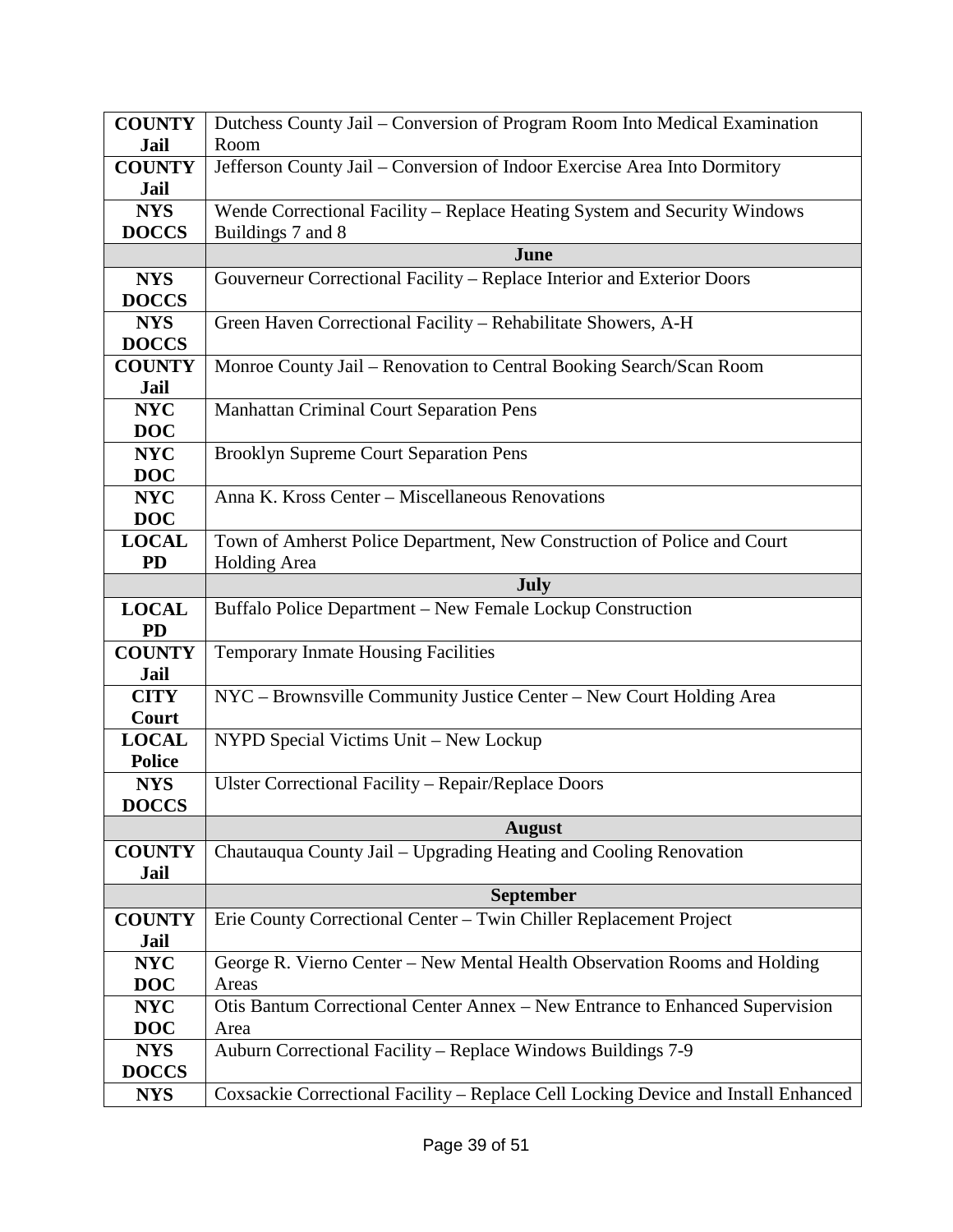| <b>DOCCS</b>  | Vision Panel Doors Building #1                                                    |
|---------------|-----------------------------------------------------------------------------------|
| <b>NYS</b>    | Sing-Sing Correctional Facility - Replace Windows A Block, Building #32           |
| <b>DOCCS</b>  |                                                                                   |
|               | <b>October</b>                                                                    |
| <b>COUNTY</b> | Broome County Jail – Public Safety Facility Addition and Modification             |
| Jail          |                                                                                   |
| <b>COUNTY</b> | Erie County Holding Center – Construction of Outdoor Recreation Pens at Gulf      |
| Jail          | Level                                                                             |
| <b>COUNTY</b> | Montgomery County Jail - Update Current Security Camera System                    |
| Jail          |                                                                                   |
| <b>NYS</b>    | Woodbourne Correctional Facility – Rehabilitate Existing Locking System and Cells |
| <b>DOCCS</b>  | Doors, $4th$ Floor, Building 32                                                   |
|               |                                                                                   |
| <b>COUNTY</b> | Washington County Jail – Rear Gate Security Enhancements                          |
| Jail          |                                                                                   |
|               | <b>November</b>                                                                   |
|               |                                                                                   |
| <b>COUNTY</b> | Jefferson County Jail – Removal of Dividing Wall and the Combination of Housing   |
| Jail          | Areas 3A and 3B                                                                   |
| <b>NYC</b>    | George Motchan Detention Center - Modifications to Classrooms                     |
| <b>DOC</b>    |                                                                                   |
| <b>NYS</b>    | Attica Correctional Facility – Upgrade Heating Systems and Windows Building #3,   |
| <b>DOCCS</b>  | <b>B</b> Block                                                                    |
|               | <b>December</b>                                                                   |
|               |                                                                                   |
| County        | Franklin County Jail - Security Control Room Modifications                        |
| Jail          |                                                                                   |

# **FACILITY PLANNING AND DEVELOPMENT PROJECTS**

 Brookwood SC- Rehabilitate Wings 1-4, Asbestos Abatement Tile Floors Broome CJ- Medical Unit/Gym Dorm Conversion Project Buffalo PD – New Female Lock Up Area Cattaraugus CJ – Pass-through Feeding Door Hatch Project Chautauqua County Jail - Asbestos Abatement I- J Cell Blocks Cortland CJ – Gym Dorm Renovation Dutchess CJ – Temporary Housing Units Erie County Holding Center – Outdoor Exercise Pens Project Erie County Holding Center- Building Sealant Project Franklin CJ- Security Control Gate Modification Project Franklin County Jail - Sallyport Modification Greene CJ- New Jail Committee Meeting (2) (site visit) Herkimer CJ – Oil Tank Removal Project Jefferson CJ – Conversion of indoor Recreation area into a Dorm Jefferson CJ – Housing Units 5A and 5B Combining Modification Project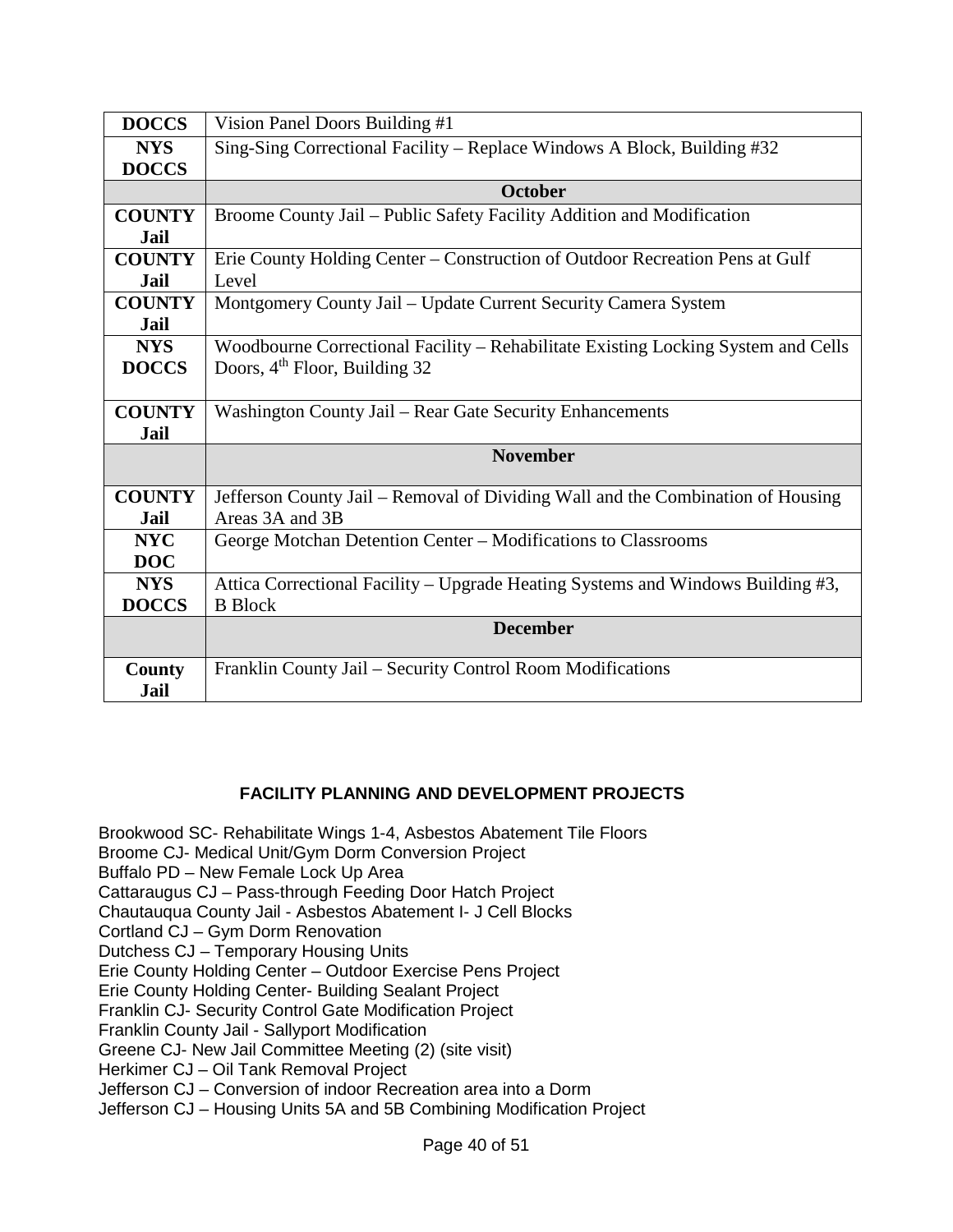Mohawk CF – Replace Bar Screen Project Montgomery CJ- Security Camera Upgrade Project MTA - Grand Central Terminal New Police Lock up Nassau CJ – New Laundry Area Renovation Project Nassau PD – New First Precinct Niagara CJ - Elevator Removal and replacement and fire alarm Project NYC DOC - Brownsville Court Holding Area NYC DOC - AMKC Renovation Projects NYC DOC – BKDC Court Separation Pens NYC DOC – MCC Court Separation Pens NYC DOC- GMDC - New Classrooms Mod -6 Project NYC DOC- West Facility – Vehicle Sally Port and New Control Rooms Change Orders NYPD – SVU Holding Area NYS DOCCS – Gouverneur CF – Replace Interior and Exterior Doors Facility Wide NYS DOCCS – Green Haven CF- Rehabilitate Showers Blocks A-H NYS DOCCS Attica Correctional Facility - Replace Windows "B" Block Project NYS DOCCS Sullivan CF- Replace Access Doors Throughout Facility NYS DOCCS Ulster CF- Replace Access Doors Throughout Facility NYS DOCCS- Wende CF – Replace heating system and security windows building 7- 8 NYS DOCCS Wende CF – Upgrade Observation Cells  $1<sup>st</sup>$  Floor Building No. 35 NYS DOCCS Woodbourne Correctional Facility- Replace Cell Locking Devices and Doors Building 32 Orleans CJ- Video Camera System Upgrade Pelham Manor PD - Police Lockup Renovation Putnam CJ – Subdivision of Housing units Rockland CJ – Elevator Removal and replacement Project Sullivan CJ – Site visit of Sullivan Annex for possible new jail site. Town of Amherst – Police and Court Holding Area Wappingers Fall PD - Police Lockup Renovation Washington CJ - Rear Entrance Gate Security Enhancements Project Westchester CCF – New Roof HVAC System

# **New Institutions Transition Assistance Program (NITAP)**

Through its New Institutions Transition Assistance Program (NITAP), Commission technical assistance teams work closely with localities constructing new correctional facilities or additions to existing facilities. Such assistance includes policy and procedure reviews, staff training, reviews of moving logistics plans, on-site monitoring of inmate transfers and post-transition jail operations. During the new facility transition process, the Commission establishes formal liaisons with county executives and managers, legislative public safety committees, and county sheriffs. The Commission and its staff meet regularly with all involved officials, correctional facility executive teams and facility transition staff to assess transition-related progress to ensure that new institutions are opened and operated in a safe, efficient, and cost-effective manner.

# **2014 NITAP PROJECTS**

# Dutchess County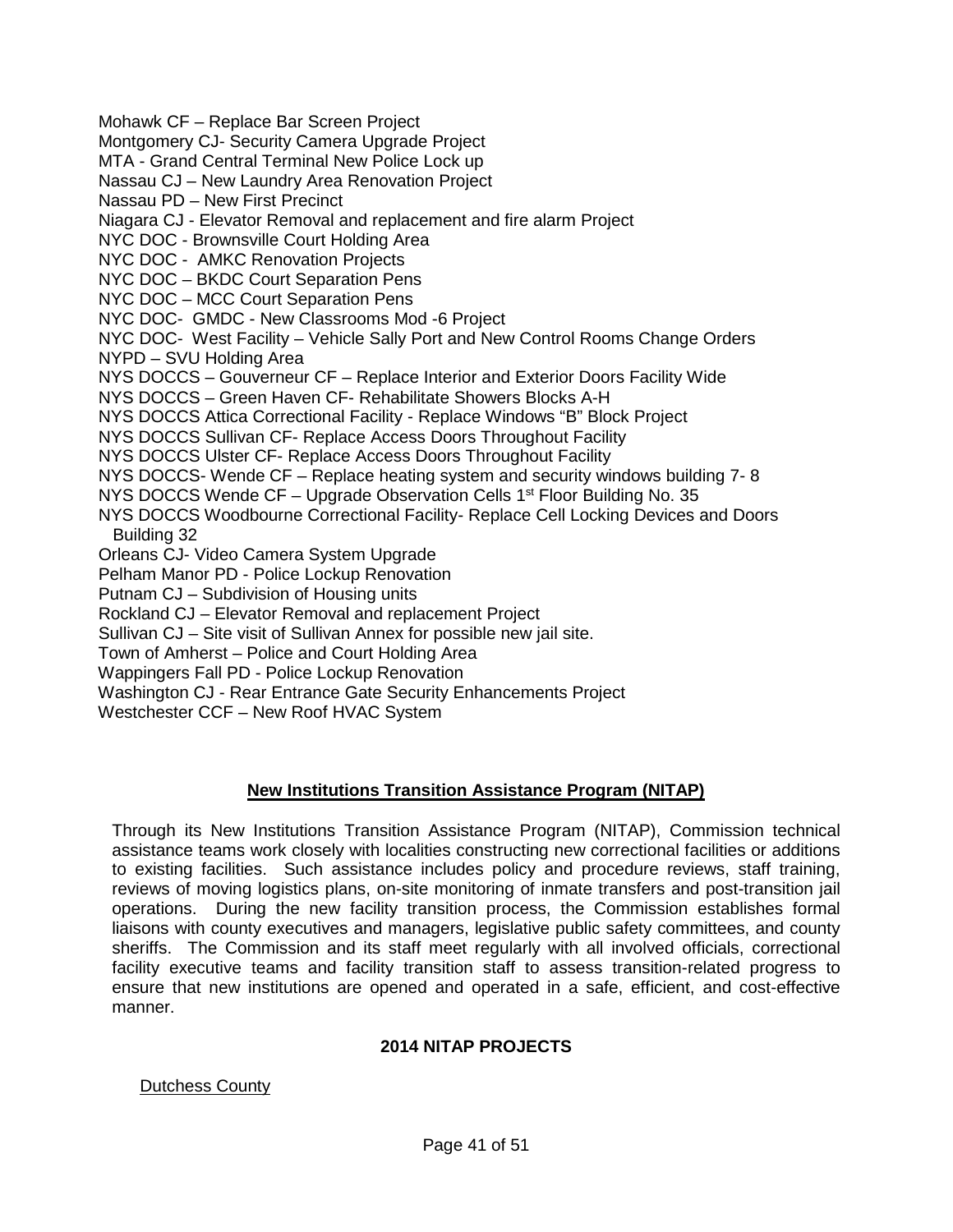- Continued to provide technical assistance to the county as they completed plans to construct modular housing units to ease overcrowding. This included site visits and meetings with county officials.
- Continued to provide technical assistance to the county as they moved forward in their efforts to construct an addition to the existing county jail. This included multiple site visits and meetings with county officials both in Poughkeepsie and Albany. This resulted in a Memorandum of Understanding concerning progress and milestones.

# Greene County

- Assisted the county in their efforts to build a new county jail. Such assistance included:
	- o Participation in monthly jail task force meetings;
	- o Presentation on the jail construction and transition process;
	- o Discussions on viable jail designs; and
	- o Discussions on likely staffing needs;

# Herkimer County

- Provided extensive technical assistance to the county as they continue plans for a new county jail. Such assistance included:
	- o On-site meetings with county officials;
	- o Technical assistance reviews of schematic designs and discussions of such reviews with county officials.

# Jefferson County

- Provided technical assistance to the county as they moved forward in designing a new 36-bed dormitory to be converted from an existing indoor exercise area. Such assistance included:
	- o Technical assistance reviews of construction documents
	- o Need for furniture and equipment (i.e., bunks, desks, chairs, etc.);
	- o Reviewing operational documents (i.e., policies, post orders); and
	- o Impact on overall operations

# Montgomery County

• Assisted the county in identifying space for additional beds within current housing units. This resulted in the conversion of unused program space in dormitories.

# Ontario County

• Continued to assist the county on their plans to convert a supervisors' office into a small dormitory for inmates placed on Constant Watch (suicide watch). This project was approved by the Commission.

# Saratoga County

• Initiated discussions with the county in converting a portion of the facility's chapel into a small dormitory.

# Schoharie County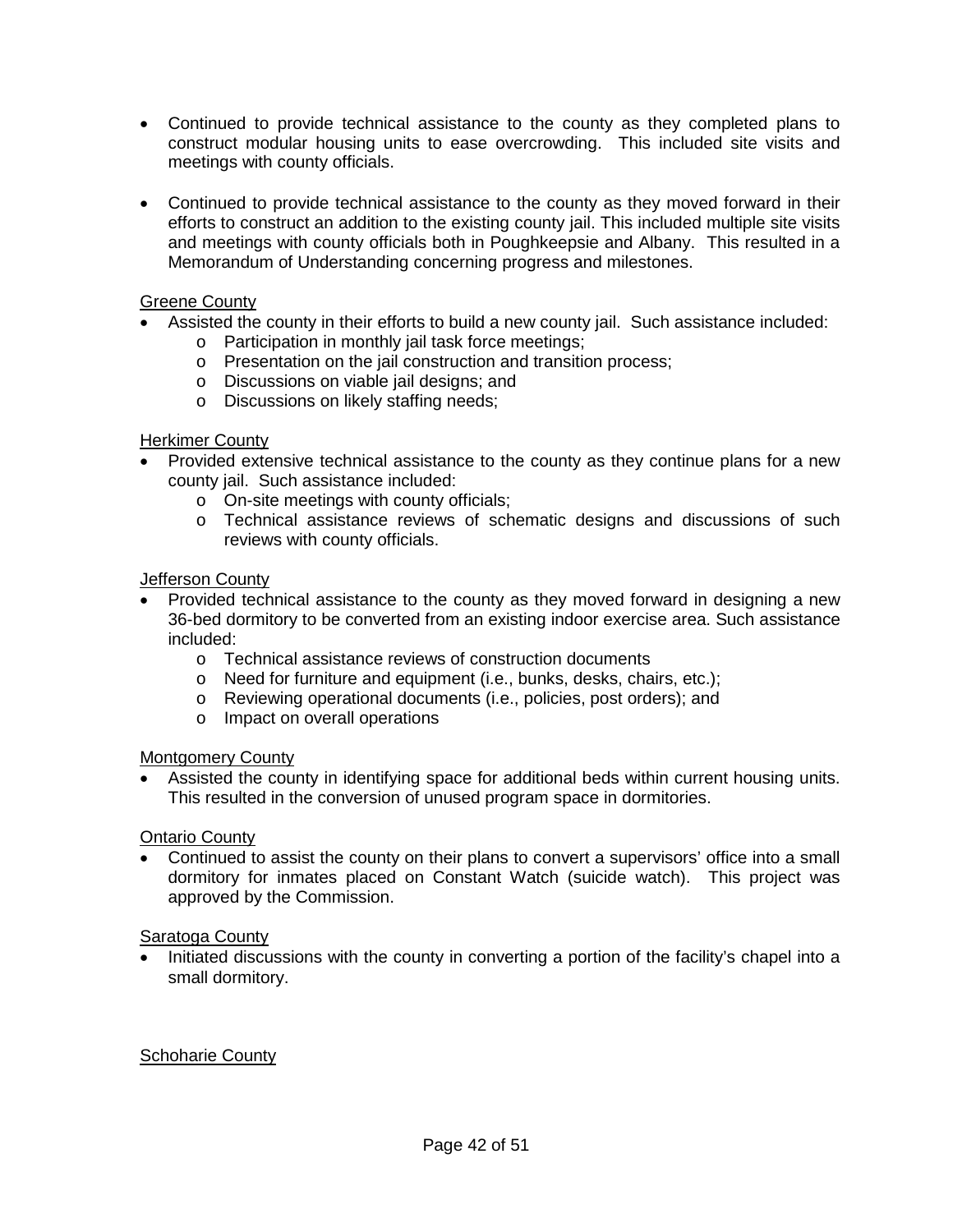• Continued to work with county officials in their efforts to either renovate or replace the current jail, which was closed in August 2011 as a result of devastating floods caused by Hurricane Irene. This included on-site meetings with county officials.

# Sullivan County

• Continued to work with the county as they plan for the construction of a new county jail.

# Tioga County

• Completed a technical assistance review of existing jail space for potential conversion to housing.

# Buffalo Police Department

• Assisted the department in the design of a new female detention area within the Buffalo City Court Building. The Commission approved the design and SCOC staff continue to work with the department as the project progresses.

# East Rochester Police Department

• Provided extensive technical assistance in the opening of the police department lockup. Such assistance focused on construction, policy development, equipment purchase, installation and testing, staff training, etc. Multiple on-site inspections were completed in anticipation of a 2015 opening.

# Lancaster Police Department

- Continued to provide technical assistance in preparation of the 2014 opening of a new police department lockup. Such assistance included:
	- o Identification of equipment and training needs;
	- o Development of draft policies and other operational documents; and
	- o Multiple on-site assessments of department's preparation.

# **Staffing Services**

Commission Minimum Standards, 9 NYCRR Part 7041, Staffing Requirements, provide that the Commission shall determine the minimum number of staff necessary to operate each correctional facility in New York. Upstate county jails and New York City correctional facilities are unique institutions with wide variation in size, age, and configuration. Each must be staffed at a cost-effective level that provides for adequate levels of inmate supervision and for staff and public safety. The Commission provides the correctional staffing services for all county correctional facilities and more recently, for the City of New York. Commission staffing specialists travel to facilities upon local government request, and to all newly constructed facilities. The staffing assessment is based on specific correctional functions, physical plant configuration, inmate population trends, and other factors unique to a particular correctional facility. Detailed guidelines direct staff in developing a facility staffing plan. A proposed minimum institutional position and staffing analysis is prepared, and then negotiated to consensus with county legislative officials, the county executive, sheriff or commissioner. The Commission affords timely security staffing expertise not available in localities, eases the local criminal justice budget process and promotes local government confidence in the safety of widely disparate facilities.

During the 2014 reporting period the revision of six staffing analyses was finalized by Field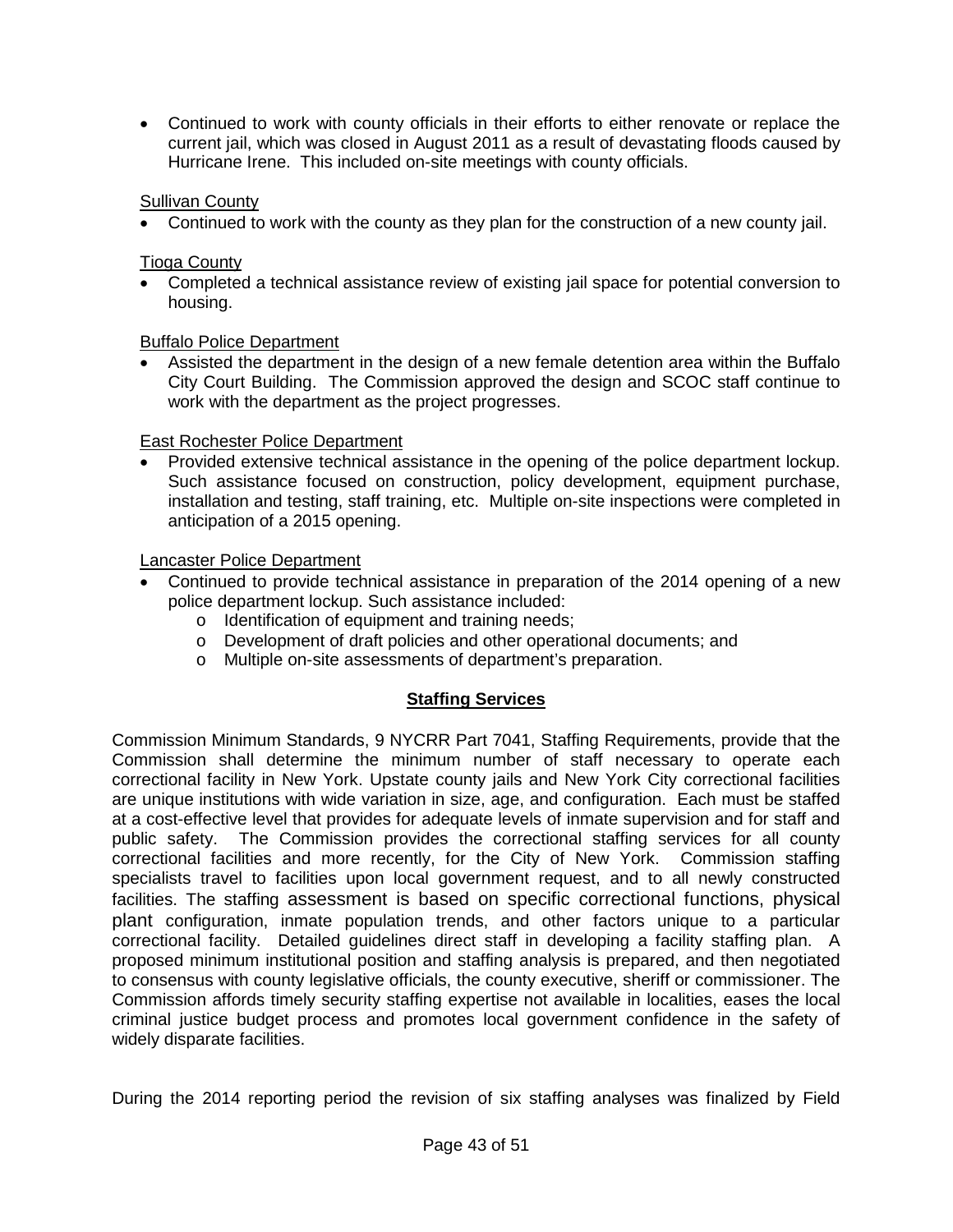Operations staff:

- Cattaraugus Staffing Revised Position and Staffing Analysis
- Cortland Staffing Addendum to 2005 Analysis Units D and E
- Franklin Staffing Revised Position and Staffing Analysis
- Livingston Staffing Revised Position and Staffing Analysis
- Madison Staffing Revised Position and Staffing Analysis
- Onondaga Pen Staffing Revised Position and Staffing Analysis

# **Technical Assistance**

During the course of field evaluations, Commission staff frequently renders technical assistance to facility administrators in order to resolve any number of problems. Generally, the assistance involves policy and procedures review, standards interpretation, referrals to other agencies, training issues, development of operational procedures, modifications or improvements to physical plant and implementation strategies. Staff record significant technical assistance contacts so that the data can be used to identify future projects.

While Commission staff provided facilities with hundreds of hours of technical assistance in 2014, the following is a list of some of the primary operational issues for which Commission staff provided county and state officials with technical assistance.

# **County Correctional Facilities**

Chenango CJ

• Inmate Classification

Clinton CJ

• Facility staffing needs

Dutchess CJ

- Facility staffing needs
- Modular Housing Operations

Erie Count Holding Center

• Facility staffing needs

Genesee CJ

• Facility staffing needs

Montgomery CJ

• Sub dayroom for Housing Pod

Madison CJ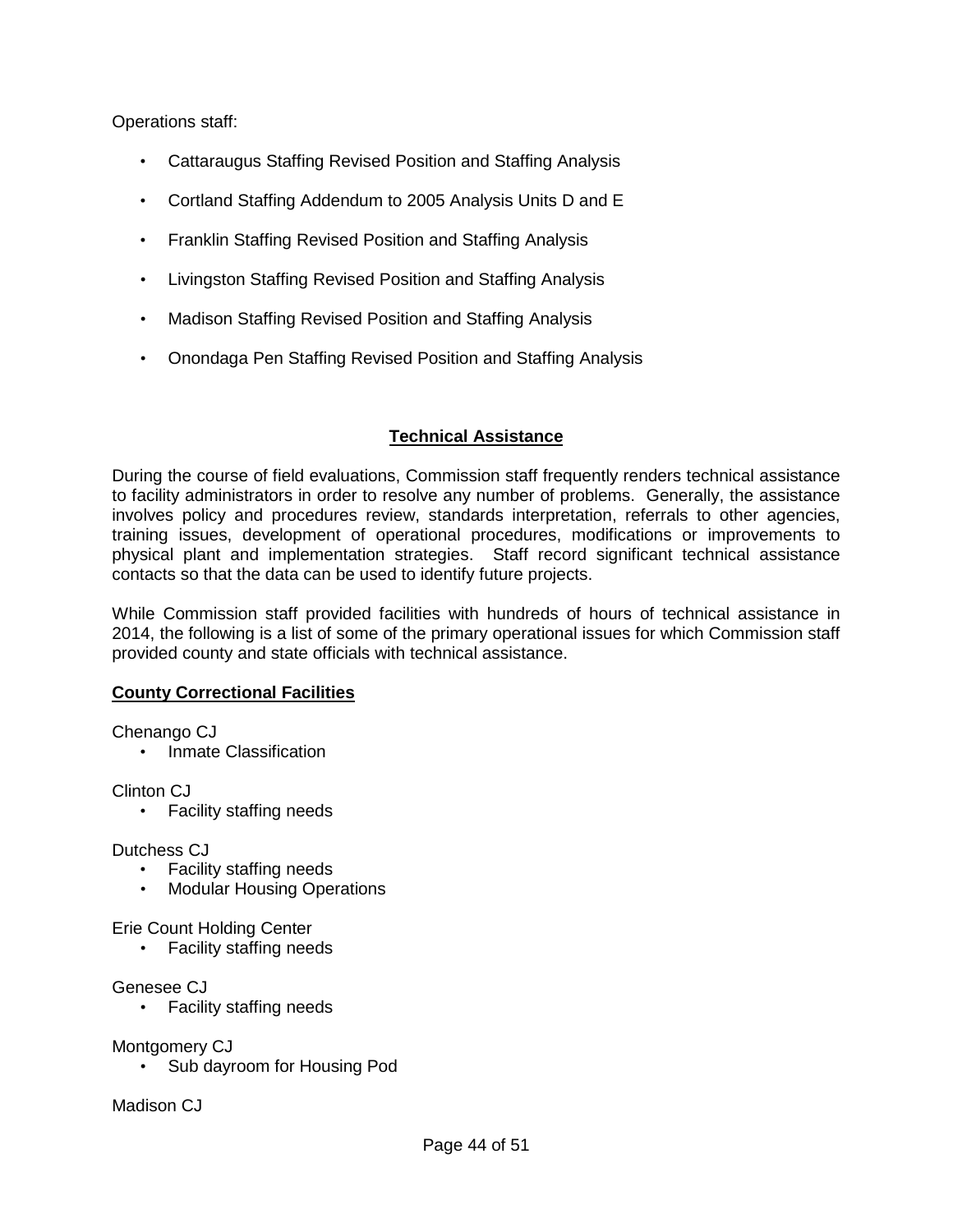• Inmate Supervision

# Washington CJ

• Housing Renovation

# Rockland CJ

• Elevator Project

# Jefferson CJ

• Gym Dorm Conversion

Lewis CJ

• Control room and 911 Center Construction

# Broome CJ

• Gym dorm conversion and New Medical unit Construction

Monroe CJ

• Tour Annunciations System

Herkimer CJ

• Jail design development

Sullivan CJ

• Jail design development

Tompkins County

• Court House holding Pens

# **New York State Agencies**

Office of Children and Family Services

Throughout 2014, SCOC staff conducted regular site visits to OCFS secure centers to assess operations and overall conditions. SCOC staff continues to submit their findings to OCFS officials as it pertains to operational recommendations for improving the safety and security of the secure centers.

The OCFS facilities receiving multiple assessment visits are as follows:

Ella McQueen Reception Center Brookwood Secure Center McCormick Secure Center Columbia Girls Secure Center Goshen Secure Center

# **Information Management**

The Commission is the only central repository for local correctional information in New York State. The Commission provides electronic and retrospective management information to assist local correctional administrators. The Jails Daily Population Reporting System reports inmate population counts in all local facilities each day through the eJustice Portal. The Commission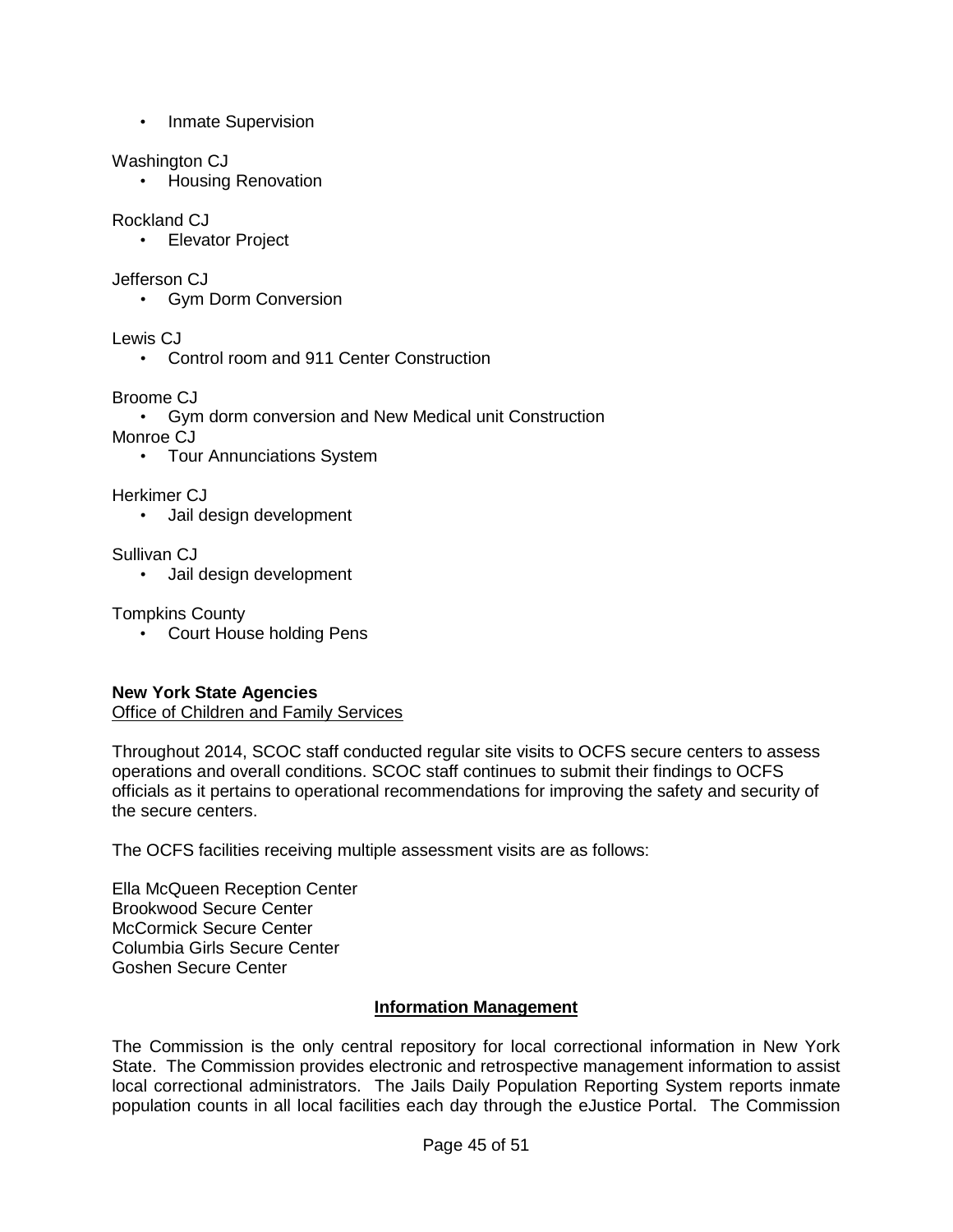also tracks New York City population levels, parole violators and "state-ready" inmates in jails. The Sheriffs' Annual Report provides comprehensive data from sheriffs on admissions, discharges and inmate demographics. SCOC cooperates with the Rockefeller Institute of Government in that organization's preparation of its annual publication of public safety and criminal justice statistics.

# **Chairman's Memoranda**

The Commission is a key player in the delivery of salient correctional management information and education to county correctional facilities. The Chairman's Memorandum, a bulletin that is sent to all county sheriffs and administrators of correctional facilities and police departments, is an efficient vehicle for the delivery of such information. In 2014 the following Memoranda were issued:

- Chairman's Memorandum # 1 Release of Revised Reportable Incident Manual
- Chairman's Memorandum # 2 Daily Reporting of Unarraigned Persons in County Jails
- Chairman's Memorandum # 3 NYCRR Parts 7001 and 7511 Construction and Renovation
- Chairman's Memorandum # 4 Part 7070 Educational Services for Youth
- Chairman's Memorandum # 5 Use of Full Body Scanners in Local Correctional Facilities
- Chairman's Memorandum # 6 Amendment of Correction Law 500-b

# **Special Investigations**

At times, it becomes necessary for field staff to conduct investigations of incidents, complaints and other matters requiring intensive analysis and review. The following is a summary of noteworthy special investigations conducted by Commission staff during the year 2014:

Chemung County Jail **Inmate Complaint Allegations** Chenango County Jail **Inmate Complaint Allegations**<br> **Franklin County Jail Inmate Complaint Allegations** George Motchan Detention Center Alleged Inmate Escape George Motchan Detention Center Inmate Cell Destruction Manhattan Detention Center<br>
Suffolk County Riverhead<br>
Attempted Inmate Es Washington County Jail **Inmate Escape** 

**Inmate Complaint Allegations** Attempted Inmate Escape

# **FORENSIC MEDICAL UNIT**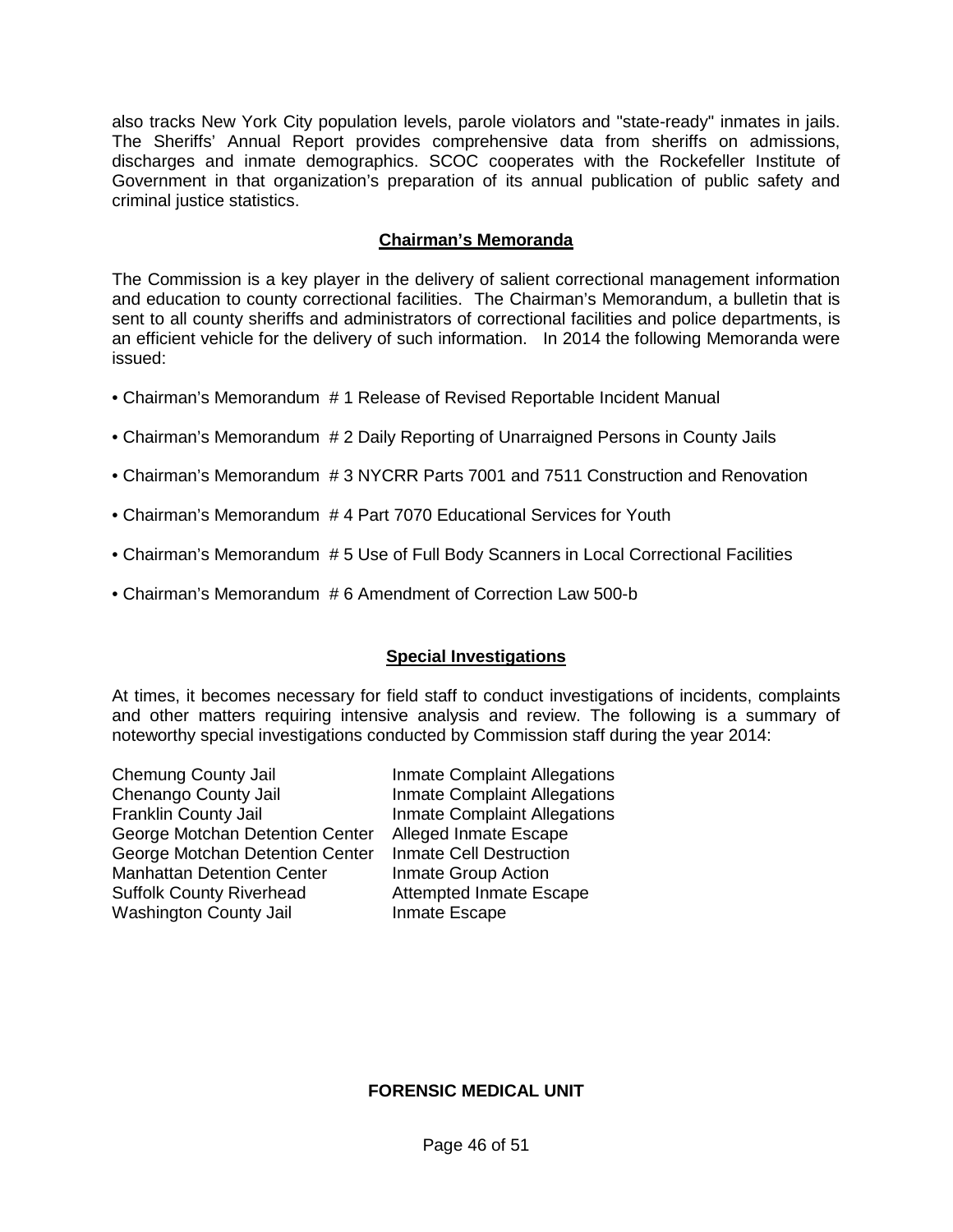The Forensic Medical Unit is a Field Operations unit within the State Commission of Correction. This unit is intended to fulfill the health care oversight mandate of Correction Law, Article 3 by providing the SCOC and its Medical Review Board (MRB) with expertise in the investigation of inmate mortality, the evaluation of State and local correctional facility health care delivery. The unit also provides technical assistance to state and local correctional facilities for the improvement of health care delivery. Technical assistance is regularly provided in the development of health care delivery procedures including tuberculosis control, occupational health and safety, health care staffing, health facility designs and handling of pharmaceuticals among others. Each year a number of New York's jails are visited by trained health care Health care delivery systems are evaluated in each facility, recommendations are made and technical assistance is rendered. The Forensic Medical Unit also presents its cases to the MRB, investigates medical grievances and complaints, and conducts various special investigations as directed by the Commission. This includes the following activities:

- Field mortality investigation;
- Health services evaluation:
- Standards development and compliance;
- Resolution of complaints and grievances;
- Collection and interpretation of data and statistics;
- Development and administration of technical assistance programs; and
- Policy formulation and advice.

# **Mortality Investigations**

The State Commission of Correction's Forensic Unit conducted twenty-six (26) mortality and eleven (11) abridged mortality investigations. Those cases and their corresponding facilities are as follows:

# **Mortality Investigations (Full Board Cases):**

John Wright/Onondaga County Justice Center #2013-M-0071 Ismael Alicea/NYPD Bronx Court Section #2013-M-0020 Charles Kohm/NYPD 120th Pct. #2013-M-0062 Donovan Kellom/Monroe CJ #2013-M-0114 Luis Santiago/Elmira CF #2012-M-0138 Deamearle Gulledge/Albany CJ #2013-M-0072 Daniel Pantera/Niagara CJ #2012-M-157 Tommy Lee Jones/Niagara CJ #2012-M-0160 Paul Pestka/Marcy CF 2013-M-0064 Gilbert Pagan/NYC DOC GMDC #2013-M-0156 Vernon Isaac/Cattaraugus CJ #2012-M-0158 Rhojel Golding/Clinton CF #2013-M-0073 Craig Ingersoll/Attica CF #2013-M-0040 Bradley Ballard/NYC DOC AMKC #2013-M-142 Horsone Moore/NYC DOC AMKC #2013-M-0164 Freedie Santiago/Upstate CF #2012-M-0148 Carlos Mercado/NYC DOC AMKC #2013-M-0125 Gary Russell/Cattaraugus CJ #2014-M-0007 Robert Barksdale/Monroe CJ #2013-M-0119 Robert Anderson/NYC DOC AMKC-Bellevue Hospital PW #2012-M-0030 Vasilis Moulavassilis/Auburn CF #2014-M-0036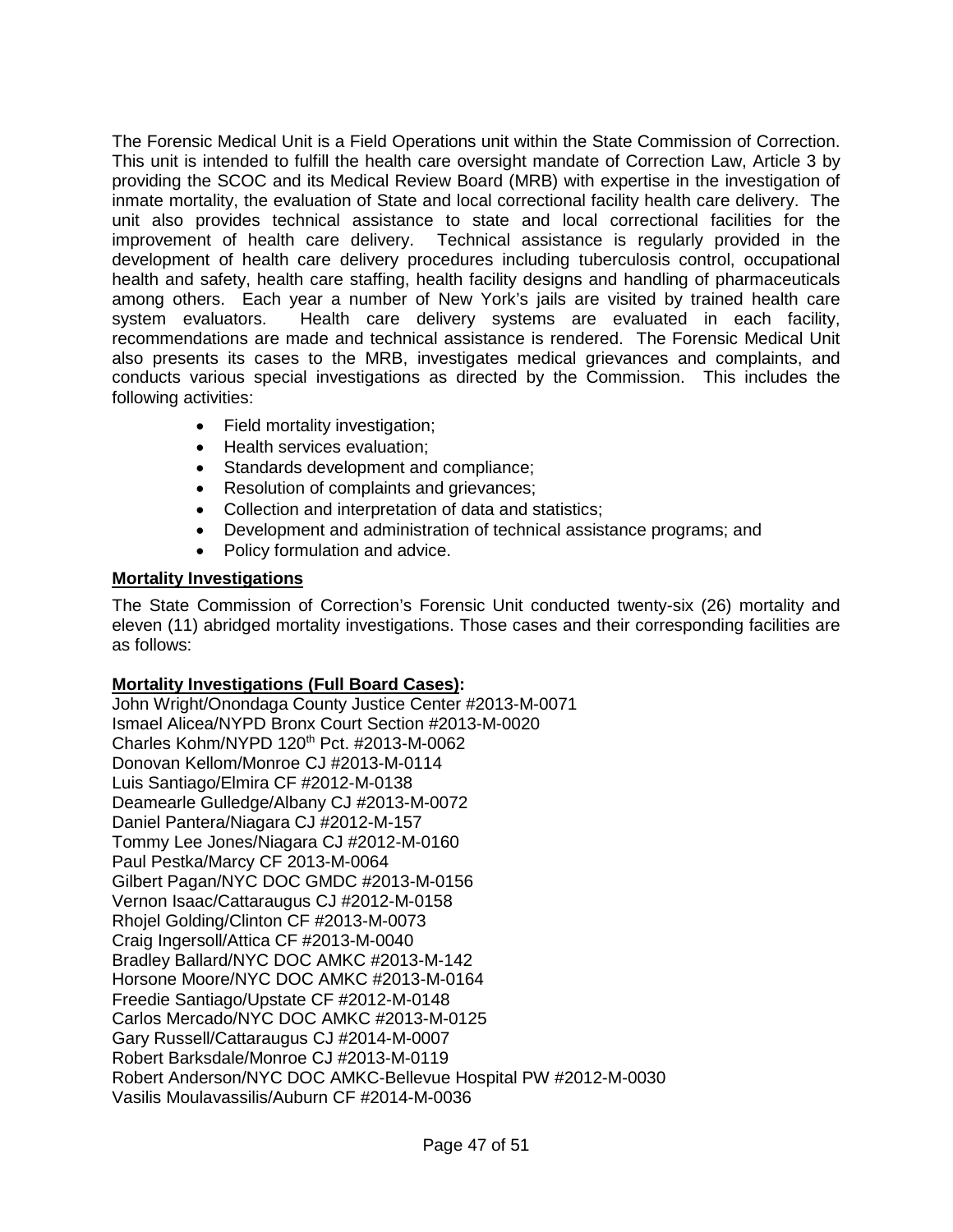Quanell Offley/NYC DOC OBCC #2013-M-0181 Igor Reznik/NYPD 61<sup>st</sup> Pct #2013-M-0135 Ronald Harris/NYPD Brooklyn Court Section #2013-M-0166 Dylan Burke/Oneida CJ #2013-M-0094 Alan Williams/NYC DOC AMKC #2013-0074

# **Abridged MRB Mortality Cases**

Jermele Kelly/NYC DOC AMKC-Bellevue Hosp PW #2007-M-0085 Dennis Bridges/Greenhaven CF #2012-M-0121 Jerome Tavolino/Monroe CJ #2012-M-146 Charles Baker/Jamestown Police Dept. #2013-M-0027 Richard Albert/Downstate CF #2013-M-0041 Moo Shin/Attica CF #2013-M-0092 Todd Brant/Nassau CJ #2013-M-0007 William Richlin/Sullivan CF #2013-M-0087 Christopher Raffele/Otisville CF #2013-M-0195 Charles Smith/Sing-Sing CF #2013-M-0149 Jeffery Hayes/Sing Sing CF #2013-M0153

# **Technical Assistance**

# **Health Care Evaluations**

Technical assistance in the form of health services evaluations is typically provided in response to a formal request from a county correctional facility. It may also be provided as a result of findings of chronically inadequate healthcare delivery. In 2014 the following facilities received such technical assistance.

Broome CJ Madison CJ Sullivan CJ Wyoming CJ

# **Construction or Expansion of Health Care Facilities**

Broome County Jail - Infirmary

### **Monitoring**

DOCCS Self Inflict Injuries/Suicide Attempts Medical/Mental Health Local Facilities Reportable Incidents Medical/Mental Health PD Reportable Incidents Nassau County Jail's Weekly BHU Medical Nassau County Jail's Weekly D2D (medical tier) Suffolk County Jail's Weekly BHU Medical

# **Training Attended**

2014 Correctional Healthcare Conference Omnisure Webinars AMC HIV Teleconferences

### **Interagency**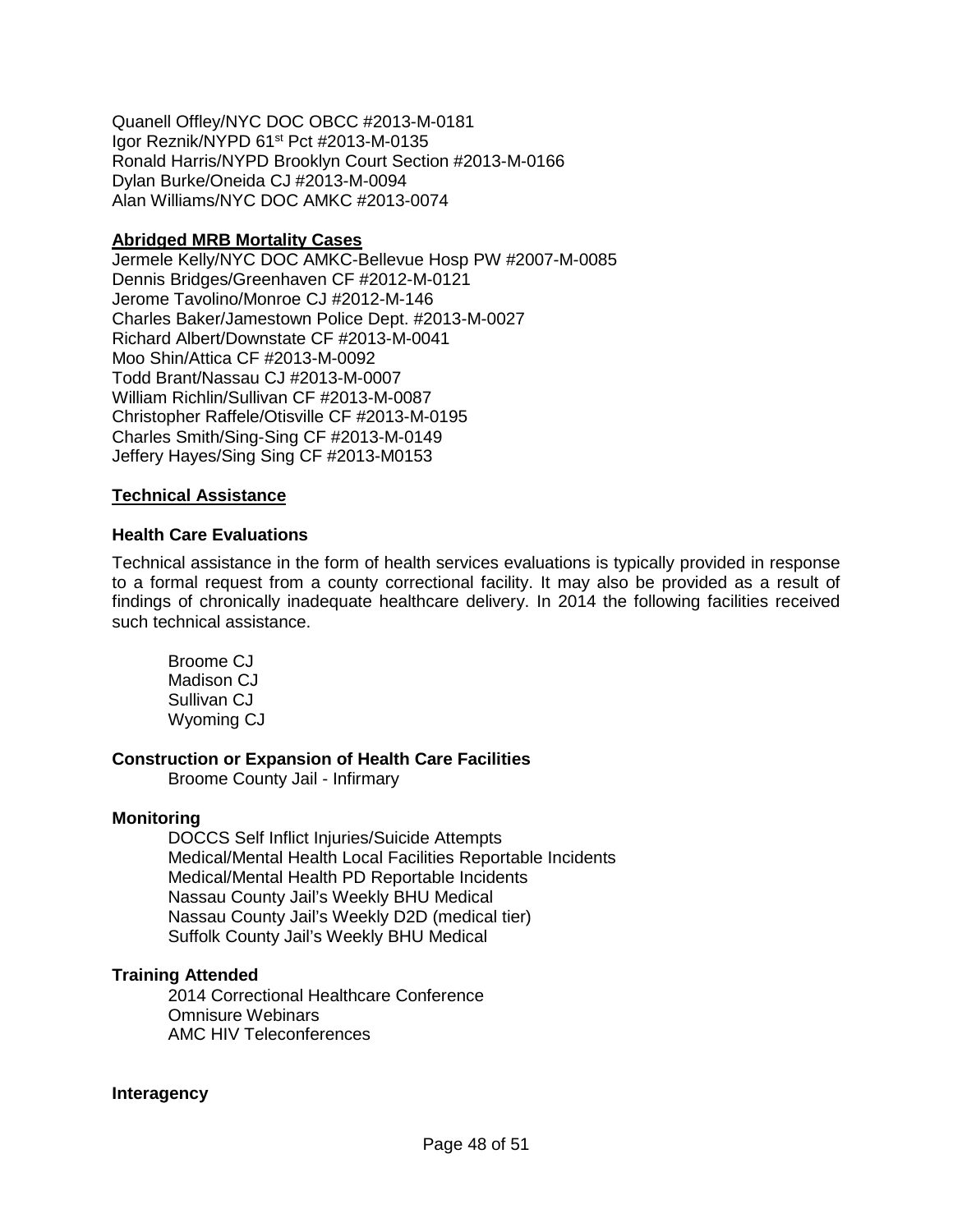New York State Department of Corrections and Community Supervision Health Services New York State Office of Mental Health New York State Department of Health - Office of Professional Medical Conduct New York State Education - Office of the Professions New York State Department of Corrections and Community Supervision Office of Health Services and Inspector General, Review of Mortality Cases New York State AIDS Institute New York State Sheriffs' Association Mental Health Criminal Justice Planning Committee

### **Mental Health and Suicide Prevention**

During the 1970's and early 1980's, suicide was the leading cause of death in county jails and preventable suicide emerged as a major source of successful litigation against local government. The Commission, in conjunction with the NYS Office of Mental Health (OMH), researched, developed and obtained federal financing for a state-of-the-art suicide prevention program that has yielded a sustained annual reduction in suicide of more than 70%, despite extraordinary increases in local inmate populations. The Commission and OMH deliver suicide prevention training to all incoming correction officers, either directly, or by offering training to established correctional staff who, in turn, trains their own incoming correction officers. The training conducted for incoming correction officers is an intensive eight hour module.

Beginning in 2010, the Commission and OMH completed a comprehensive training curriculum revision, the first revision since 2000. New training manuals, screening guidelines, and videos were produced. An initial pilot training was conducted with county corrections and mental health instructions in June 2011. The new curriculum was revised and screening guidelines were officially released in November 2011. The first full instructor course was conducted in December 2011 for the New York State Department of Corrections and Community Supervision.

|                        | <b>SUICIDE</b> | <b>AIDS</b> |     | NATURAL HOMICIDE UNKNOWN OTHER |   | <b>TOTAL</b> |
|------------------------|----------------|-------------|-----|--------------------------------|---|--------------|
| <b>NYS DOCCS</b>       | 12             |             | 104 |                                |   | 125          |
| <b>COUNTY JAILS</b>    | 16             | O           | 13  | 5                              |   | 35           |
| <b>NYCDOC</b>          |                |             |     | 5                              |   | 10           |
| <b>POLICE LOCKUPS</b>  |                |             | 0   |                                |   |              |
| <b>NYCPD PRECINCTS</b> |                |             | 0   |                                |   |              |
| <b>TOTAL</b>           | 29             |             | 121 |                                | 8 | 172          |

### **Inmate Mortality During 2014 As Reported**

# **COUNSEL'S OFFICE**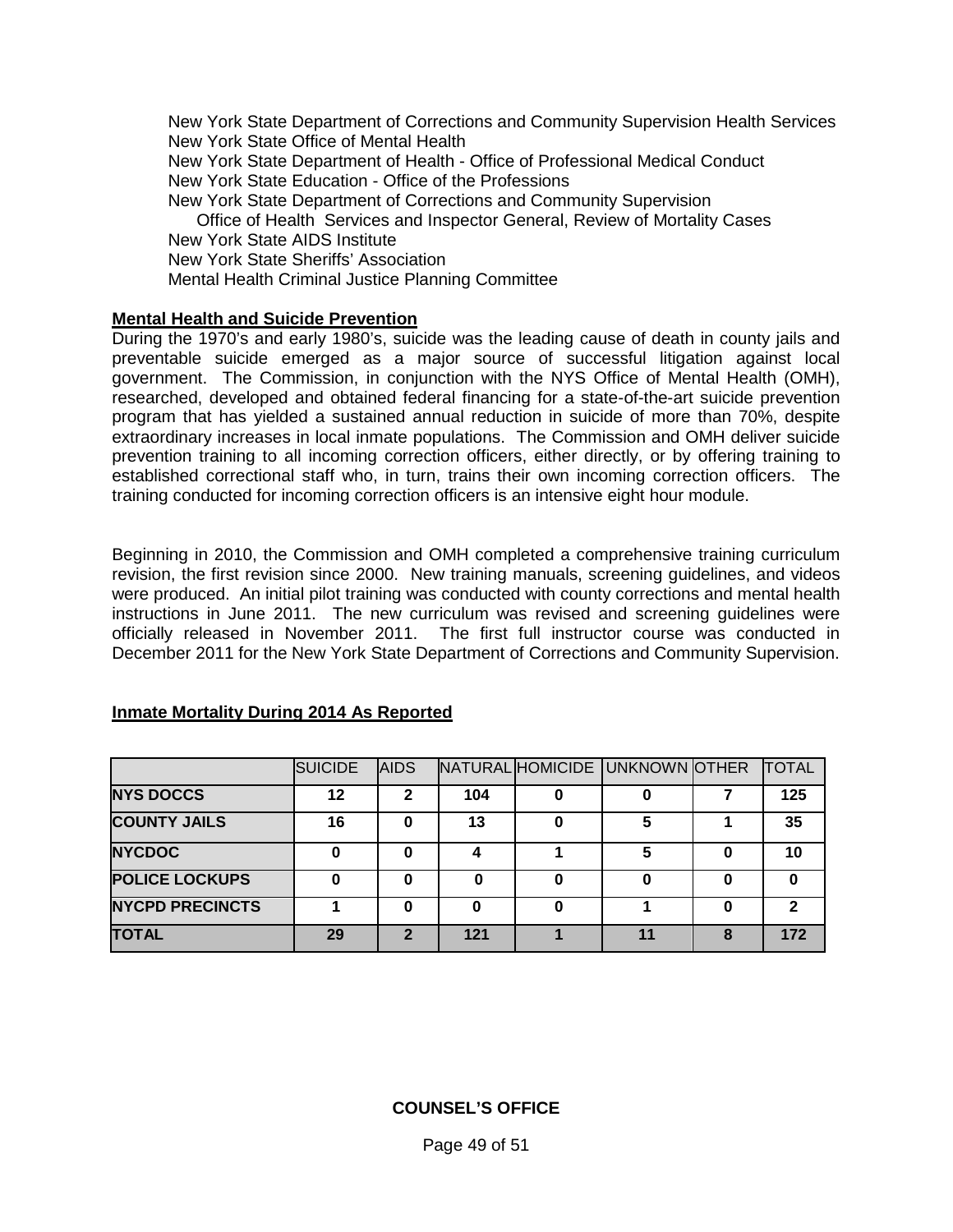The Office of Counsel is responsible for the interpretation and analysis of all legal issues related to the work of the Commission. Part of this function includes the coordination of the Commission's legislative program, including the submission and review of legislation affecting the correctional and criminal justice system in New York State. The Commission has worked with administrators on a number of issues. Such collaborative work has included legislation aimed at reducing the number of mandated classification categories in local correctional facilities, assisting in the treatment of mentally ill inmates, facilitating the rapid and accurate transfer of vital medical information between facilities and the addition of a former correction officer to the Citizen's Policy and Complaint Review Council. In addition, agency attorneys represent the Commission in litigation related to conditions of confinement such as overcrowding, civil rights, and medical care. Counsel also acts in an enforcement capacity in regard to facility compliance with minimum standards.

In addition to all the above listed functions, Counsel's Office has developed a technical assistance approach to correctional jurisdictions by providing legal opinions to sheriffs and jail administrators.

# **Regulatory Reform**

In 2014, the Commission amended sections 7013.4(b), 7013.4(d), and 7013.6 of Title 9 NYCRR to conform the Commission's inmate classification regulations to the amended Correction Law §500-b.

Pursuant to State Administrative Procedure Act §207, the Commission carried out the required regulatory review of all rules adopted in calendar years 1999, 2004 and 2009. After publishing notice and an invitation for public comment, said rules were continued without amendment.

### **Legislation Summary**

The following legislative proposals were made to the Governor's Counsel's Office for the 2014- 2015 session:

- 1.) Amending Correction Law §42 to provide for improvement of the functioning of the Citizen's Police and Complaint Review Council by updating the diversity of its membership.
- 2.) Amending Correction Law §500-b(4) to change the minimum age classification of an adult inmate from nineteen (19) to eighteen (18) in order to permit county jails to comply with the Prison Rape Elimination Act (PREA).
- 3.) Amending Correction Law §43 to exclude records of the proceedings and the deliberations of the Correction Medical Review Board from disclosure under Article 31 of the Civil Practice Law and Rules (CPLR).

# **Litigation**

In the course of the year, one (1) new case was opened, two (2) were closed and one (1) was pending as of the end of 2014.

# **Legal Opinions**

Page 50 of 51